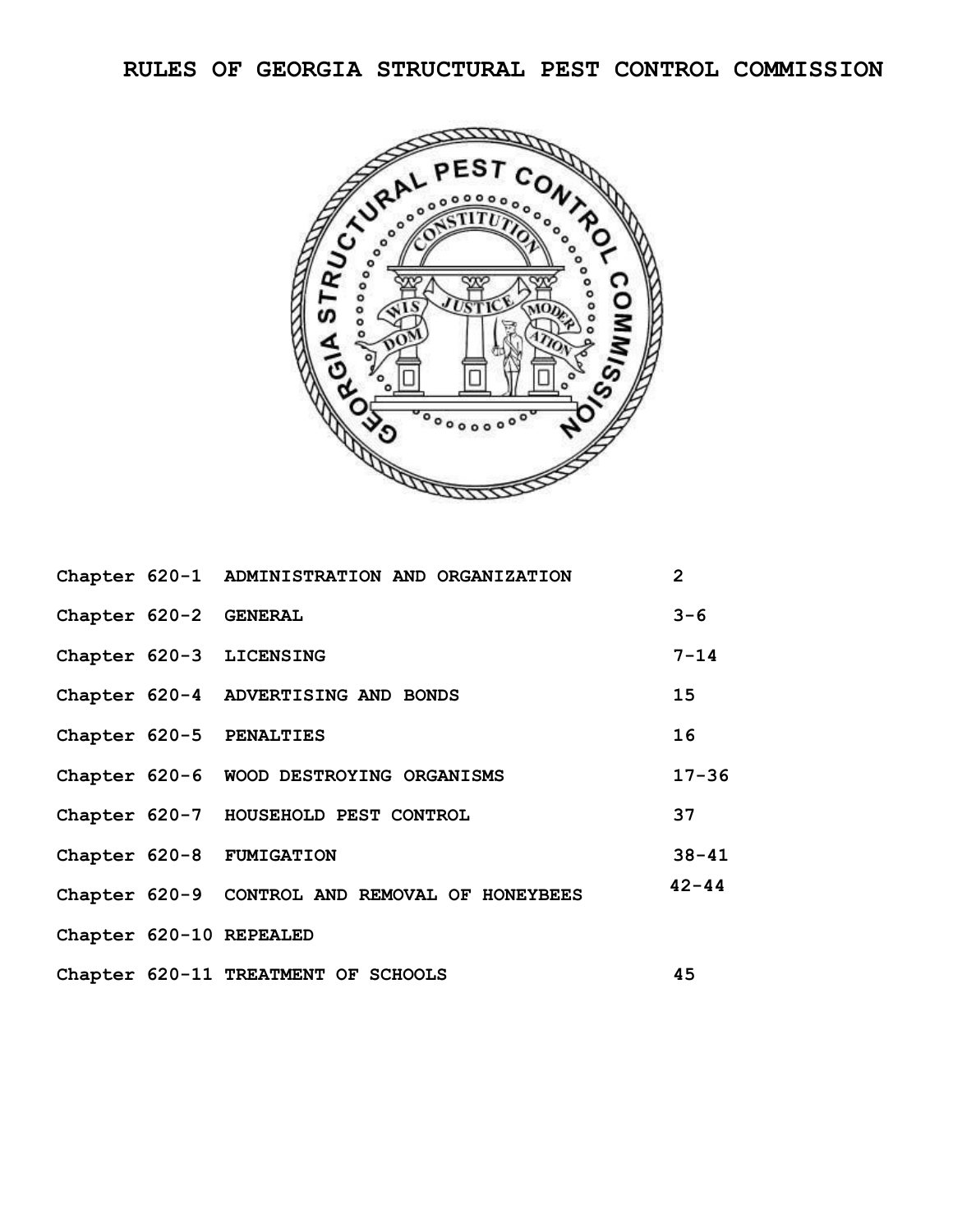# **CHAPTER 620-1 ADMINISTRATION AND ORGANIZATION**

# **Rule 620-1-.01 Administration**

All Rules relating to the administration of the Georgia Structural Pest Control Commission shall be administered by the Commissioner of Agriculture of the State of Georgia, whose office is located at 19 Martin Luther King, Jr. Drive, Atlanta, Georgia, 30334.

Statutory Authority: O.C.G.A. 43-45-7.

# **Rule 620-1-.02 Organization of Commission**

The Georgia Structural Pest Control Commission shall consist of seven (7) members, as follows: the Head of the Department of Entomology of the University of Georgia, or some qualified person of said department designated by him; the Commissioner of the Georgia Department of Agriculture, or some qualified employee of said Department designated by him; the Commissioner of the Georgia Department of Public Health, or some qualified employee of said Department designated by him; three residents of Georgia who are currently certified under this Act and who are actively engaged in the pest control industry; and one person having a recognized interest in consumer affairs and protection, but who has no connection whatsoever with the pest control industry. The latter four members shall be appointed by the Commissioner of Agriculture.

Statutory Authority: O.C.G.A. 43-45-3.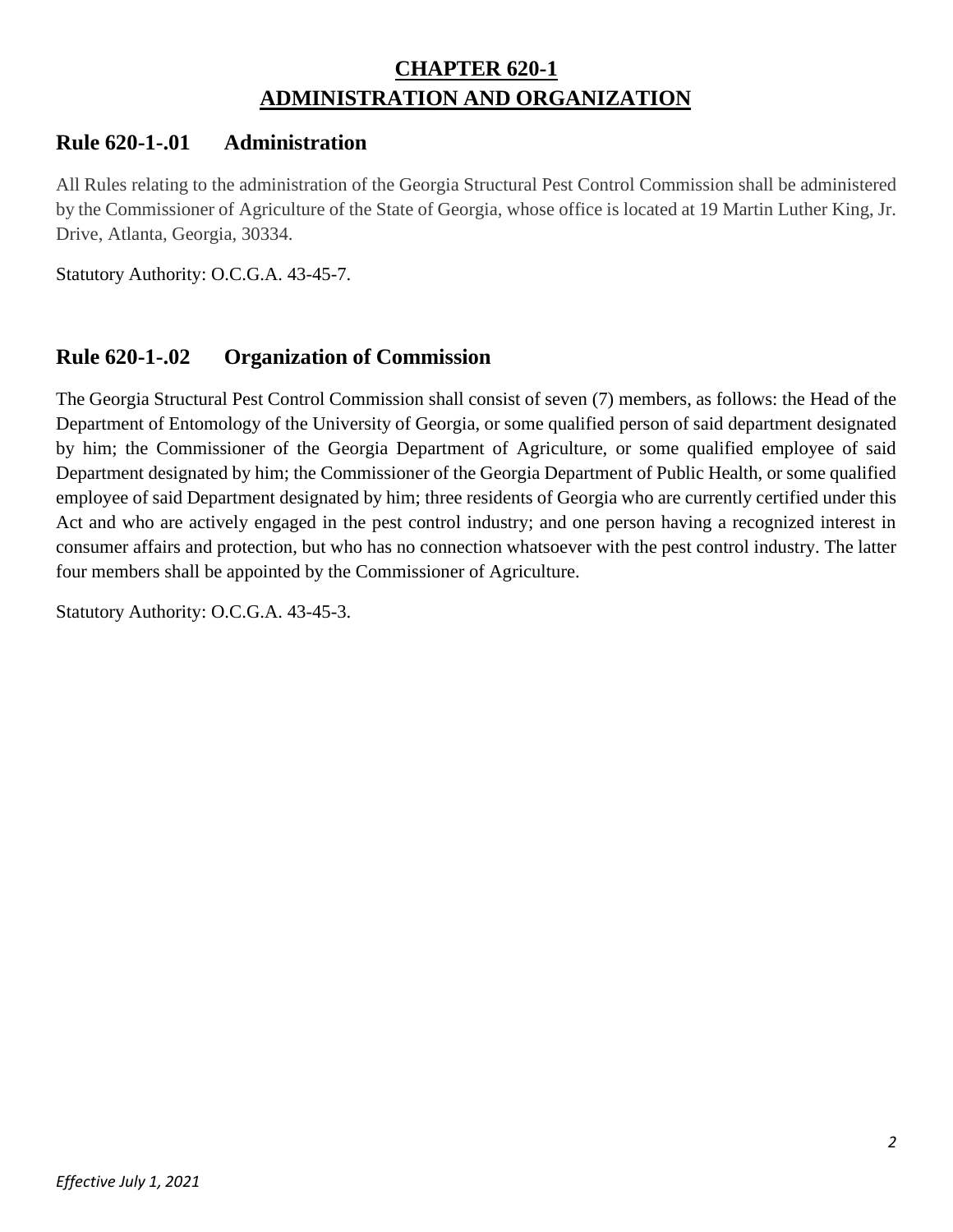# **CHAPTER 620-2 GENERAL**

## **Rule 620-2-.01 Definitions**

The following definitions shall apply to all Chapters 620-1 through 620-8:

**(a)** Act--means the Structural Pest Control Act (Ga. L. 1955, p. 564 and all amendments thereto).

**(b)** Active infestation of termites-means any infestation of termites that is capable of continued attack on a structure.

**(c)** Adjacent outside areas--means outside areas contiguous to the structure(s) being treated.

**(d)** Alternate application technique--means an alternate method of application of termiticide which has been approved by the Commission; and has efficacy data supporting the use of such application technique reviewed and accepted by the Commission; and which is used in a manner consistent with the label and labeling of the termiticide being applied. The Commission, at its discretion, may accept, reject, cancel, suspend or modify any application, at any time, for approval as an alternate application technique.

**(e)** Applicant--means any person, firm, corporation or other business entity making application to engage in any operations or to become certified or registered under the provision of the Act.

**(f)** Bait and Baiting System--means any substance or mixture of substances and devices used for delivery of the substance(s) used as an attractant or food source for the purpose of controlling targeted pests consistent with the product's label and labeling directions.

**(g)** Bond--means a written instrument issued or executed by a bonding, surety, or insurance company licensed to do business in this State, or otherwise approved by the Commission, guaranteeing the fulfillment of the agreement between the licensee or business entity and his customer. It is a Surety Bond issued by a third party and does not include any warranty or guaranty only between the licensee and the customer.

**(h)** Computer Based Training - means any prerecorded or static presentation or session where there is no real time interaction with the speaker.

**(i)** Cellulosic Material--means any material containing cellulose found in a crawl space that could reasonably be expected to support or contribute to an infestation of termites.

**(j)** Certified Operator--means any person who has been determined competent to use or supervise the use of pesticides, including restricted use pesticides or pesticides with State restricted uses as defined in this Act in the category(ies) of Structural Pest Control in which he is currently certified.

**(k)** Commission--means the Structural Pest Control Commission.

**(l)** Commissioner--means the Commissioner of Agriculture of the Georgia Department of Agriculture.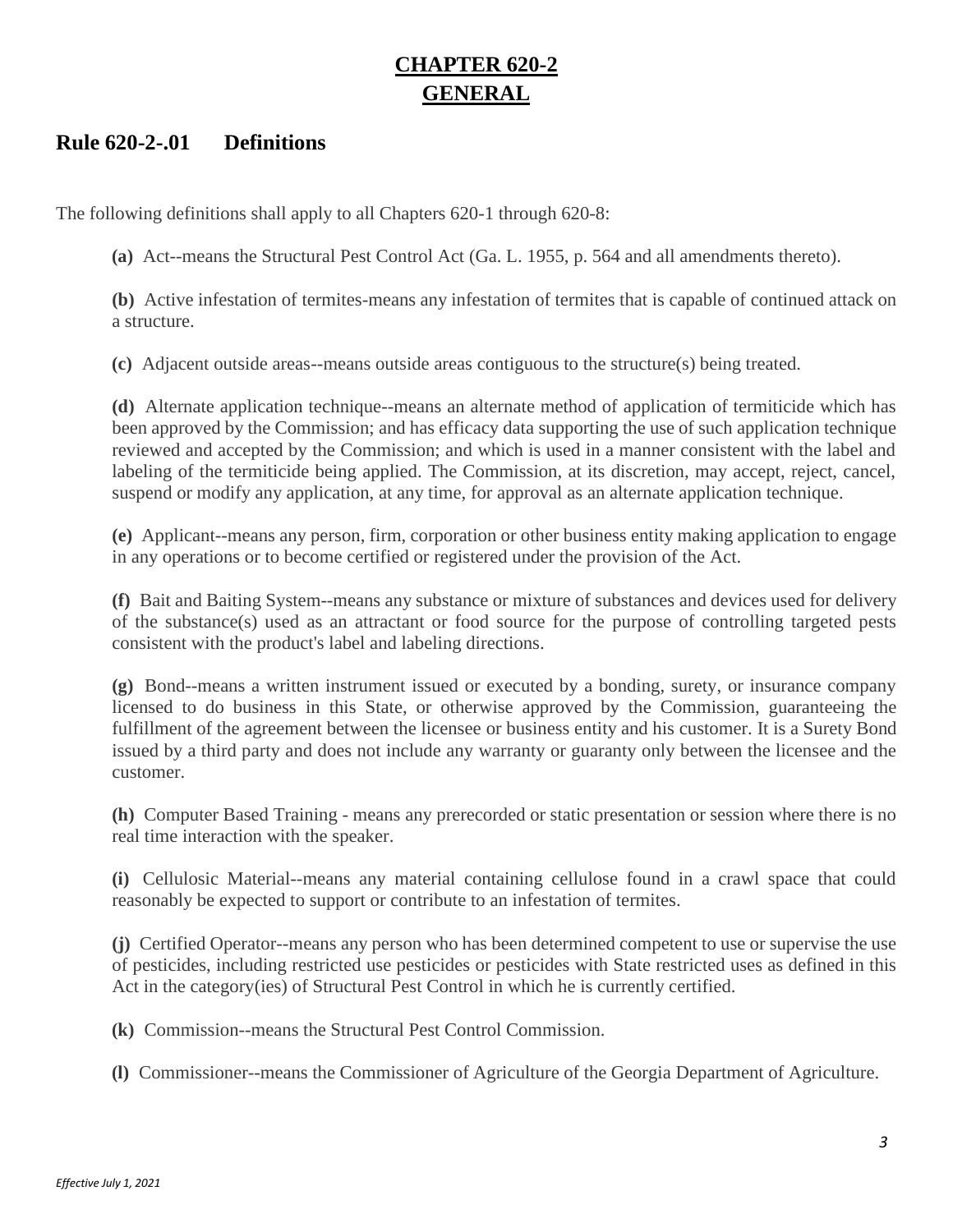**(m)** Designated Certified Operator--means a person who is currently certified in one or more of the Structural Pest Control categories and who has been designated by a Licensee as being responsible for the pest control and reporting activities of said Licensee in the category(ies) in which he is certified.

**(n)** Device--means any piece of equipment of any form designed for the control of any pest when used in strict accordance with the device's label and labeling directions.

**(o)** Employee--means any person employed by a Licensee who is engaged in any phase of pest control. It does not include clerical, janitorial or other employees performing work unrelated to the actual evaluation or control of pest problems.

**(p)** Enforcement Agency--means the Georgia Department of Agriculture.

**(q)** Experience Relating to Service--means experience involving the inspection, application or direct supervision of the application of measures to control pests in each of the categories of Structural Pest Control.

**(r)** Fumigant--means any substance or combination of substances which emits or liberates a gas, fume, or vapor and which is applied for the purpose of destroying insects, rodents or other pests in Structural Pest Control.

**(s)** Household Pest Control--means the use of any pesticide or device to control pests, including birds, that commonly enterstructures, nest on or in structures, or invade structures. It does not include the control of mammals with the exception of commensal rodents and squirrels.

**(t)** Insecticide--means any substance or mixture of substances applied for the purpose of destroying or controlling insects or related pests.

**(u)** Labeling--means the written, printed or graphic matter on, attached to, or accompanying the pesticide or device, as well as any such material to which reference is made on the label or other written matter accompanying the pesticide or device.

**(v)** Licensee--means a business entity which holds a valid license to engage in the business of Structural Pest Control, subject to the provisions of the Act, provided; no licensee shall operate under more than one name, and a separate license shall be required for each different name under which a business entity operates. The Commission may reject a name, if in its opinion, it is likely to be confused with a previously issued licensee name or if it would be in violation of any state or federal requirements.

**(w)** Non-Repellent Pesticide--means a type of pesticide that does not limit or restrict the movement of targeted pests through a treated area or does not deter the targeted pest from consuming a bait containing the pesticide.

**(x)** Office--means any office of a Licensee which has one or more registered employees regularly engaged in any phase of Structural Pest Control under the charge of a Designated Certified Operator.

**(y)** Partial Treatment--means the application of a pesticide and/or device, for the control of wood destroying organisms, to a limited and defined area of a structure. Such application may be made in conjunction with other approved control procedures. Such application shall be made at the volumes and concentrations specified on the products label and labeling.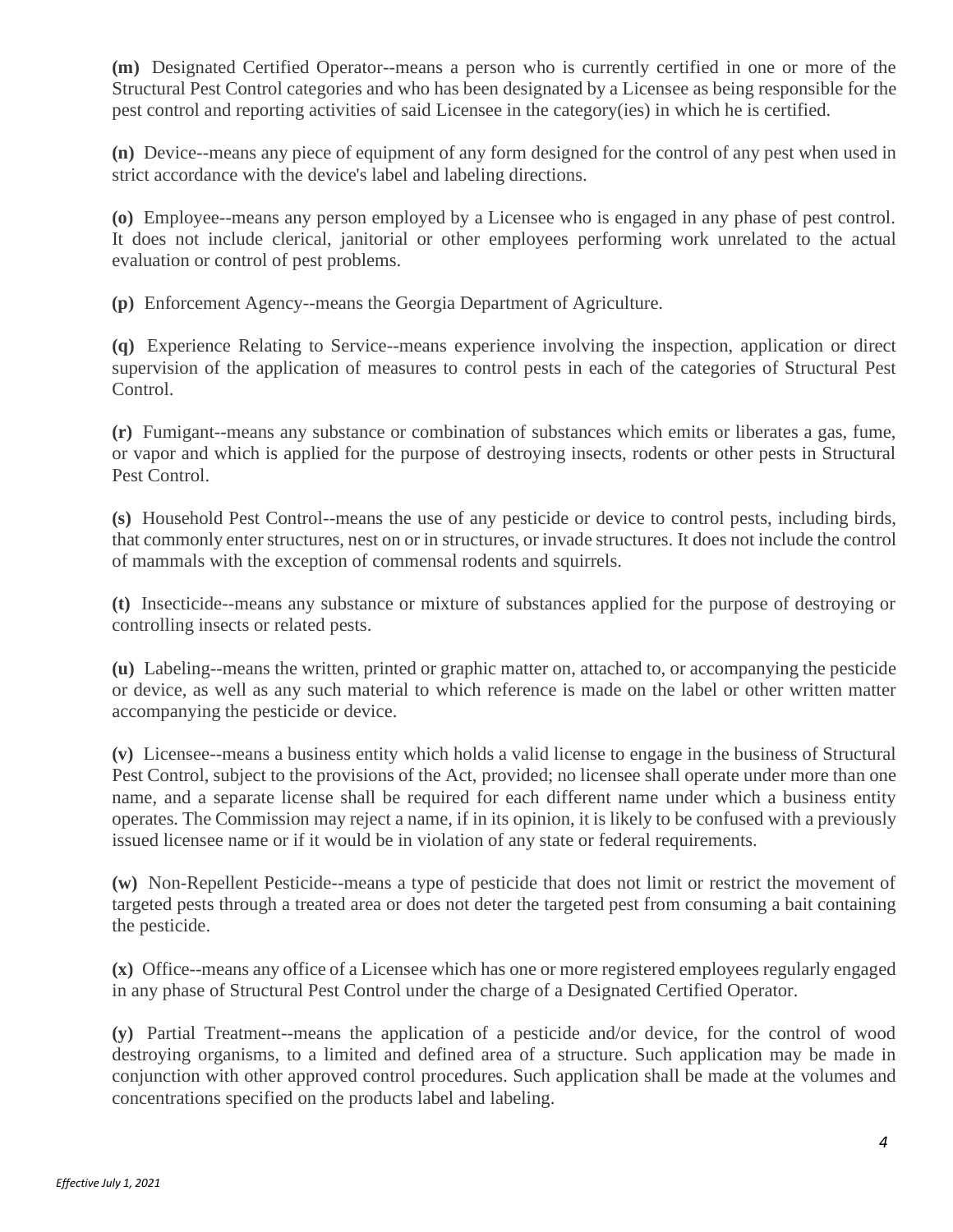**(z)** Pesticide--for the purpose of this Act, the term "pesticide" shall be limited to: attractants, fumigants, fungicides, insecticides, repellents and rodenticides.

**(aa)** Reasonable Amount of Time--means the production of records required to be kept or kept in the normal course of business within 48 hours when requested by the Commission, Commissioner or the authorized representative of the Commissioner. However, in cases of accidental poisonings of humans or domestic animals or in cases of environmental contamination, the requested records may be required to be produced immediately.

**(ab)** Registered Employee--means any employee, at least eighteen (18) years of age, registered under the provisions of the Act.

**(ac)** Repellent--means any substance which may or may not be toxic to pests, but is generally employed for the purpose of preventing the entrance or attack of pests.

**(ad)** Restricted Use Pesticide--means any pesticide as defined in this rule whose label bears one or more uses which have been classified as restricted by the Administrator of EPA or any use of a pesticide which, when used in accordance with the label or widespread and common practice, the Commissioner determines, after hearing, requires additional restrictions to protect the environment, including man, lands, beneficial insects, and any animal, crop or wildlife which is not a pest.

**(ae)** Retreatment For Termite Control--means the complete retreatment or partial treatment, at the required concentrations and volumes of termiticide to the minimum standards specified in Rule 620-6, ofall areas of at least ten (10) feet in either direction from the point of any and all areas of termite reinfestation except as defined in Rule 620-6-.07(5).

**(af)** Rodenticide--means any substance used to destroy or control rodents.

**(ag)** School--means any school, public or private, or licensed child daycare center. A school does not include colleges, universities, home schools, trade or adult education facilities.

**(ah)** Secretary--means the Commissioner of Agriculture of the State of Georgia.

**(ai)** Service container--means any container used to hold, store, or transport a pesticide concentrate or a pesticide use-dilution mixture, other than the original labeled container in which the product was distributed or sold, the measuring device, or the application device.

**(aj)** Structural Pest Control--means the control of household pests and wood destroying organisms including the making of inspections, the identification of pest infestations or infections, the application of pesticides or other substances and the use of mechanical devices or structural modifications for the purpose of preventing, controlling or eradicating pests in household structures, commercial buildings and other structures, including adjacent outside areas, as well as all phases of structural fumigation and the fumigation of railroad cars, trucks, ships and airplanes.

**(ak)** Sub-office--means any office of a licensee having only one (1) registered employee who is under the charge of a Designated Certified Operator in a licensed office.

**(al)** Telephone Answering Service--means any office of a licensee having no registered employee.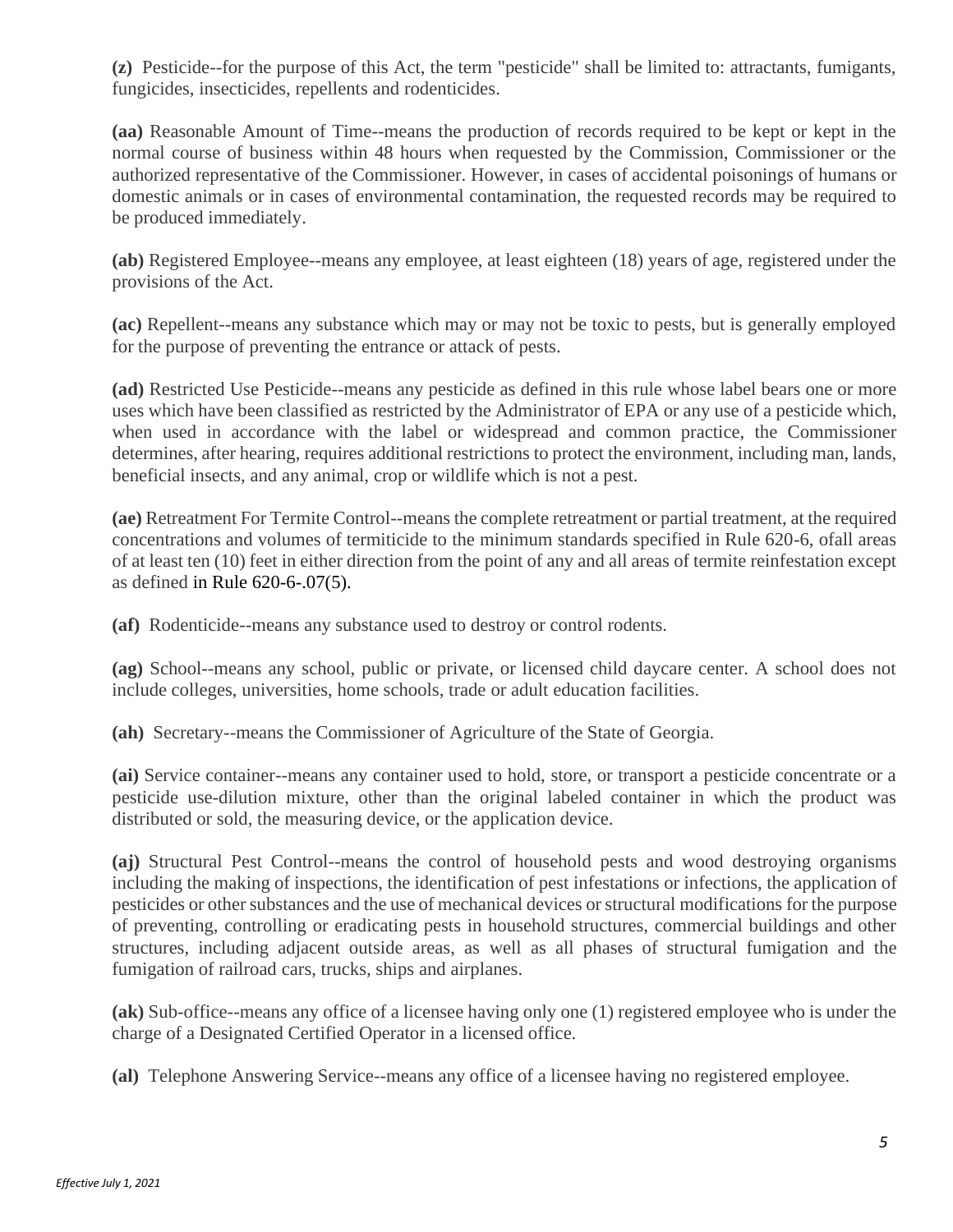**(am)** Under the Direct Supervision of--unless otherwise prescribed by its labeling or regulations of the Commissioner, a pesticide shall be considered to be applied under the direct supervision of a Certified Operator if it is applied by a competent person acting under the instructions and control of a Certified Operator who is available within a reasonable time through conventional means of communication, if and when needed, even though the Certified Operator is not physically present at the time and place the pesticide is applied.

Statutory Authority: O.C.G.A. Sec. 43-45-8.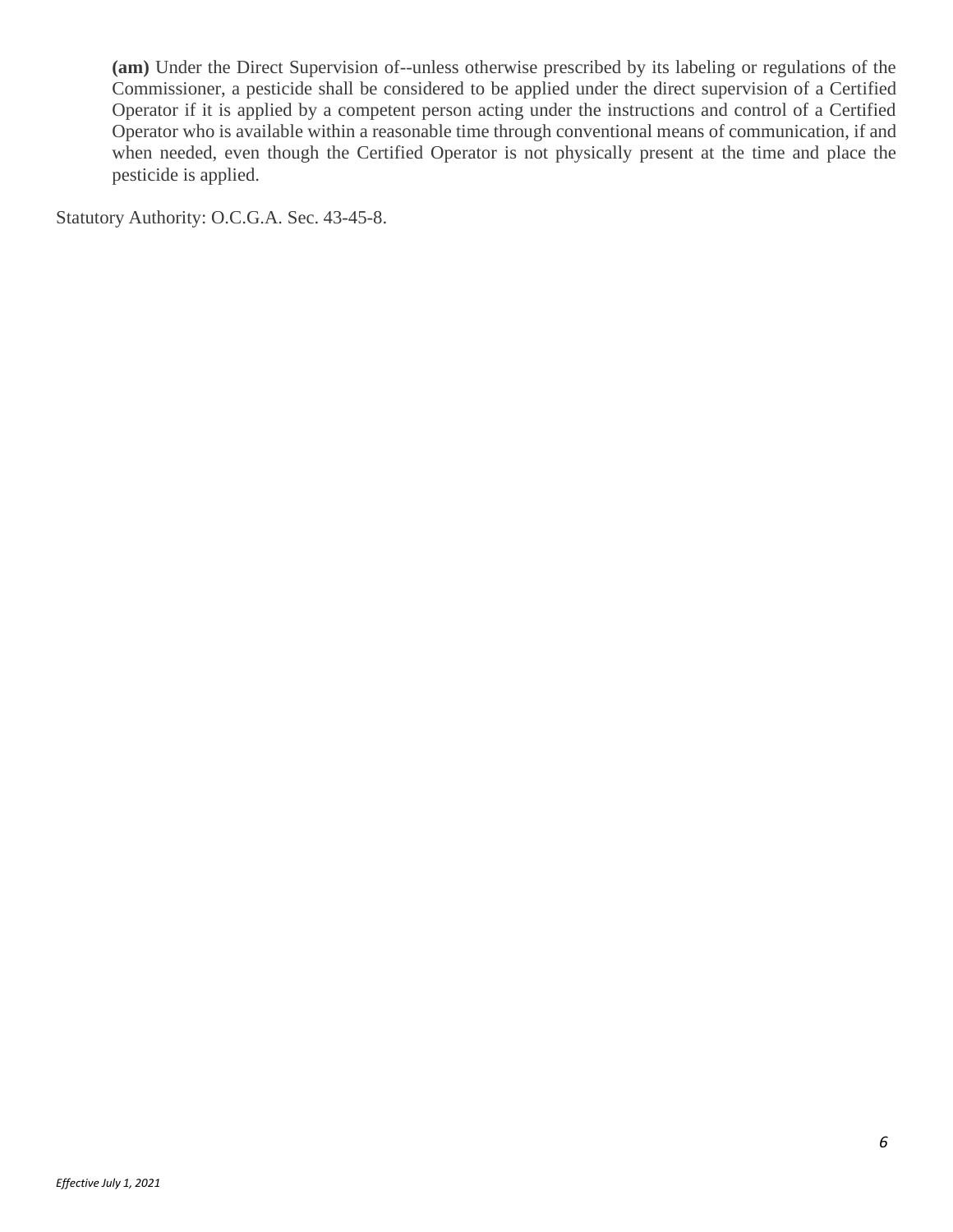# **CHAPTER 620-3 LICENSING**

## **Rule 620-3-.01 Qualifications and Procedures**

**(1)** All applications for licenses, certification and employee registration shall be made on the appropriate form required by the Commission and submitted to the Secretary, Structural Pest Control Commission, Georgia Department of Agriculture, Capitol Square, Atlanta, Georgia 30334.

**(2)** All licenses, certifications, employee registrations, and research fees, shall be for a period of two (2) years or fraction thereof and shall expire on June 30 in each odd numbered year. The two (2) year fee must be submitted, by check, money order or electronic fund transfer, with the application in the appropriate amount based upon the following:

| Company License                    | \$100.00 |
|------------------------------------|----------|
| Research Fee per Company License   | \$70.00  |
| <b>Operator Certification</b>      | \$100.00 |
| <b>Employee Registration</b>       | \$10.00  |
| <b>Duplicate Registration Card</b> | \$10.00  |
| Duplicate License (Sub Office)     | \$10.00  |

If an application and fee for renewal of any license, certification or employee registration is not received by the Secretary on or before its expiration date, the above fees shall double and shall be paid before a renewal is issued. No Company License shall be issued or renewed for any license period until the research fee has been paid, and the research fee shall not be subject to any late penalty. In no case shall a certification or license be renewed after more than ninety (90) days from the June 30 expiration date without reexamination or reapplication, nor shall any license be renewed or reissued within the two (2) year license period without payment of the double fee. When the research fees collected for any two year license period amount to \$90,000, the Secretary shall forward such amount to the Chairman of the Entomology Division of the University of Georgia, covering \$45,000 for each of the two fiscal years within that license period.

**(3)** Application for certification examination shall be submitted to the Secretary. An examination fee of forty five (45) dollars per category shall be required each time an examination is taken. If applicant fails part or all of the initial examination, he may retake the failed part(s) of the examination, upon reapplication and payment of another forty (45) dollars per category fee. If applicant fails the second examination, he may not subsequently retake the examination until one full year has elapsed since the examination was last taken. The payment of all examination fees shall be by check, money order or electronic fund transfer.

**(4)** Before being approved for taking the examination, the applicant must provide the Commission with satisfactory evidence of his or her qualifications including one of the following:

**(a)** Two (2) years of actual service experience as an employer, employee or owner-operator in the Structural Pest Control category(ies) in which certification is sought. One (1) year shall have been within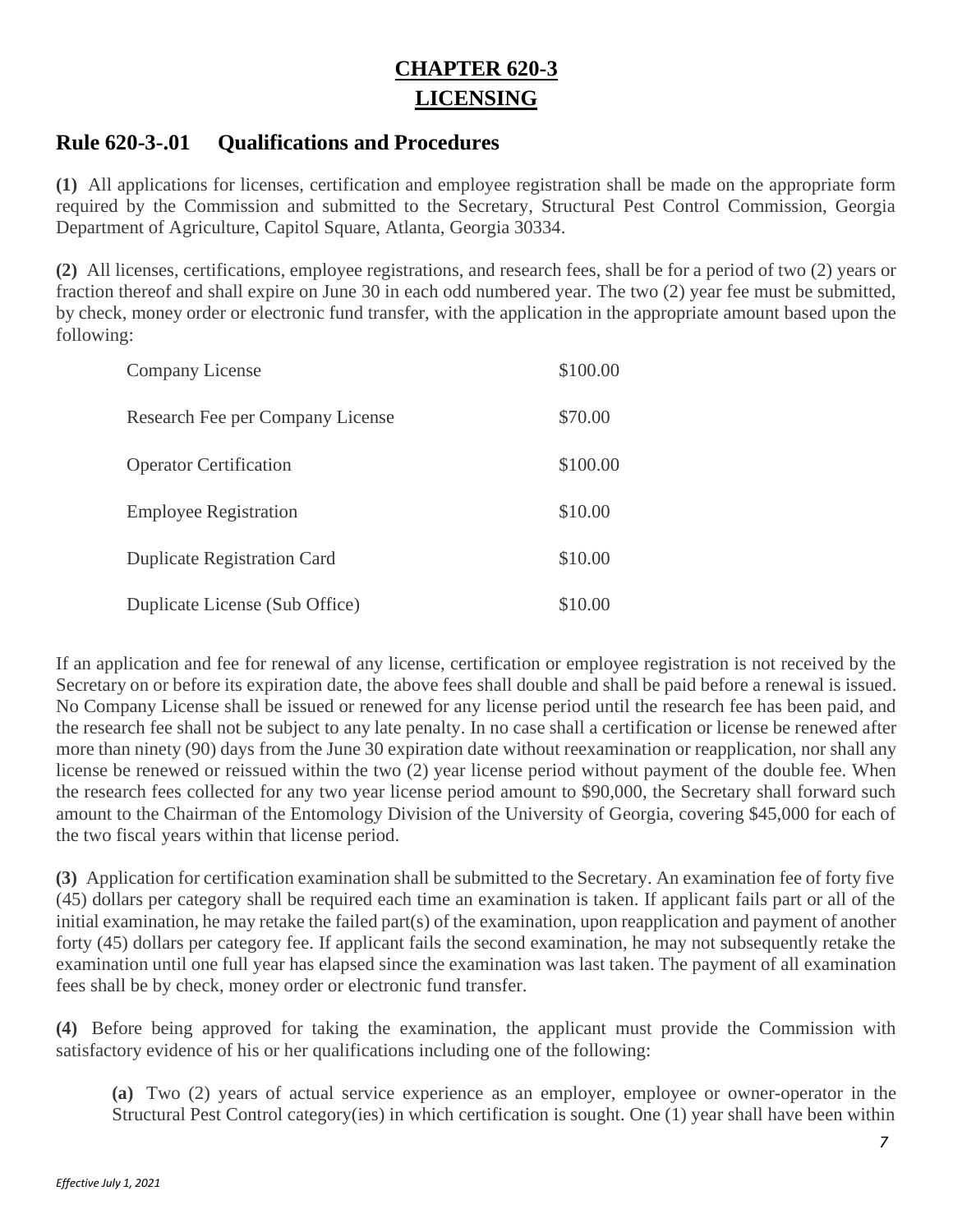the last five (5) years. Specialized category training under university or college supervision may be substituted for practical experience at the ratio of one year of training for one-fourth year experience. Applicants for examination in the category of fumigation shall submit a list, with the application for examination, of at least 6 fumigation treatments in which the applicant participated.

**(b)** A degree from a recognized College or University with advanced training or a major in entomology, sanitary or public health engineering, or related subjects and one (1) year of actual service experience within the last five years under appropriate supervision in the category(ies) in which certification is sought.

**(5)** Any person whose certification has previously been suspended or canceled for any reason other than failure to earn the required hours of recertification training credit shall apply in person to the Commission before he or she may retake the examination.

**(6)** Applicants shall demonstrate competency in the use and handling of pesticides as determined by an appropriate and written examination, covering standards set forth in Title 40 of the Code of Federal Regulations, Paragraphs  $171.4(b)$ ,  $171.4(c)(7)$ , and  $171.6$ , as applicable by scoring a grade of at least seventy (70%) on the general section and each category section in which certification is sought.

**(7)** All licenses shall be displayed in a conspicuous place in the licensed office and the duplicate in the sub-office. All operators and employees shall carry their certification and registration cards on their person at all times when they are soliciting or performing pest control.

**(8)** A person who has passed the examination(s) must apply for and complete the requirements for certification within ninety (90) days of the date he or she is notified of passing the examination(s), otherwise, reexamination will be required.

Statutory Authority: O.C.G.A. Secs. 43-45-8, 43-45-9, 43-45-10.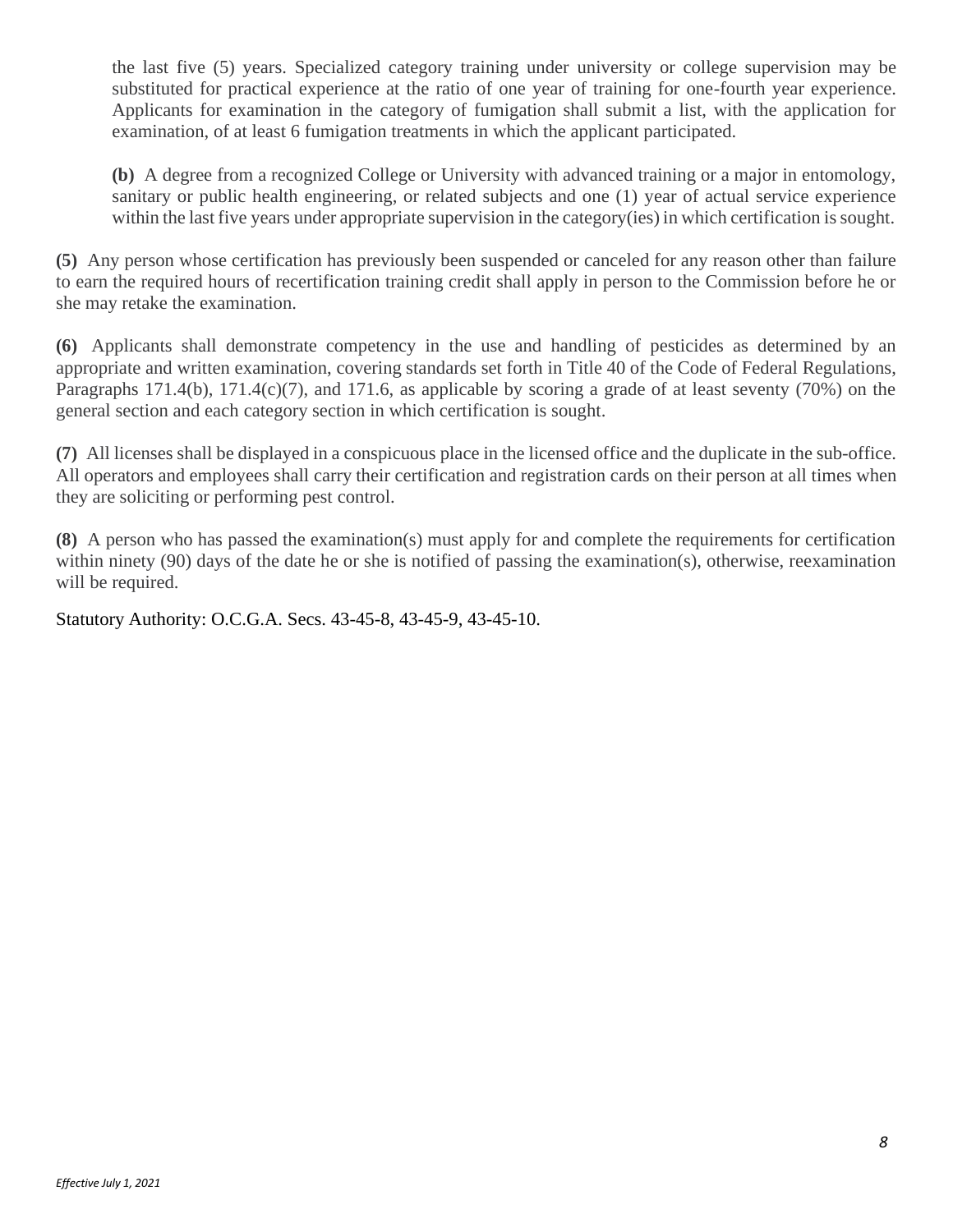# **Rule 620-3-.02 Responsibilities of the Licensee; Certified Operator; and Employee**

(1) Each licensee shall designate a Certified Operator for each operational category, who may be the same person if certified in multiple categories, who shall be an employee of the licensee and be in charge of and actively participate in providing adequate personal supervision in the pest control operations of each office and any suboffices with a duplicate license but are not limited to proper training of employees, review of paperwork for the operation for accuracy including but not limited to The Official Waiver of the Minimum Treatment Standards for the Control of Subterranean Termites and Official Georgia Wood Infestation Inspection Reports, reviewing proper pesticide application volumes, and ensuring the proper use, storage and disposal of pesticides, subject to the following:

(a) The licensee shall be responsible for the actions of its Designated Certified Operator. No Certified Operator may serve as Designated Certified Operator for more than one licensee except as provided in Rule [620-3-.02\(1\)\(b\)](http://rules.sos.ga.gov/GAC/620-3-.02#620-3-.02(1)(b)) below.

(b) No pesticide application may be made by a licensee without a Designated Certified Operator. If a licensee loses a Designated Certified Operator through an unplanned separation or event of crisis, other than the intentional or forced transfer of a Designated Certified Operator from one licensee or office to another, the licensee shall notify the Commission immediately. A licensee who has lost his Designated Certified Operator may obtain the services of a Certified Operator who is in the employment of another licensee, and who may serve as the Designated Certified Operator for both licensees for not more than ninety (90) days. The licensee shall notify the Commission immediately of the dual service of such Designated Certified Operator.

(c) If the residence of the Designated Certified Operator is not within normal commuting distance or is more than 100 miles from the office or sub-office he is supervising, or if the Designated Certified Operator is employed in more than one (1) occupation, the Commission may require such Designated Certified Operator to appear in person or furnish information in writing to show that he or she is personally directing, supervising and controlling the pest control activities of the licensee.

(d) The Licensee shall permanently mark all the Licensee's vehicles and mobile equipment used regularly for sales and service, in bold-print letters not less than two (2) inches in height and on contrasting background, with the following information:

1. The name of the Licensee

The Licensee shall insure that all privately owned vehicles and mobile equipment, during use for sales and service on behalf of the Licensee, are identified by the same information as required for the Licensee's vehicles by permanent markings firmly attached to the outside or prominently displayed inside the privately owned vehicle.

(e) The Licensee shall be responsible for registering all non-certified employees involved in the solicitation or performance of pest control work with the Secretary. No employee shall be allowed to solicit any business or perform any pest control work except in the presence of a certified operator or another registered employee until such employee has satisfied all requirements for employee registration or reregistration as set forth below: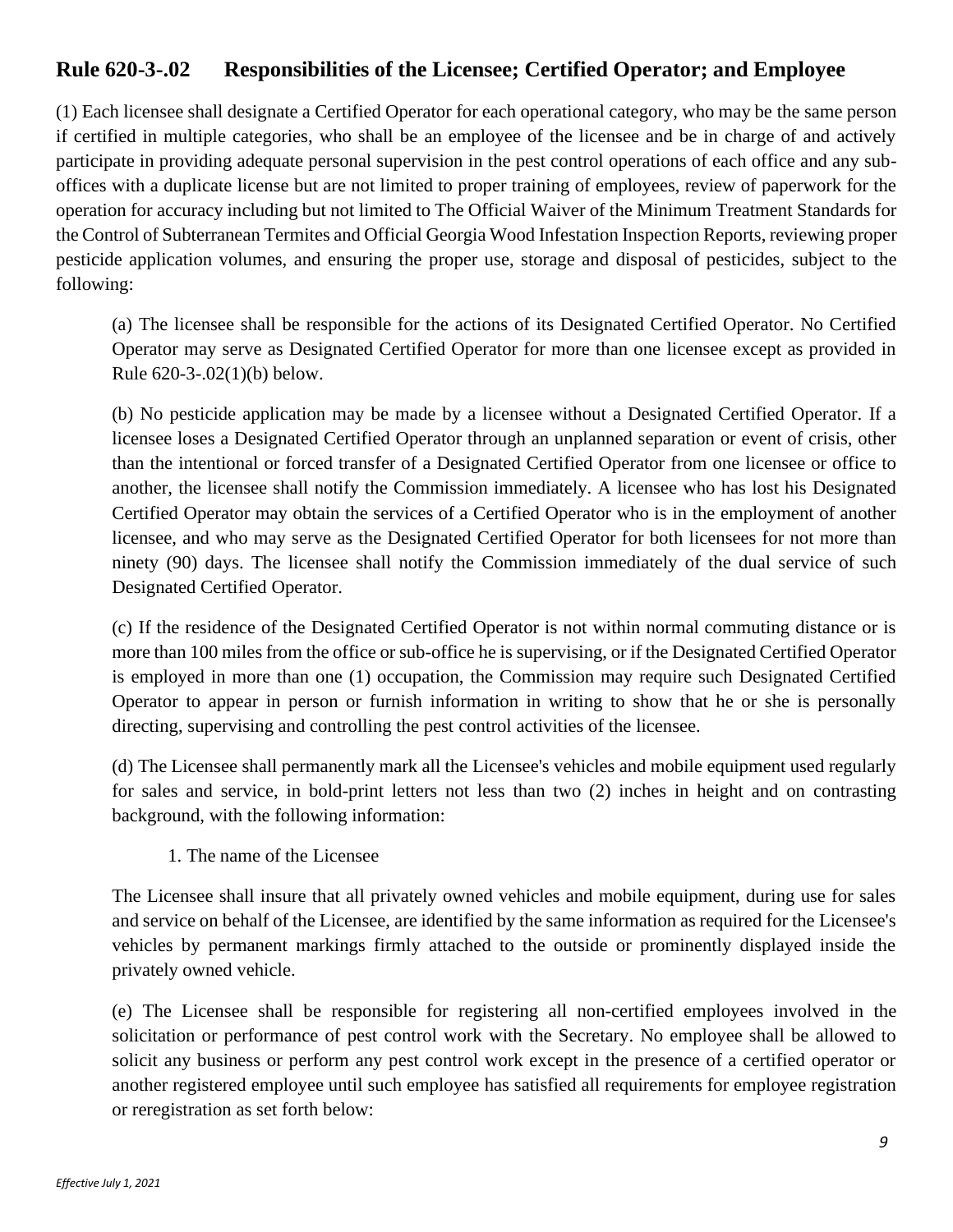1. Ten (10) hours of classroom training approved by the Commission and presented by a currently certified operator or other person whom the Commission has determined to be competent to deliver training in the following areas:

(i) State and Federal laws and regulations.

(ii) How to read and interpret a pesticide label.

(iii) Handling of emergencies and spills, including signs and symptoms of common types of pesticide poisoning, emergency practical treatment for pesticide exposure, how to obtain emergency medical care and decontamination procedures.

(iv) Proper methods of storing, mixing, loading, transporting, handling, applying and disposing of pesticides.

(v) Safety and health issues including proper use of personal protective equipment, hazards posed by the toxicity and exposure of pesticides, including acute and delayed reactions and routes of exposure.

(vi) Potential adverse effects caused by various climatic or environmental conditions such as drift, run off, and groundwater contamination.

2. Seventy (70) hours of on-the job experience under the constant personal supervision of a currently certified operator or a currently registered employee in the category(ies) in which registration is sought, or another person whom the Commission has approved as competent to supervise such experience.

3. Documentation of applicant's training and on-the job experience by category. Such documentation shall be on a form prescribed by the Commission and such form shall be executed by the certified operators, registered employees or other persons providing such training and experience.

4. A score of at least seventy (70) percent on a written examination covering the classroom training. Examinations will be administered by the Commission or their authorized representatives. Any applicant who fails the written examination the first time may retake the examination at any subsequent testing session. Any applicant who fails the third or any subsequent examination must repeat the classroom training, but shall not be required to repeat the on the job experience before retaking the written examination. An examination fee of forty five (45) dollars shall be required of the Licensee each time an employee takes the written examination.

5. Payment by the Licensee of a registration fee of ten (10) dollars to the Secretary within ninety (90) days of notification of passing the examination(s), otherwise reexamination will be required.

6. Issuance of an employee registration card by the Secretary. While waiting for the issuance of the registration card, an applicant may act as a registered employee for a period not to exceed 15 business days after notification of a passing grade and after payment of the registration fee by the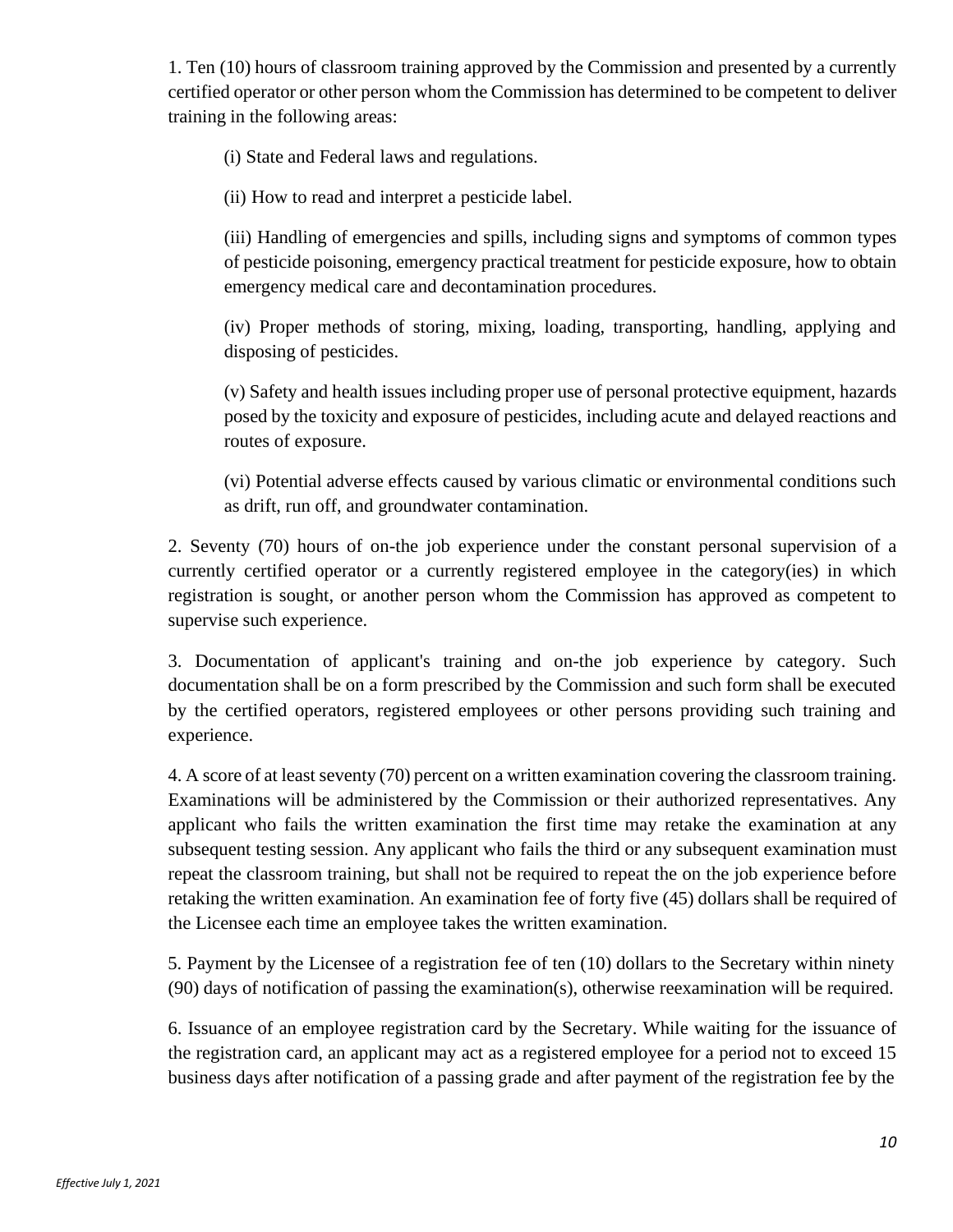Licensee until the registration card is received. In the event that a registration card is lost, a duplicate card may be issued by the Secretary for a ten (10) dollar fee.

7. Issuance of a new card by the Secretary for an employee who is employed by a new firm but who has previously satisfied the classroom training, on the job experience and other requirements for initial registration and is currently registered as an employee with another licensee. Fee for issuance of such a registration card will be ten (10) dollars.

8. All employee registrations shall expire on June 30 of each odd numbered year unless the registered employee has earned the hours of recertification training per category approved by the Commission prior to March 1 of each odd numbered year. The registration of any employee who becomes registered after October 1 of any even numbered year shall be eligible for renewal for the succeeding two year period without earning the required recertification hours. The Licensee shall pay the renewal fee of ten (10) dollars to the Secretary by June 30 for any employee who has earned the hours of approved training required, or who is otherwise eligible for renewal. Any renewal fee paid July 1 through September 30 shall be twenty (20) dollars. Any employee who fails to renew registration before October 1 must complete all requirements for initial registration before being registered again. The hours of Commission approved training required for reregistration for each two year period shall be:

| <b>Household Pest Control</b>    | 8 hours |
|----------------------------------|---------|
| <b>Wood Destroying Organisms</b> | 8 hours |
| Fumigation                       | 3 hours |

Computer based training shall be limited to no more than 4 hours for Household Pest Control, 4 hours for Wood Destroying Organisms, and 1 hour for Fumigation.

9. The Licensee shall notify the Secretary of employees involved in the solicitation or performance of pest control work who fail to become registered within 30 days of employment.

(f) Upon completion of every application of pesticide for structural pest control and upon the installation or modification thereof of any termite control system protecting a structure, the Licensee shall be responsible for providing to the owner, resident, or custodian of the property, a legible pesticide use record. The Licensee shall keep true and accurate records of all pesticide use. Such records shall be retained for a minimum period of two (2) years, shall be made available to the Commissioner or his authorized representative upon request in a reasonable amount of time, as defined in rule [620-2-.01\(aa\),](http://rules.sos.ga.gov/GAC/620-2-.01#620-2-.01(aa)) and shall include all of the following information:

- 1. Customer name
- 2. Address of property treated
- 3. Name and telephone number of company
- 4. Name of applicator and registration or certification number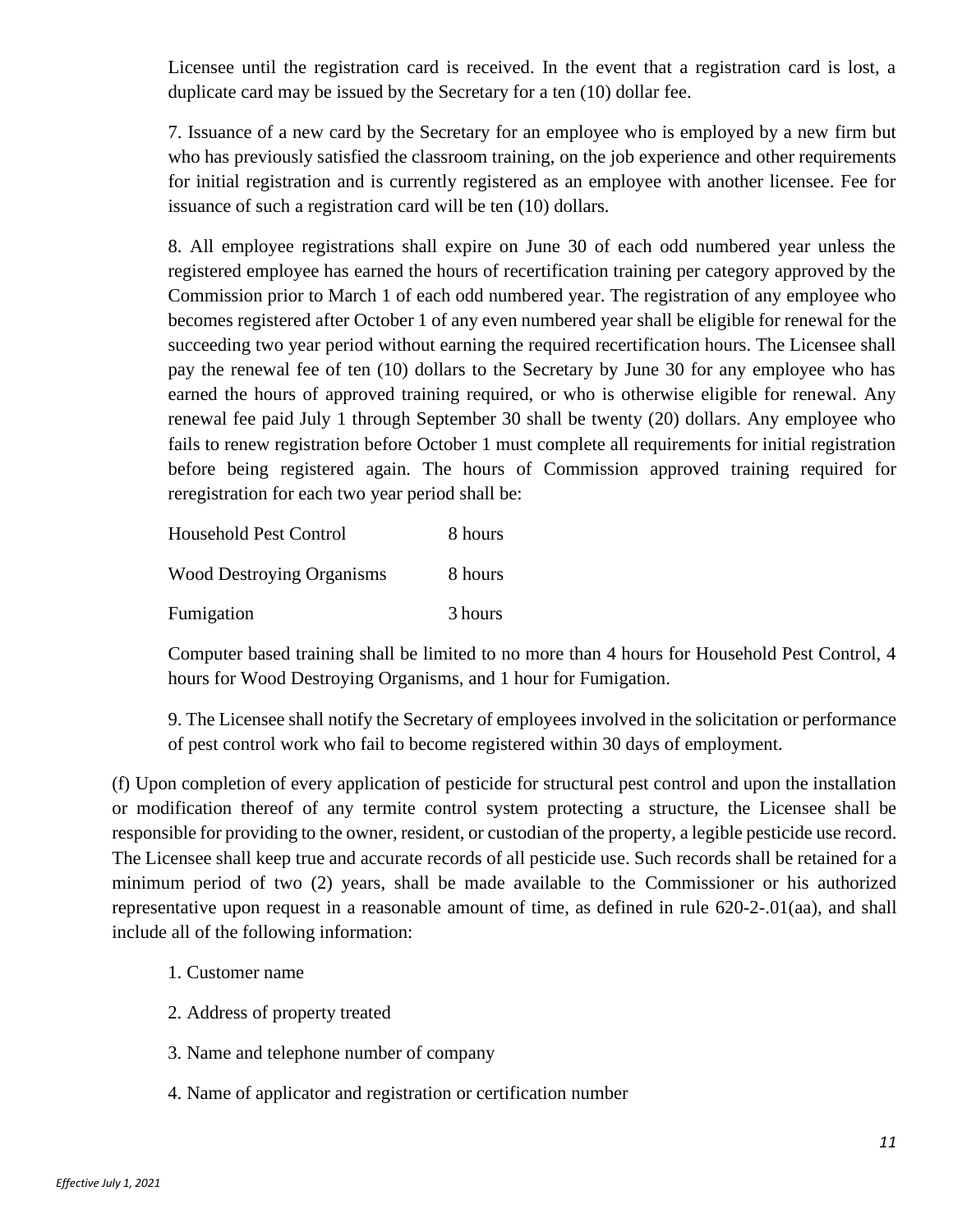- 5. Specific area(s) treated
- 6. Brand name of pesticide product or system applied/installed
	- (i) EPA Registration number of the pesticide product or system applied/installed
	- (ii) Amount of pesticide or other material applied
	- (iii) Concentration of pesticide or other material applied
	- (iv) Method of application of the pesticide product or system applied/installed
- 7. Target pest(s) for which product was applied
- 8. Application date
- 9. Any post-application precautions which must be followed

10. Application start and completion times noting AM or PM for non-residential applications such as institutions, schools and non-residential commercial facilities.

(g) The Licensee shall provide a written and/or an electronic pesticide use record to the resident or custodian of the property. If an electronic record is provided, the property owner or custodian of the property must complete the electronic communication acknowledgement form. The form must be maintained either for as long as the contract remains in effect or for two (2) years past the expiration of the contract.

(h) The Licensee shall notify the Secretary in writing, within ten (10) days of any change of address or the opening or closing of any office.

(i) All licensees and certified operators shall furnish, to the Commission or the Commissioner upon request in a reasonable amount of time, any information relating to application for examination, affidavits for renewal, information on methods or materials used and such other information as may be required by the Commission or Commissioner.

(j) All certified operators shall be responsible for giving appropriate written or oral instructions to all persons working under their direct supervision relating to selection and use of appropriate pesticides, including proper formulation, dilution, dosages, and use precautions. Every employee shall take all reasonable measures to insure that pesticides are applied in such a manner to avoid accidental injury or poisoning of humans and domestic animals, including, but not limited to, the removal and proper disposal of any spilled pesticide, and the proper disposal of unused pesticides and pesticide containers. All service vehicles shall contain a spill control kit that shall include an adequate amount of absorptive material to absorb the largest potential spill that is likely to occur from the use of that vehicle.

(k) No uncertified person may lawfully apply, under any circumstances, any restricted use pesticide or any State restricted pesticide use unless a certified operator is present at the application site at time of application. The certified operator must also hold a certification in the appropriate operational category.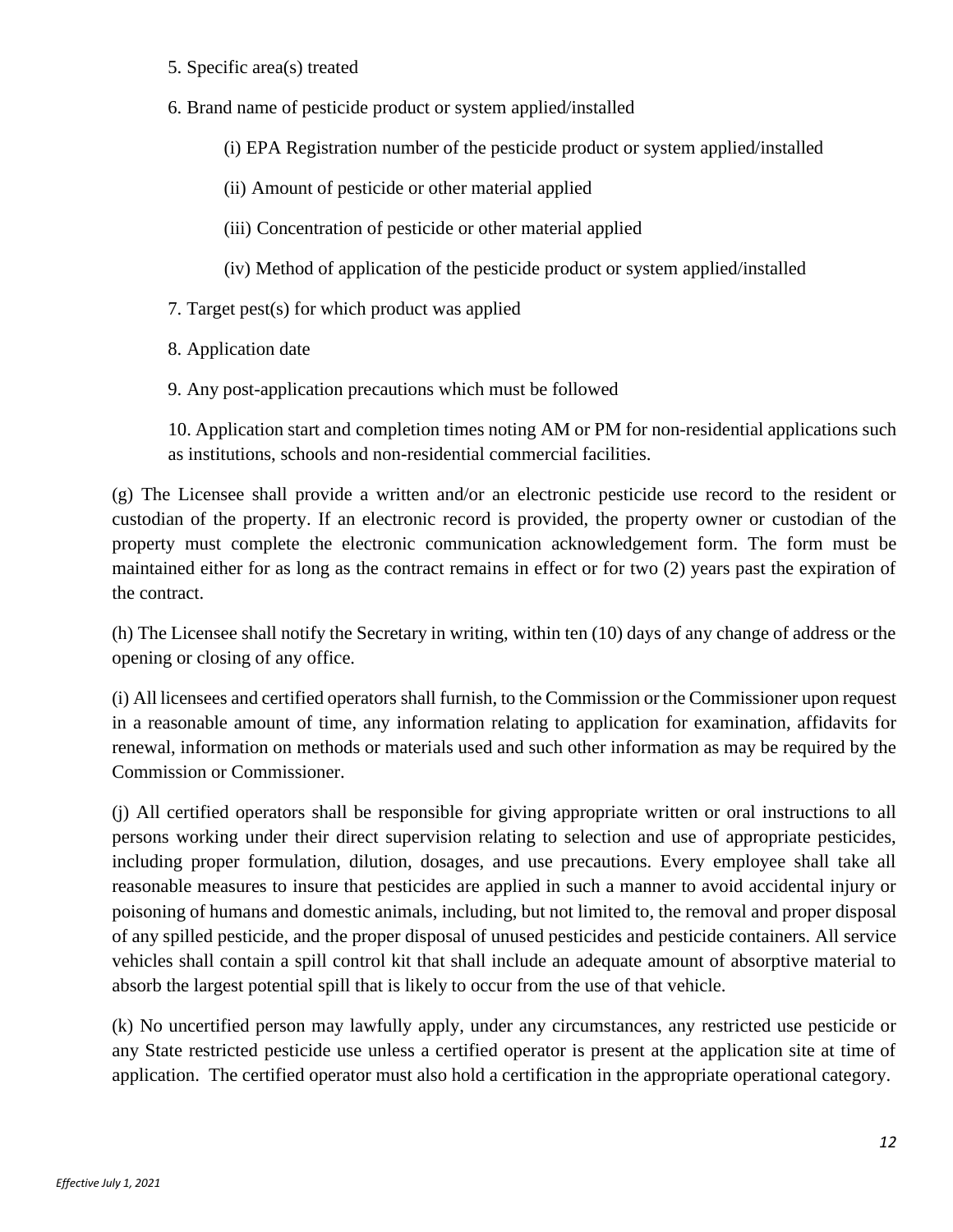(l) All applications of pesticides other than pesticide products which are applied in enclosed stations in compliance with registered product label and labeling directions, by a Licensee to outdoor areas when associated with inside structural applications and extending more than ten (10) feet from the structure shall be subject to the following requirements:

1. At the time of application, the Licensee shall be responsible for posting a sign at the primary point(s) of entry to the treated area(s).

- 2. Sign specifications shall include:
	- (i) The sign shall be at least 4" x 5" in size and made of sturdy, weather resistant material.
	- (ii) The printing shall be in contrasting colors to the background of the sign.
	- (iii) The bottom edge of the sign shall be eight (8) to twelve (12) inches above the ground.
	- (iv) The wording and format must include but need not be limited to the following:



```
"CAUTION" 72 point
11/16"
"PESTICIDE APPLICATION" and "KEEP OFF"
30 point
9/32"
SYMBOL 2"
"THIS SIGN…" 11 point
3/32"
```
(m) Use and labeling of service containers for transportation or temporary storage of pesticides: the contents of service container is required to be identified by including the brand name and EPA registration number of the product on the service container. The label of a pesticide product that is in a service container must be available to the person handling and/or applying the pesticide.

Statutory Authority: O.C.G.A. Sec. 43-45-8.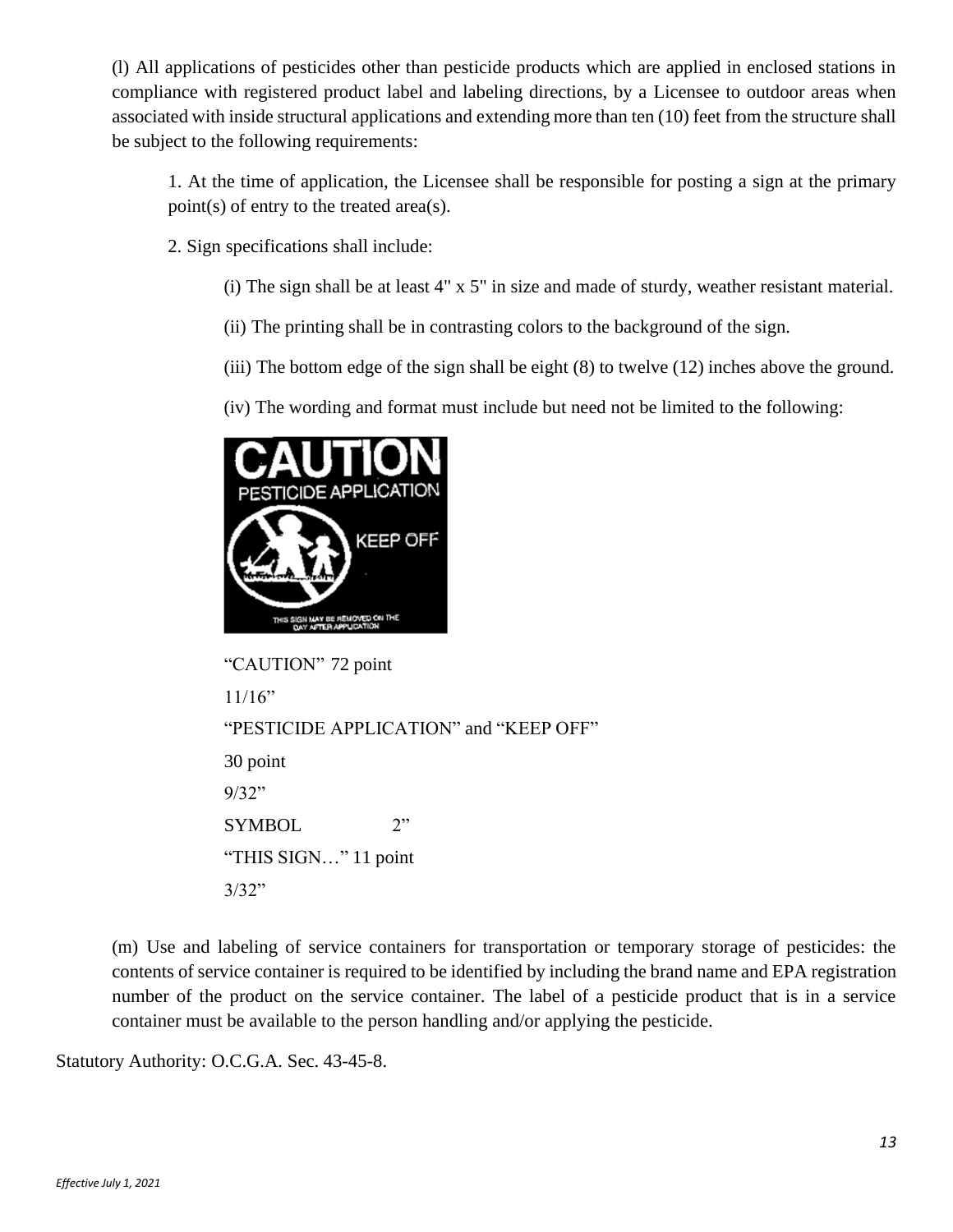# **Rule 620-3-.03 Recertification**

As a condition for biennial renewal of operator certification under the Act, all certified operators shall be subject to recertification every five (5) years under the standards contained in Title 40, Code of Federal Regulations, 171.4(b),171.4(c)(7) and 171.6, as applicable. Certified Operators shall complete one of the following requirements prior to expiration of the five (5) year certification period:

**(a)** Accumulate hours of creditable training at the rate of twenty five (25) hours in Wood Destroying Organisms, twenty five (25) hours in Household Pest Control, and twelve (12) hours in Fumigation. Such creditable training may consist of Commission approved seminars, short courses, workshops or other privately or publicly sponsored training programs that cover changes in technology and other subject matter necessary to insure continued operator competence. Computer based training shall be limited to no more than 10 hours for Wood Destroying Organisms, 10 hours for Household Pest Control, and 5 hours for Fumigation. All creditable recertification training must be completed at least ninety (90) days prior to the expiration date of the operator certification.

**(b)** Pass a written examination.

Statutory Authority: O.C.G.A. Secs. 43-45-8, 43-45-16.

# **Rule 620-3-.04 Revocation of License, Certification or Registration**

**(1)** A license, certification or registration may be suspended, canceled or revoked by the Commissioner, after notice and hearing, in accordance with requirements of the Georgia Administrative Procedure Acts for any violation of the Act or any rule promulgated thereunder, including, but not limited to:

**(a)** Misrepresentation for the purpose of defrauding, deceiving, or defrauding another;

**(b)** Making a false statement with knowledge of its falsity for the purpose of inducing another to act thereon to his detriment;

**(c)** Using methods or materials that are not suitable; or using any pesticide in a manner inconsistent with its labeling or other restrictions imposed by the Commission or Commissioner;

**(d)** Failing to give the Commission or the Commissioner or his authorized representative, upon request, true information regarding methods and materials used, work performed, or other information essential to the administration of the act.

**(2)** The certification of any certified operator who fails to renew as required by Section 620-3-.03 shall become revoked through operation of law upon the date of expiration of the certification.

Statutory Authority: O.C.G.A. Secs. 43-45-12.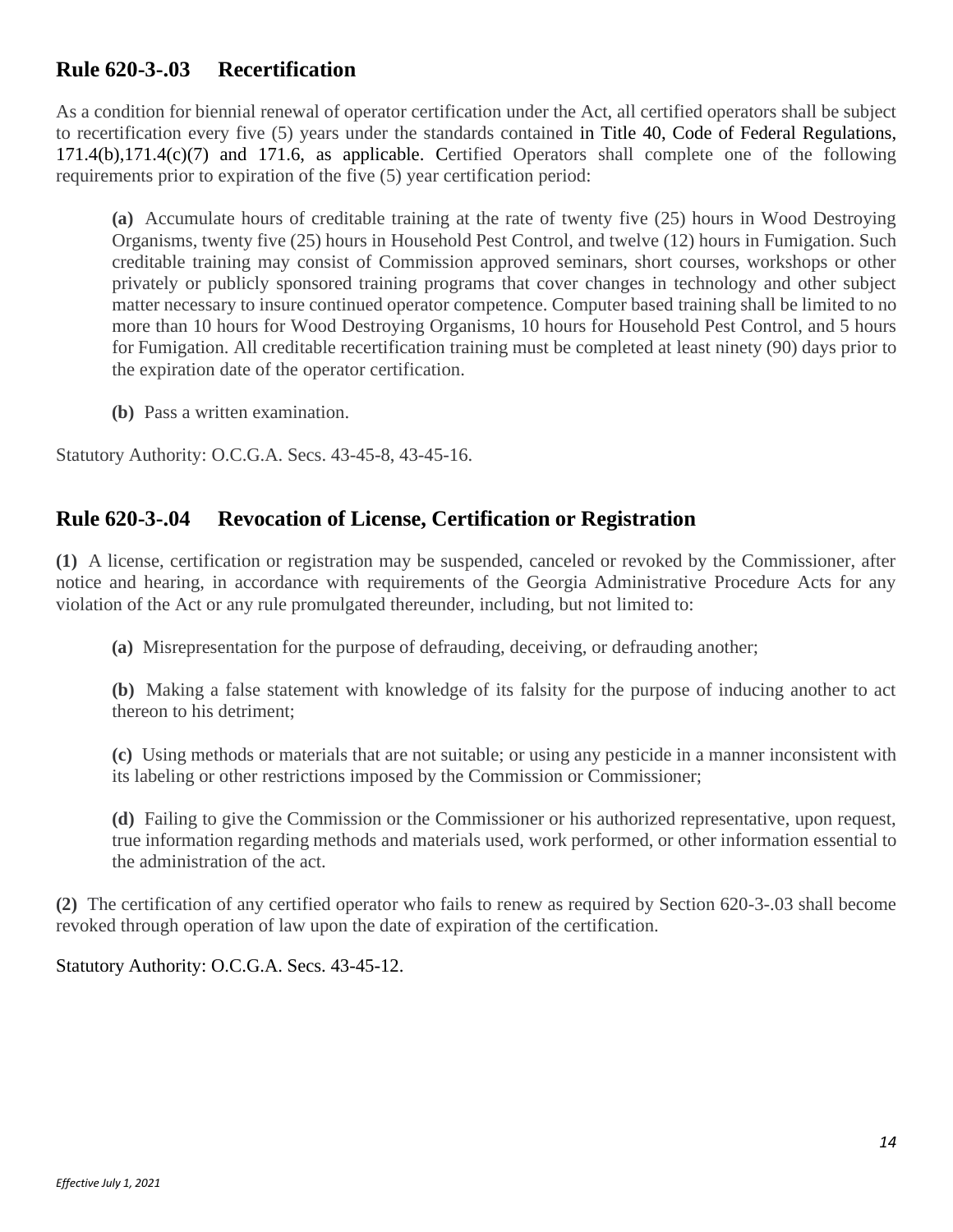# **CHAPTER 620-4 ADVERTISING AND BONDS**

### **Rule 620-4-.01 Advertising and Bonds**

**(1)** Use of licenses or registration cards for any purpose other than identification is unlawful.

**(2)** No person shall make any claim in any form of advertising that inspections or permits are required, authorized, endorsed or approved by the Commission or any agency of the State or Federal Government.

**(3)** While pest control licensees are not required to maintain performance bonds, any licensee who advertises or otherwise represents itself as being bonded shall:

**(a)** Maintain a master or blanket bond in an amount equal to five (5) percent of the previous year's gross sales or gross liability assumed during the previous year, whichever is higher, up to a maximum of \$100,000 or;

**(b)** Provide a separate bond for each job;

**(c)** Advise each customer in writing, as a part of every proposal or contract, whether or not such proposal or contract is covered by such bond;

**(d)** Submit to the Commission proof of the existence and the type of bonding which the licensee has in force;

**(e)** Not advertise in any way that the licensee is bonded, unless the licensee has complied with the foregoing requirements.

Statutory Authority: O.C.G.A. Sec. 43-45-13.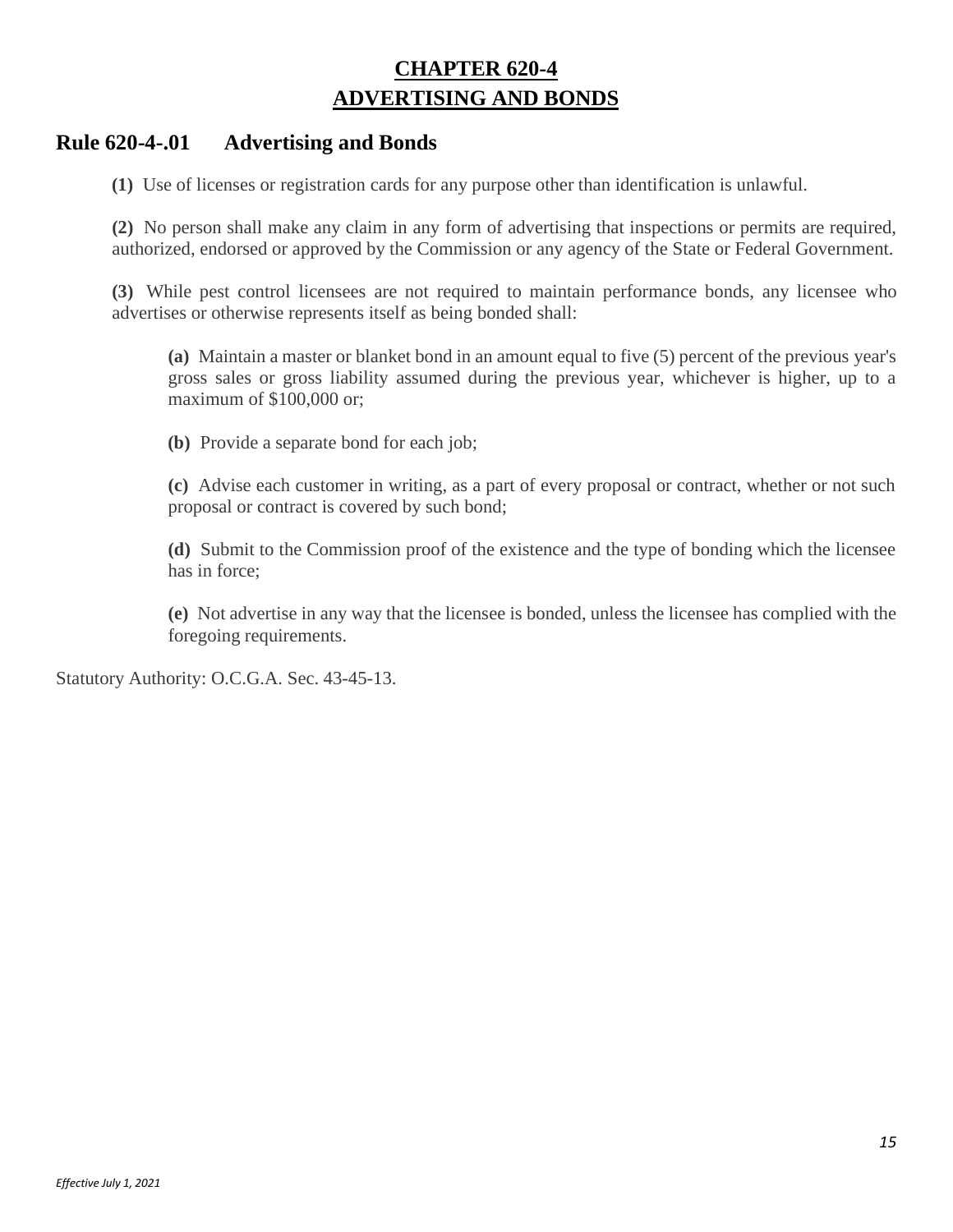# **CHAPTER 620-5 PENALTIES**

# **Rule 620-5-.01 Crimes**

Any person who shall violate any provision of this Act or any rule promulgated thereunder or who shall interfere with or obstruct any employee of the Enforcement Agency in the discharge of his duties, shall, upon conviction thereof, be guilty of a misdemeanor and shall be punished therefor as provided by law.

Statutory Authority: O.C.G.A. 43-45-23, 43-45-25.

# **Rule 620-5-.02 Injunction**

The Commissioner is authorized to initiate action to enjoin any violation of this Act or any rule promulgated thereunder and such injunction may be maintained notwithstanding any other available legal remedies, including pending or completed criminal prosecution.

Statutory Authority: O.C.G.A. 43-45-20.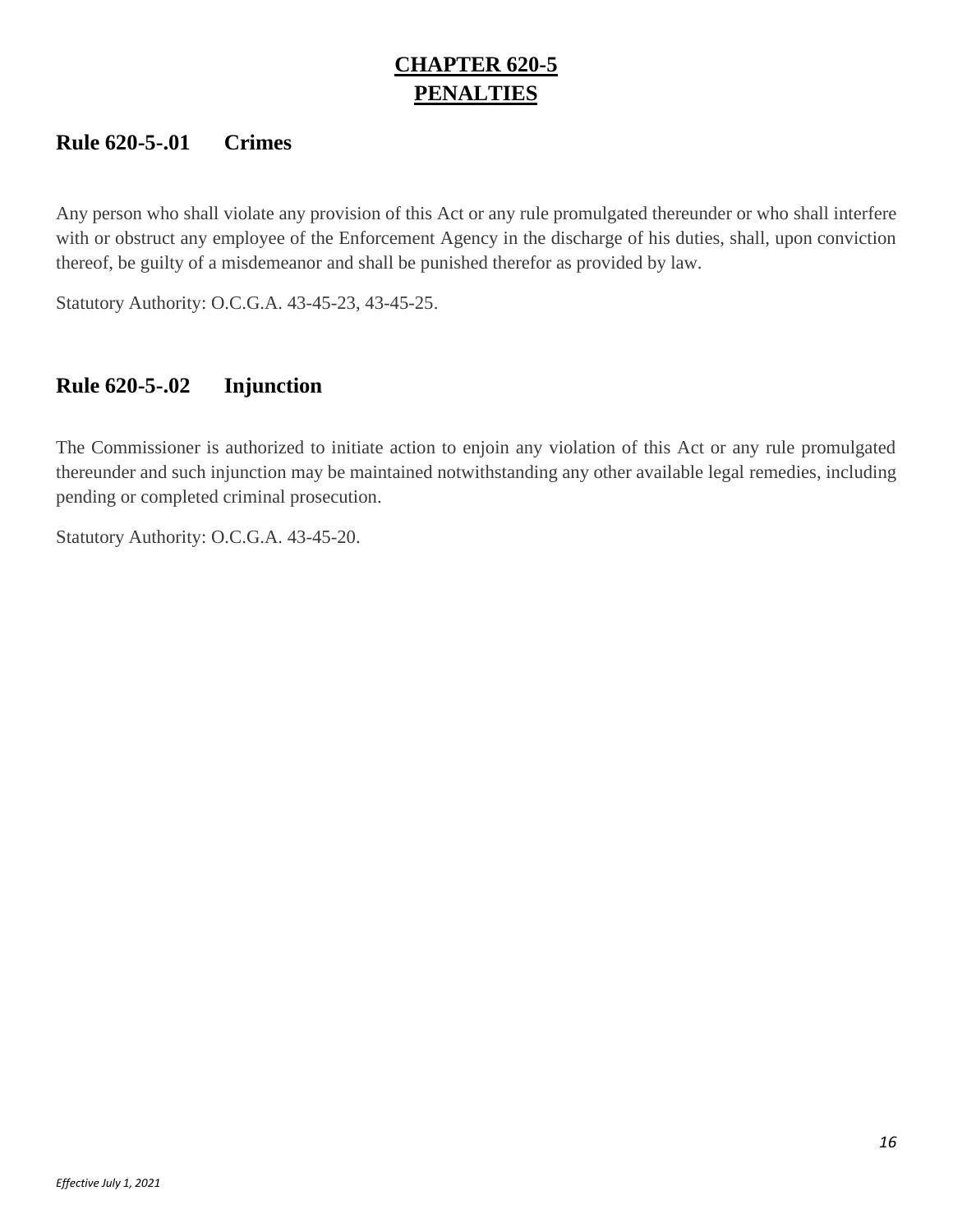# **CHAPTER 620-6 WOOD DESTROYING ORGANISMS**

# **Rule 620-6-.01 Definitions-Wood Destroying Organisms**

**(1)** Approved pesticide or termiticide--means a pesticide product currently registered by the Environmental Protection Agency and/or the Georgia Department of Agriculture, whose label bears use directions for the control of wood destroying organisms, and including any previously registered pesticide whose use is permitted under the terms of a suspension or cancellation order by the Administrator of EPA or the Commissioner.

**(2)** Comprehensive Soil Treatment--means the treatment of soils and masonry voids at or near ground level establishing a chemical treatment zone to protect a structure from attack from termites consistent with the requirements of Rule  $620-6-04(1)(a)$ .

**(3)** Conditions Conducive To Infestation-- means conditions that exist in a structure that favor the development of wood destroying organisms. These are limited to: cellulosic material underneath a building, wood in contact with the soil which has not been treated with preservatives to a minimum preservative retention rate designed for ground contact and ventilation of the under-floor space between the bottom of the floor joists and the earth that does not meet the requirements of the International Residential Building Code for one and two family dwellings, the latest edition as adopted and amended by the Georgia Department of Community Affairs.

**(4)** Defined Soil Treatment--means the treatment of select areas of a structure as directed and permitted by a product's label directions to protect a structure from attack from termites consistent with the requirements of Rule  $620-6-.04(1)(b)$ .

**(5)** Structure--means any building, regardless of its design or the type of material used in its construction, whether public or private, vacant or occupied, and adjacent outside areas.

**(6)** Wood Destroying Organisms Control--means the application of any and all measures for the purpose of controlling termites, powder post beetles, wood boring beetles, wood destroying fungi and any other wood destroying organism in structures and/or adjacent outside areas.

Statutory Authority: O.C.G.A. Sec. 43-45-8.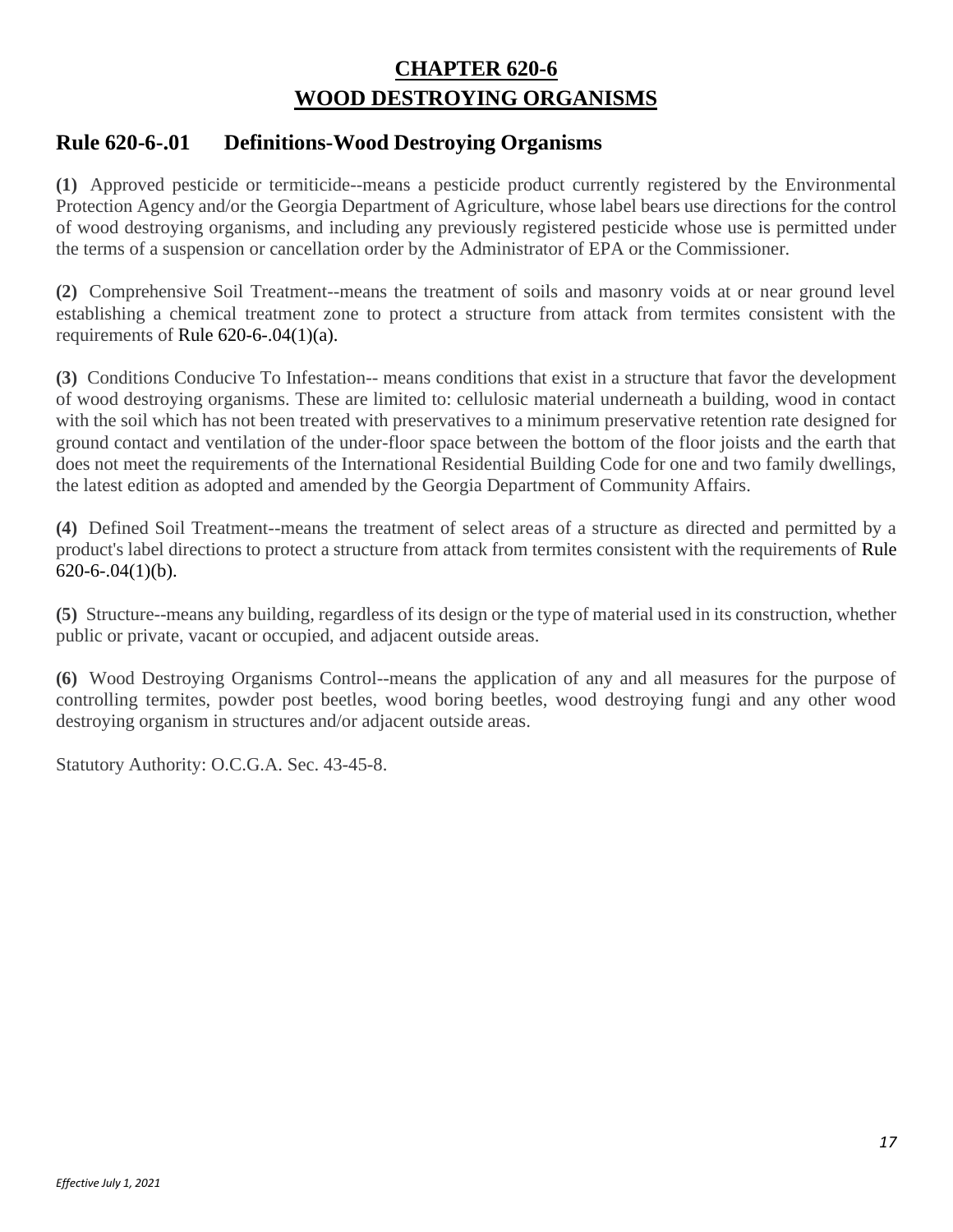# **Rule 620-6-.02 Contracts**

(1) Every licensee shall issue a written contract to the property owner or owner's agent covering each job of Wood Destroying Organisms Control, setting forth the following:

(a) The specific type of minimum adequate control measure as defined in 620-6-.04.

(b) The effective date and the contract period;

(c) A diagram consisting of a reasonable depiction of the structure(s) to be treated, indicating the location of any visible active or previous infestation;

(d) The price to be charged, including an estimate of the cost of repairs, replacements or excavation, when such repairs, replacements or excavation are related to the control of Wood Destroying Organisms and are to be performed by the licensee;

(e) The specific terms of any guaranty or warranty and whether they apply to retreatment or repair of damages. Any contract for Wood Destroying Organism Jobs that offers any type of guaranty or warranty shall contain at the top of the first page one of the following statements, in at least one-eighth (1/8) inch letters and blocked in with a heavy black line:

1. This contract provides for retreatment of a structure but does not provide for the repair of damages caused by wood destroying organisms.

2. This contract provides for retreatment of a structure and the repair of damages caused by wood destroying organisms within the limits stated in this contract.

(f) If the licensee has an approved bond, whether or not the work under the contract is to be covered by the bond, and the details of coverage expressed in terms identical to those in the bond itself;

(g) Specific conditions for renewal including:

1. the amount of the renewal fee;

2. the number of years over which the renewal fee will remain fixed;

3. whether or not reinspections of the structure(s) under contract are to be made, and the approximate interval.

(h) Any provision for a limitation of liability based upon any modification or addition to the structure as depicted in the diagram referenced in subsection (b) above shall be set forth in the contract so that the homeowner understands that he is responsible for notifying the pest control company of any modifications or alterations which are made during any contract period.

(i) Contracts for residential structures, not exceeding two (2) units, may not limit the area to be treated.

(2) Every Wood Destroying Organism Control contract shall be signed by the property owner or owner's agent prior to performance of any control measures and the three (3) day right of cancellation shall be disclosed to every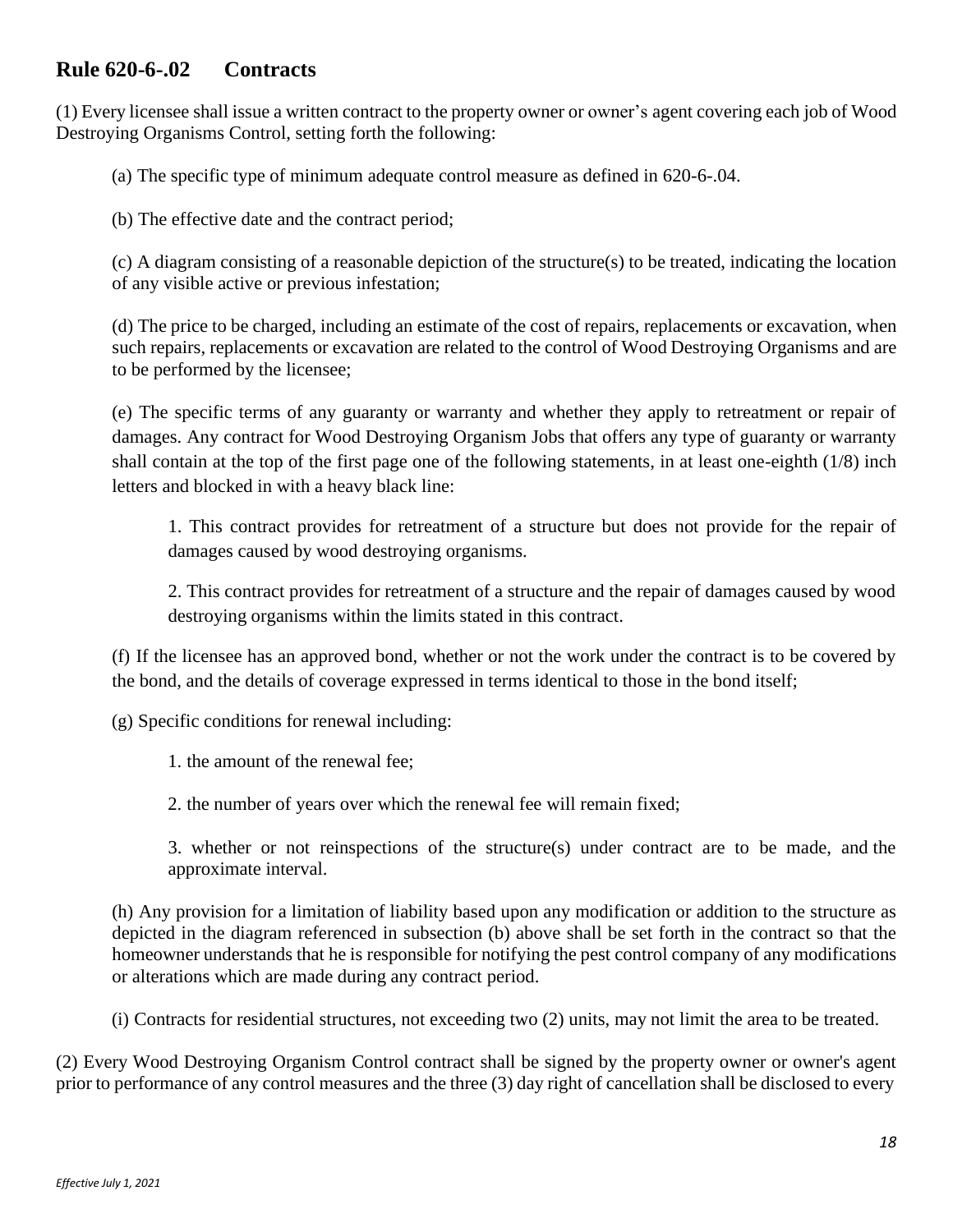contractee in accordance with the Fair Business Practices Act of 1975, and rules of the Federal Trade Commission, 16 C.F.R. 429.

(3) Every Wood Destroying Organism Control contract for treatment which utilizes a bait or baiting system shall contain the following statement in at least one-eighth (1/8) inch letters and blocked in with a heavy black line "The removal of the bait or baiting system may result in a lack of termite protection".

(4) Subterranean termite control warranty only contracts may not be issued in place of a pre-construction treatment for subterranean termite control. These contracts shall be limited to one and two family dwellings and townhomes. Every subterranean termite control contract for a control warranty only, without an initial treatment shall include:

(a) an initial inspection of the structure including a diagram consisting of a reasonable depiction of the structure(s), indicating the location of any visible previous infestation, date of inspection;

(b) type of minimum adequate subterranean termite control treatment of the infestation(s) as defined in Rule [620-6-.04](http://rules.sos.ga.gov/GAC/620-6-.04) that will be performed beginning with the first occurrence of termite activity;

(c) an annual inspection of the structure;

(d) a statement, in at least one-eighth (1/8) inch letters and blocked in with a heavy black line, that states "This contract provides for the inspection of the structure, future treatment of the structure and for the repair of damages caused by wood destroying organisms within the limits stated in this contract".

(5) In addition to all other recordkeeping requirements, the licensee shall maintain reports of all monitoring, inspections and/or reinspections of the structure(s), baits or baiting systems and devices under contract. Such reports shall be provided to the property owner and a copy shall be maintained by the licensee for inspection by the enforcement agency, in a reasonable amount of time, for a period of two (2) years. The reports shall include the date of the monitoring, inspection or reinspection, name of the person performing the monitoring, inspection or reinspection and whether or not Wood Destroying Organisms or signs of termite activity were found.

(6) Copies of all contracts and supporting documentation (pesticide use records, diagrams of the structure and any Official Waiver Forms) shall be maintained by the licensee during the contract period and for a period of two (2) years following the date of expiration of the contract. Authority: O.C.G.A. Sec. 43-45-8. Statutory

Authority: O.C.G.A. Sec. 43-45-8.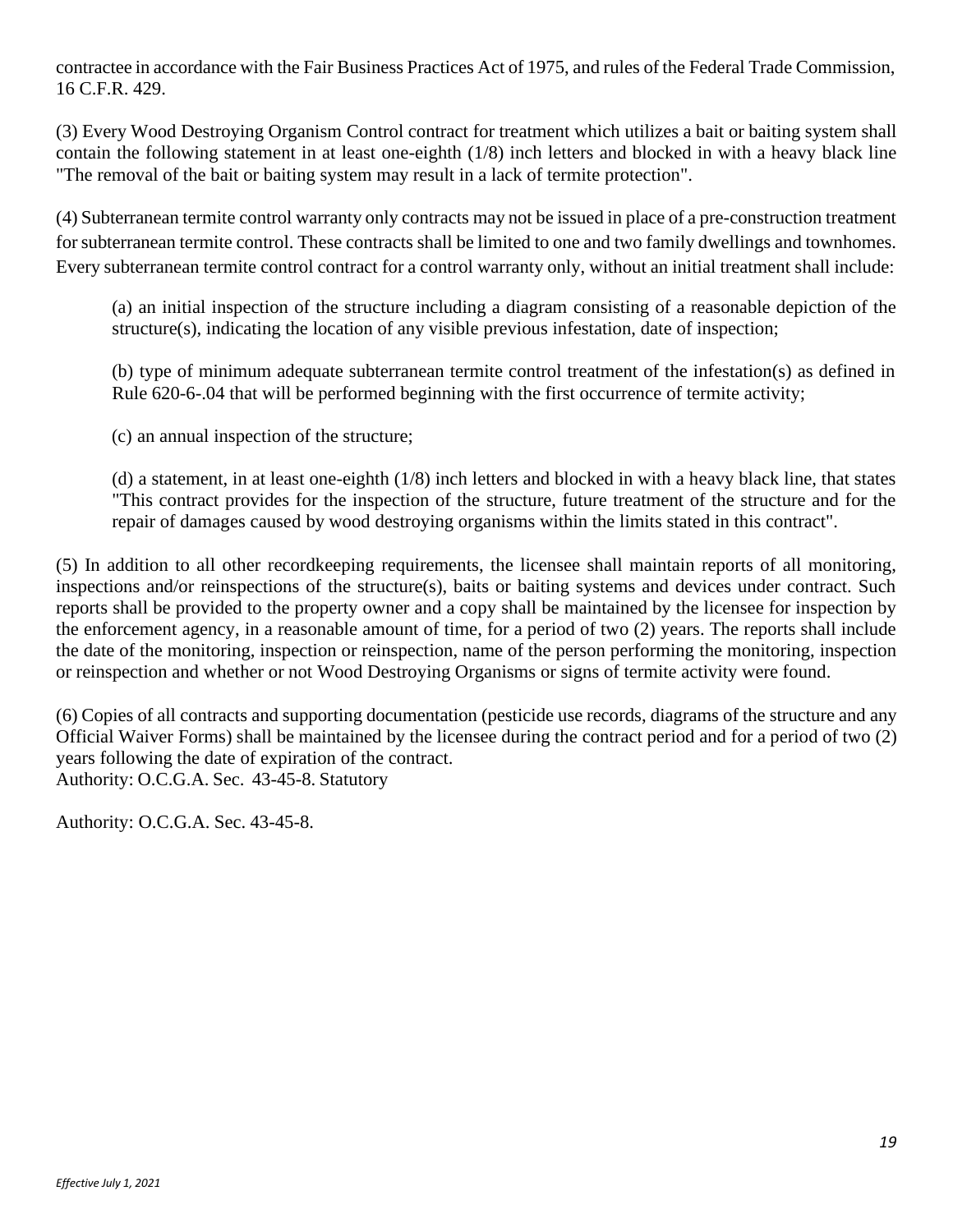# **Rule 620-6-.03 Official Georgia Wood Infestation Inspection Report**

(1) The Official Georgia Wood Infestation Inspection Report shall be the written instrument for the purpose of certifying that a structure is apparently free from wood destroying organisms as a basis for transfer of real property and shall be issued only by a pest control operator certified in Wood Destroying Organisms. Such instrument shall carry a guarantee that, if an infestation of wood destroying organisms from which apparent freedom is certified, is found within ninety (90) days from date of issuance, the infested structure(s) shall be treated by the licensee, free of charge subject to the following:

(a) Subterranean Termites - Structures will receive a full minimum adequate treatment pursuant to Paragraph [620-6-.04. H](http://rules.sos.ga.gov/GAC/620-6-.04)owever, if a structure has received a full minimum adequate treatment within the past one (1) year, a partial treatment may be made to at least 10 feet in either direction of any and all areas of termite infestation except as defined in Rule [620-6-.07\(5\).](http://rules.sos.ga.gov/GAC/620-6-.07#620-6-.07(5))

(b) Powder Post Beetles and Wood Boring Beetles - Structures will receive a minimum adequate treatment pursuant to Paragraph [620-6-.04](http://rules.sos.ga.gov/GAC/620-6-.04) (3).

(c) Wood Decaying Fungi - Structures will receive a minimum adequate treatment pursuant to Paragraph [620-6-.04](http://rules.sos.ga.gov/GAC/620-6-.04) (4).

(d) Dry Wood Termites - Structures will receive a minimum adequate treatment pursuant to Paragraph [620-6-.04](http://rules.sos.ga.gov/GAC/620-6-.04) (5).

(2) For the purpose of this Rule, the form for the Official Georgia Wood Infestation Inspection Report shall conform to the following format which constitutes a part of this Rule.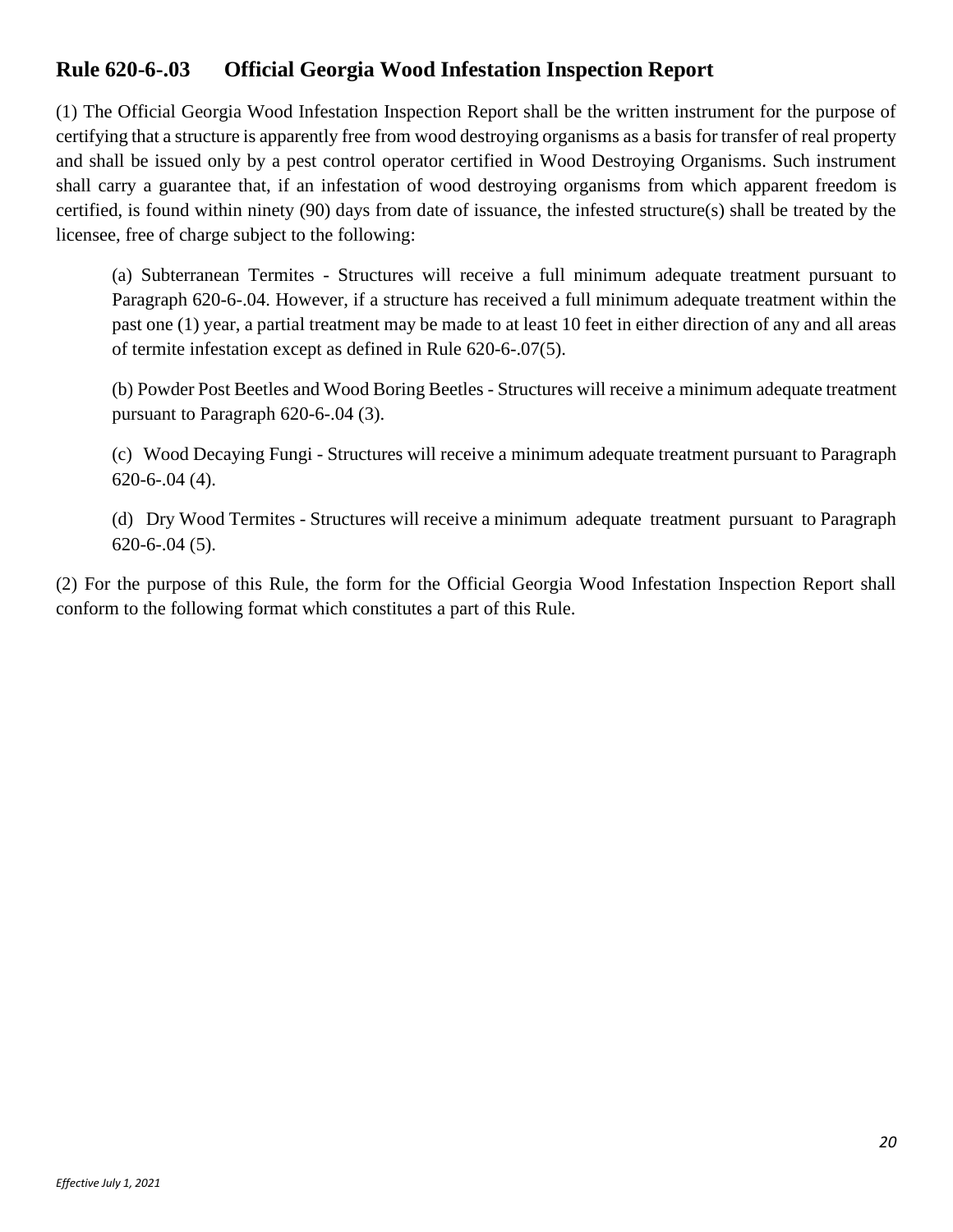| ADDRESS                                                                                                                                                                                                                                                                                                                                                                                                                                                                                                                                                                                                                                                                                                                                                                                                                                                                                                       |                                                                                            |                                  |                                                                                                                                                                                                                                |            |                             |  |
|---------------------------------------------------------------------------------------------------------------------------------------------------------------------------------------------------------------------------------------------------------------------------------------------------------------------------------------------------------------------------------------------------------------------------------------------------------------------------------------------------------------------------------------------------------------------------------------------------------------------------------------------------------------------------------------------------------------------------------------------------------------------------------------------------------------------------------------------------------------------------------------------------------------|--------------------------------------------------------------------------------------------|----------------------------------|--------------------------------------------------------------------------------------------------------------------------------------------------------------------------------------------------------------------------------|------------|-----------------------------|--|
|                                                                                                                                                                                                                                                                                                                                                                                                                                                                                                                                                                                                                                                                                                                                                                                                                                                                                                               |                                                                                            |                                  |                                                                                                                                                                                                                                |            |                             |  |
| SELLER <b>SELLER</b>                                                                                                                                                                                                                                                                                                                                                                                                                                                                                                                                                                                                                                                                                                                                                                                                                                                                                          |                                                                                            |                                  | INSPECTOR LATE AND A SERIES AND RESIDENCE AND RESIDENCE AND RESIDENCE AND RESIDENCE AND RESIDENCE AND RESIDENCE AND RESIDENCE AND RESIDENCE AND RESIDENCE AND RESIDENCE AND RESIDENCE AND RESIDENCE AND RESIDENCE AND RESIDENC |            |                             |  |
| FILE NO. THE ROOM CONTROL SERVICE SERVICES AND PURCHASER (S)                                                                                                                                                                                                                                                                                                                                                                                                                                                                                                                                                                                                                                                                                                                                                                                                                                                  |                                                                                            |                                  |                                                                                                                                                                                                                                |            |                             |  |
|                                                                                                                                                                                                                                                                                                                                                                                                                                                                                                                                                                                                                                                                                                                                                                                                                                                                                                               |                                                                                            | <b>SCOPE OF INSPECTION</b>       |                                                                                                                                                                                                                                |            |                             |  |
| AN INSPECTION OF THE BELOW LISTED STRUCTURE(S) WAS PERFORMED BY A QUALIFIED INSPECTOR EMPLOYED BY THIS FIRM TO DETERMINE THE PRESENCE OR PREVIOUS<br>PRESENCE OF AN INFESTATION OF THE LISTED ORGANISMS AND IS NOT INTENDED TO BE A STRUCTURAL REPORT. NEITHER IS THIS A WARRANTY AS TO ABSENCE OF WOOD<br>DESTROYING ORGANISMS. THIS REPORT IS SUBJECT TO ALL CONDITIONS ENUMERATED ON THE REVERSE SIDE AND IS ISSUED WITHOUT WARRANTY OR GUARANTEE EXCEPT AS<br>PROVIDED IN RULE 620-6-.03 OF THE RULES OF THE GEORGIA STRUCTURAL PEST CONTROL ACT OR SUBJECT TO ANY TREATMENT GUARANTEE SPECIFIED BELOW.                                                                                                                                                                                                                                                                                                   |                                                                                            |                                  |                                                                                                                                                                                                                                |            |                             |  |
| MAIN STRUCTURE THE RESERVE OF THE RESERVE THAT IN THE RESERVE THAT IN THE RESERVE THAT IN THE RESERVE THAT IN THE RESERVE THAT IN THE RESERVE THAT IN THE RESERVE THAT THE RESERVE THAT IN THE RESERVE THAT THE RESERVE THAT T                                                                                                                                                                                                                                                                                                                                                                                                                                                                                                                                                                                                                                                                                |                                                                                            |                                  |                                                                                                                                                                                                                                |            |                             |  |
|                                                                                                                                                                                                                                                                                                                                                                                                                                                                                                                                                                                                                                                                                                                                                                                                                                                                                                               |                                                                                            |                                  |                                                                                                                                                                                                                                |            |                             |  |
| ADDRESS OF STRUCTURE (S)                                                                                                                                                                                                                                                                                                                                                                                                                                                                                                                                                                                                                                                                                                                                                                                                                                                                                      |                                                                                            |                                  |                                                                                                                                                                                                                                |            |                             |  |
|                                                                                                                                                                                                                                                                                                                                                                                                                                                                                                                                                                                                                                                                                                                                                                                                                                                                                                               |                                                                                            | <b>FINDINGS</b>                  |                                                                                                                                                                                                                                |            |                             |  |
| INSPECTION REVEALS VISIBLE EVIDENCE OF:                                                                                                                                                                                                                                                                                                                                                                                                                                                                                                                                                                                                                                                                                                                                                                                                                                                                       |                                                                                            | <b>ACTIVE INFESTATION</b><br>YES | NO.                                                                                                                                                                                                                            | <b>YES</b> | PREVIOUS INFESTATION<br>NO. |  |
| SUBTERRANEAN TERMITES<br>POWDER POST BEETLES                                                                                                                                                                                                                                                                                                                                                                                                                                                                                                                                                                                                                                                                                                                                                                                                                                                                  |                                                                                            |                                  |                                                                                                                                                                                                                                |            |                             |  |
| WOOD BORING BEETLES                                                                                                                                                                                                                                                                                                                                                                                                                                                                                                                                                                                                                                                                                                                                                                                                                                                                                           |                                                                                            |                                  |                                                                                                                                                                                                                                |            |                             |  |
| DRY WOOD TERMITES<br>WOOD DECAYING FUNGUS (Not Molds and Mildews)                                                                                                                                                                                                                                                                                                                                                                                                                                                                                                                                                                                                                                                                                                                                                                                                                                             |                                                                                            |                                  |                                                                                                                                                                                                                                |            |                             |  |
|                                                                                                                                                                                                                                                                                                                                                                                                                                                                                                                                                                                                                                                                                                                                                                                                                                                                                                               |                                                                                            |                                  |                                                                                                                                                                                                                                |            |                             |  |
| WERE ANY AREAS OF THE STRUCTURE OBSTRUCTED OR INACCESSIBLE?<br>IF YES, LIST THESE AREAS (SEE ITEM 3 ON REVERSE SIDE OF FORM)                                                                                                                                                                                                                                                                                                                                                                                                                                                                                                                                                                                                                                                                                                                                                                                  |                                                                                            |                                  | YES                                                                                                                                                                                                                            |            | NO                          |  |
|                                                                                                                                                                                                                                                                                                                                                                                                                                                                                                                                                                                                                                                                                                                                                                                                                                                                                                               |                                                                                            |                                  |                                                                                                                                                                                                                                |            |                             |  |
| REMARKS/ADDITIONAL FINDINGS:                                                                                                                                                                                                                                                                                                                                                                                                                                                                                                                                                                                                                                                                                                                                                                                                                                                                                  |                                                                                            |                                  |                                                                                                                                                                                                                                |            |                             |  |
|                                                                                                                                                                                                                                                                                                                                                                                                                                                                                                                                                                                                                                                                                                                                                                                                                                                                                                               |                                                                                            |                                  |                                                                                                                                                                                                                                |            |                             |  |
|                                                                                                                                                                                                                                                                                                                                                                                                                                                                                                                                                                                                                                                                                                                                                                                                                                                                                                               |                                                                                            |                                  |                                                                                                                                                                                                                                |            |                             |  |
|                                                                                                                                                                                                                                                                                                                                                                                                                                                                                                                                                                                                                                                                                                                                                                                                                                                                                                               |                                                                                            | <b>TREATMENT</b>                 |                                                                                                                                                                                                                                |            |                             |  |
| ORGANISM<br>SUBTERRANEAN TERMITES                                                                                                                                                                                                                                                                                                                                                                                                                                                                                                                                                                                                                                                                                                                                                                                                                                                                             | TREATMENT DATE CONTRACT EXPIRATION TYPE TREATMENT (CHEMICAL BARRIER, BAIT, WOOD TREATMENT) |                                  |                                                                                                                                                                                                                                |            |                             |  |
| POWDER POST BEETLES                                                                                                                                                                                                                                                                                                                                                                                                                                                                                                                                                                                                                                                                                                                                                                                                                                                                                           |                                                                                            |                                  |                                                                                                                                                                                                                                |            |                             |  |
| WOOD BORING BEETLES<br>DRY WOOD TERMITES                                                                                                                                                                                                                                                                                                                                                                                                                                                                                                                                                                                                                                                                                                                                                                                                                                                                      |                                                                                            |                                  |                                                                                                                                                                                                                                |            |                             |  |
| WOOD DECAYING FUNGUS                                                                                                                                                                                                                                                                                                                                                                                                                                                                                                                                                                                                                                                                                                                                                                                                                                                                                          |                                                                                            |                                  |                                                                                                                                                                                                                                |            |                             |  |
|                                                                                                                                                                                                                                                                                                                                                                                                                                                                                                                                                                                                                                                                                                                                                                                                                                                                                                               |                                                                                            |                                  |                                                                                                                                                                                                                                |            |                             |  |
| TRANSFERABLE TO ANY SUBSEQUENT OWNER OF THE PROPERTY UPON PAYMENT OF A FEE ON OR BEFORE THE EXPIRATION DATE.                                                                                                                                                                                                                                                                                                                                                                                                                                                                                                                                                                                                                                                                                                                                                                                                  |                                                                                            |                                  |                                                                                                                                                                                                                                |            |                             |  |
| NOT TRANSFERABLE TO ANY SUBSEQUENT OWNER OF THE PROPERTY.<br>THE ABOVE STRUCTURE (S) ARE NOT COVERED BY A TREATMENT CONTRACT WITH THIS COMPANY                                                                                                                                                                                                                                                                                                                                                                                                                                                                                                                                                                                                                                                                                                                                                                |                                                                                            |                                  |                                                                                                                                                                                                                                |            |                             |  |
|                                                                                                                                                                                                                                                                                                                                                                                                                                                                                                                                                                                                                                                                                                                                                                                                                                                                                                               |                                                                                            |                                  |                                                                                                                                                                                                                                |            |                             |  |
|                                                                                                                                                                                                                                                                                                                                                                                                                                                                                                                                                                                                                                                                                                                                                                                                                                                                                                               |                                                                                            |                                  |                                                                                                                                                                                                                                |            |                             |  |
| NOTE: IF VISIBLE EVIDENCE OF ACTIVE OR PREVIOUS INFESTATION IS REPORTED IT SHOULD BE ASSUMED THAT SOME DEGREE OF DAMAGE IS PRESENT AND A DIAGRAM<br>IDENTIFYING THE STRUCTURE (S) INSPECTED AND SHOWING THE LOCATION OF SUCH EVIDENCE MUST BE ATTACHED TO THIS FORM. EVALUATION OF DAMAGE AND ANY CORRECTIVE<br>ACTION SHOULD BE PERFORMED BY A QUALIFIED INSPECTOR IN THE BUILDING TRADE APPROVED BY THE PURCHASER AND LENDING AGENCY.<br>THE ABOVE DESCRIBED STRUCTURE(S) WAS TREATED BY THIS COMPANY AS FOLLOWS:<br>THE PRESENT TREATMENT WARRANTY (IES) IS:<br>THIS STRUCTURE HAS A CURRENT OFFICIAL WAIVER FORM ISSUED BY THIS COMPANY THES<br>IF YES, A COPY MUST BE ATTACHED AS PART OF THIS REPORT.<br>THIS IS TO CERTIFY THAT NEITHER I NOR THE COMPANY HAS HAD OR CONTEMPLATES HAVING ANY INTEREST IN THE PROPERTY<br>INVOLVED, NOR IS ACTING IN ANY ASSOCIATION WITH ANY PARTY TO THE TRANSACTION. |                                                                                            | <b>CERTIFICATION</b>             |                                                                                                                                                                                                                                |            |                             |  |
|                                                                                                                                                                                                                                                                                                                                                                                                                                                                                                                                                                                                                                                                                                                                                                                                                                                                                                               |                                                                                            |                                  |                                                                                                                                                                                                                                |            |                             |  |

PURCHASER MORTGAGEE REALTOR SELLER

Revised 09/17 – Replaces all previous editions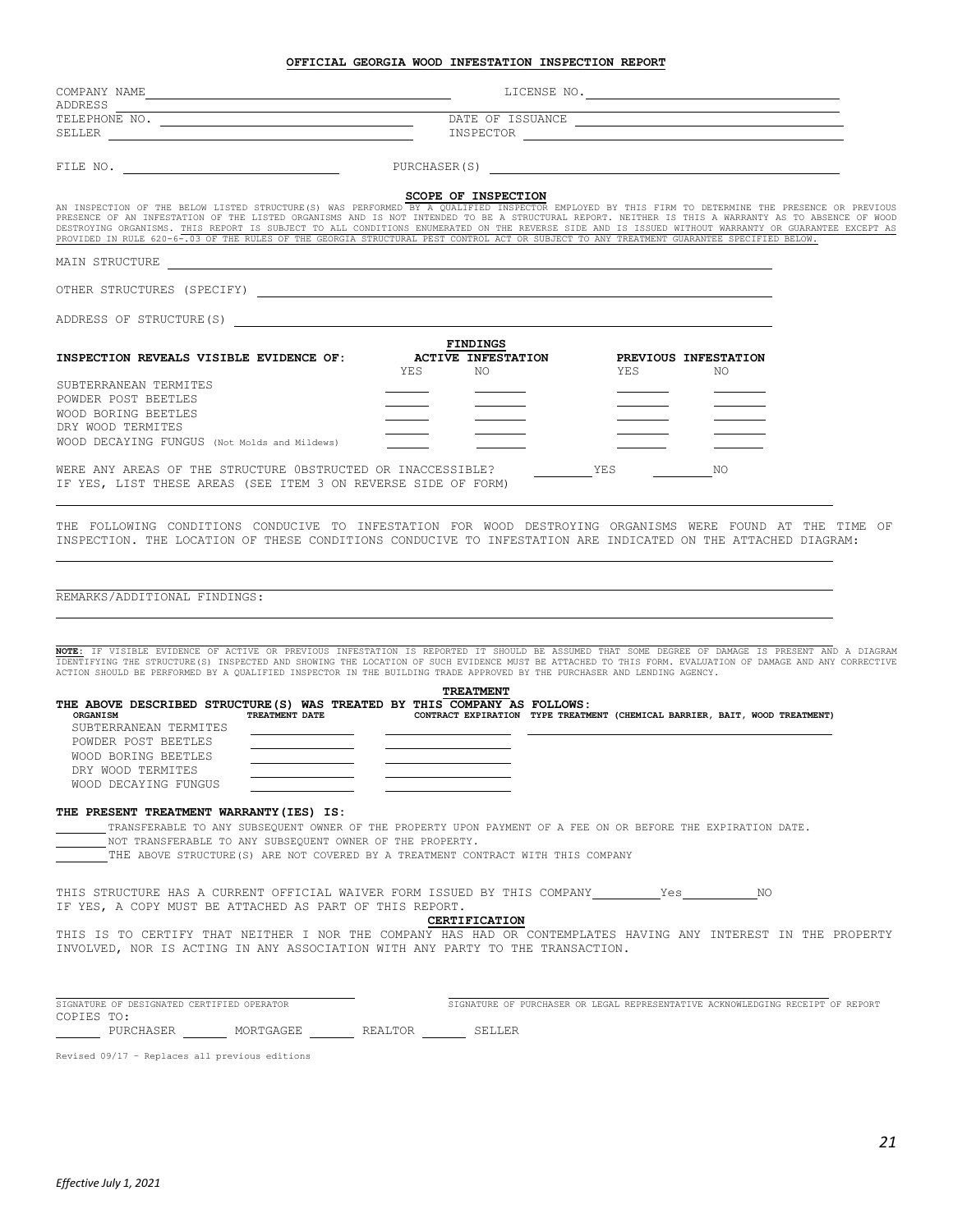1. This report is limited to the five organisms listed.

2. This report covers only those structures listed on the front.

3. Inspection, including sounding and/or probing, was performed in only those areas which were readily accessible. Inaccessible areas not inspected include, but are not limited to areas obstructed by, floor coverings, wall coverings, siding, fixed ceilings, insulation, furniture, appliances or other personal items. The inspection also included a check of company records to determine if the structure has been treated and/or under renewal contract with the company within the past two years for any of the covered organisms. A copy of any current Exception Form II or Official Waiver form for this structure must be included as part of this report.

4. Reporting of Wood Destroying Fungi on this report is intended to cover only white rot, brown rot or water conducting fungi infestations which occur below the first floor level. This report does not cover the reporting of molds and mildews. Structural Pest Control companies are not responsible for inspecting for molds.

5. The term Wood Boring Beetles as used on the reverse side means only those beetles which are known to establish and maintain a continuing infestation in structures, such as, but not limited to the Old House Borer.

6. Regardless of whether any visible evidence of infestation by any of the listed Wood Destroying Organisms is found during inspection, if an infestation of one or more of these organisms from which apparent freedom was certified is found within 90 days of issuance of this report the property shall receive, free of charge, a minimum adequate treatment for control of the infestation consistent with Rules  $620-6-.03(1)$  (a), (b), (c), and (d), of the Georgia Structural Pest Control Act.

7. This is not a structural report. A wood destroying organism inspector is not ordinarily a construction or building trade expert and is therefore not expected to assess structural soundness. Evaluation and correction of damage which may have resulted from an active or previous infestation should be performed by a qualified inspector in the building trade, who is approved by the purchaser and the lending agency.

8. This report implies no responsibility on the part of the Georgia Department of Agriculture or the Georgia Structural Pest Control Commission to enforce or require anything other than treatment or retreatment to the minimum adequate treatment requirements specified in Rule 620-6-.04.

9. Conditions Conducive To Infestation means conditions that exist in a structure that favor the development of wood destroying organisms. These are limited to: cellulosic material underneath a building and wood in contact with the soil which has not been treated with preservatives to a minimum preservative retention designed for ground contact and ventilation of the under-floor space between the bottom of the floor joists and the earth that does not meet the requirements of the International Residential Building Code for one and two family dwellings, the latest edition as adopted and amended by the Georgia Department of Community Affairs. Any condition conducive to infestation as defined as defined above, that is known to have existed at the time of inspection and was not reported and is found within 90 days of the issuance date of this report shall be corrected free of charge by the licensee.

Statutory Authority: O.C.G.A. Sec. 43-45-8.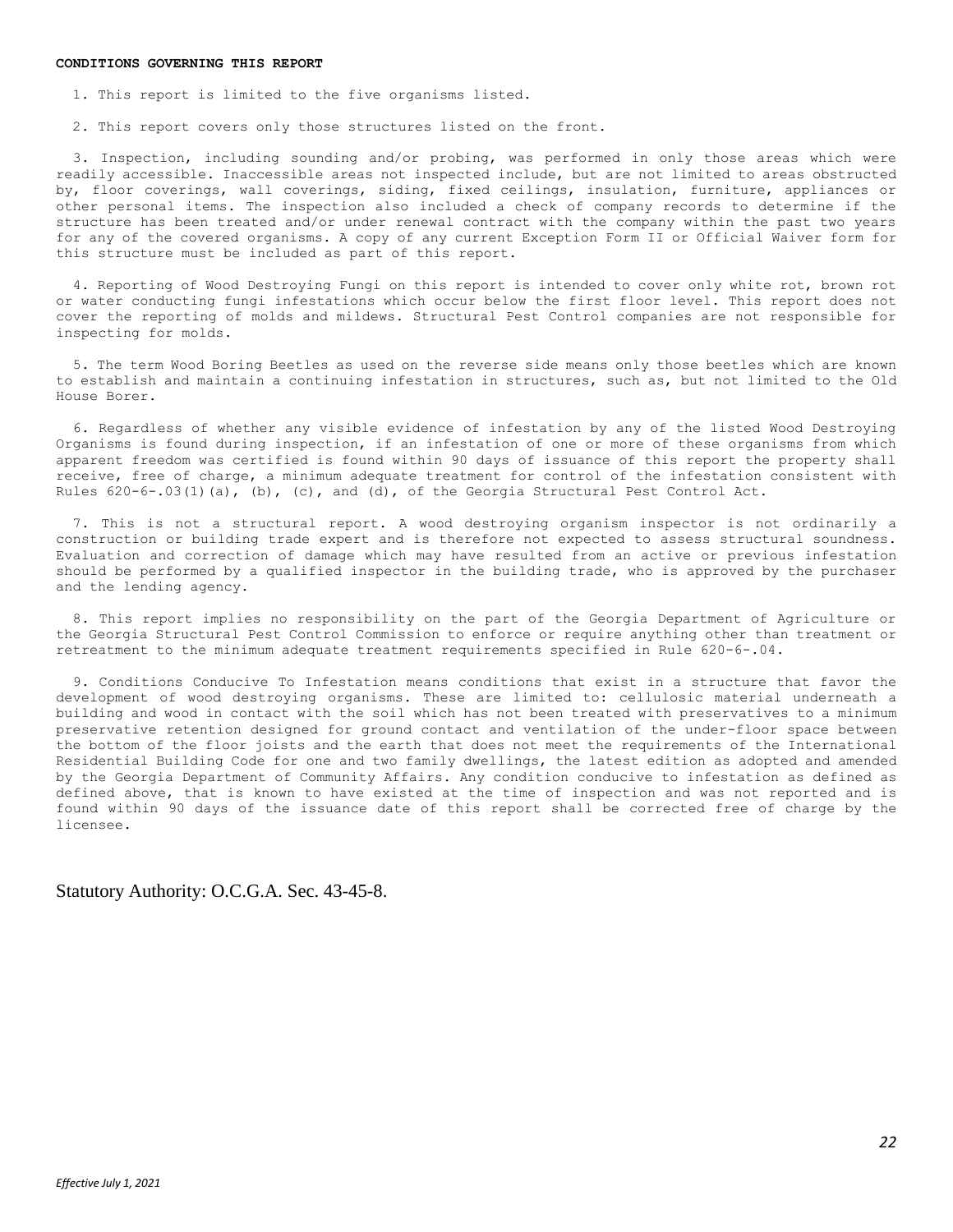# **Rule 620-6-.04 Control Measures**

"Control Measures" means the application of any and all measures for the purpose of controlling termites, powder post beetles, wood boring beetles, wood destroying fungi, and any other wood destroying organism in structures and/or adjacent outside areas. Such measures shall be made with applications and installations consistent with label requirements. Minimum adequate control measures shall be as set forth below.

(1) Minimum adequate subterranean termite control treatment for post construction shall include the following:

(a) For pesticide products applied as a comprehensive soil termiticide application consistent with registered label directions:

1. Removal of all cellulosic material from underneath the building and removal of any other debris which would interfere with inspection or treatment in such area.

2. Removal of all wooden contacts between buildings and outside soil, other than those wooden supports which have been treated with preservatives to a minimum preservative retention designed for ground contact. The top of all supports for untreated wooden members shall be no closer than six (6) inches to the soil. In no case shall the minimum clearance between untreated wood and soil be less than six (6) inches. This requirement shall apply only to those situations where wood is exposed and by design is not separated from the outside soil line by anything other than air space. Such clearance shall not apply to sill plates or other wooden members of a structure which may be physically closer to the earth than the required clearance but are by design enclosed by and insulated from the earth by brick, stucco or other construction material.

3. Removal of all wooden contacts between buildings and inside soil, other than those wooden supports which have been treated with preservatives to a minimum preservative retention designed for ground contact. In no case shall the minimum clearance between wood and soil in a crawl space be less than eighteen (18) inches.

4. Removal of all visible accessible termite tunnels.

5. Trenching of soil along the outside and inside of foundation walls and around pillars and other supports to a minimum depth of six (6) inches, but not lower than the top of the footing in contact with the soil. Rodding may be performed from the bottom of the trench to lower depths as required. When the top of any footing is exposed and not in contact with the soil, trenching should not extend below the bottom of the footing.

6. Application of approved termiticide.

(i) Approved termiticides shall be those registered by the United States Environmental Protection Agency (EPA) and the Georgia Department of Agriculture. Under no circumstances shall the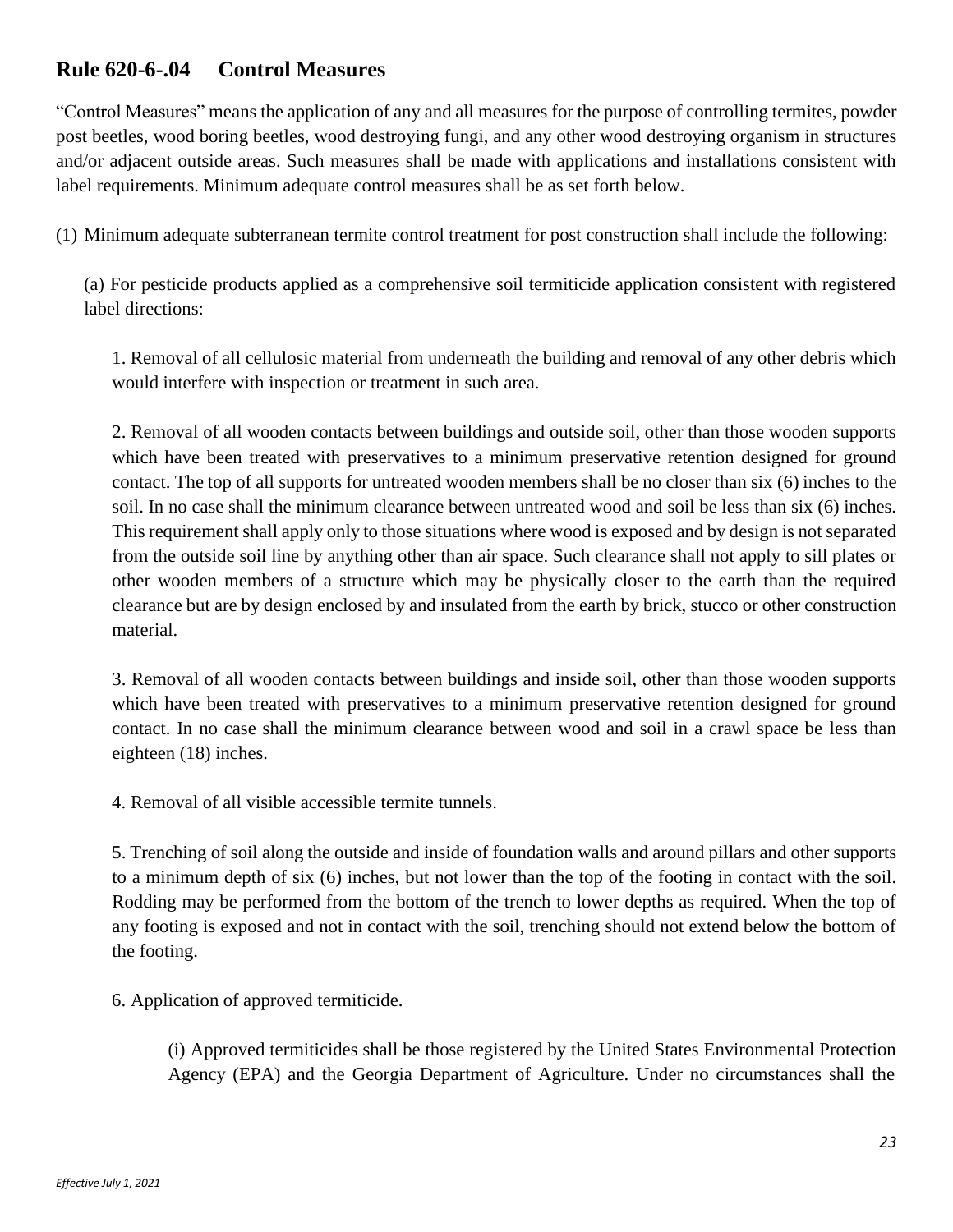concentration applied be lower than the minimum nor greater than the maximum concentration specified on the product label for the termiticide as a soil termiticide application.

(ii) Rate of application shall be four (4) gallons per ten (10) linear feet per foot of depth from the soil surface to the lesser of either the top of footings or a depth of four (4) feet applied to the trenches and backfill. Soil into which pipes extend from the structure, soil under expansion joints, and soil in any other critical point of potential termite entry must also be treated with the approved termiticide at the above application rate.

(iii) Measures must be taken to prevent the back siphoning of pesticides and the contamination of public water supplies during dilution and filling operations. Do not apply pesticide while precipitation is occurring in any area where the application would be impacted by the precipitation.

(iv) Precautions must be taken to prevent the contamination of wells or cisterns, in or close to the structure being treated.

7. Drilling of all tile, brick, concrete block or other type cavity walls, chimneys, hollow pillars or other similar structure parts and application of the approved termiticide at a rate of two (2) gallons per ten (10) linear feet. Drilling of concrete blocks or other hollow masonry parts shall be made into the large voids only, as opposed to the vertical mortar joints, at horizontal intervals of no more than twelve (12) inches. Application of the termiticide shall be made through drill holes no more than eighteen (18) inches above the lowest of the soil or slab surfaces contiguous to the opposite side of the vertical wall. In the case of uncapped hollow parts, the termiticide may be applied through the top opening, provided the termiticide is released no higher than eighteen (18) inches above the top of the footing.

8. Treatment of the entire inside perimeter walls of all earth filled porches beneath concrete slabs contiguous to the structure with an approved termiticide at the rate of four (4) gallons per ten (10) linear feet by one of the following:

(i) Making access openings, by removing a six (6) inch band of soil along the entire inside perimeter walls and applying the termiticide in the trench.

(ii) Drilling from the top of the entire perimeter of the slab at intervals of no more than twelve (12) inches and no more than twelve (12) inches from the perimeter wall and applying the termiticide.

(iii) Drilling, rodding, and applying the approved termiticide from the inside of the foundation at no more than twelve (12) inch intervals along the entire inside perimeter and as close as possible to the lower edge of the slab.

(iv) Drilling, rodding, and applying the approved termiticide from the sides of the earth fill along the entire perimeter provided no horizontal rodding distance shall exceed twenty (20) feet.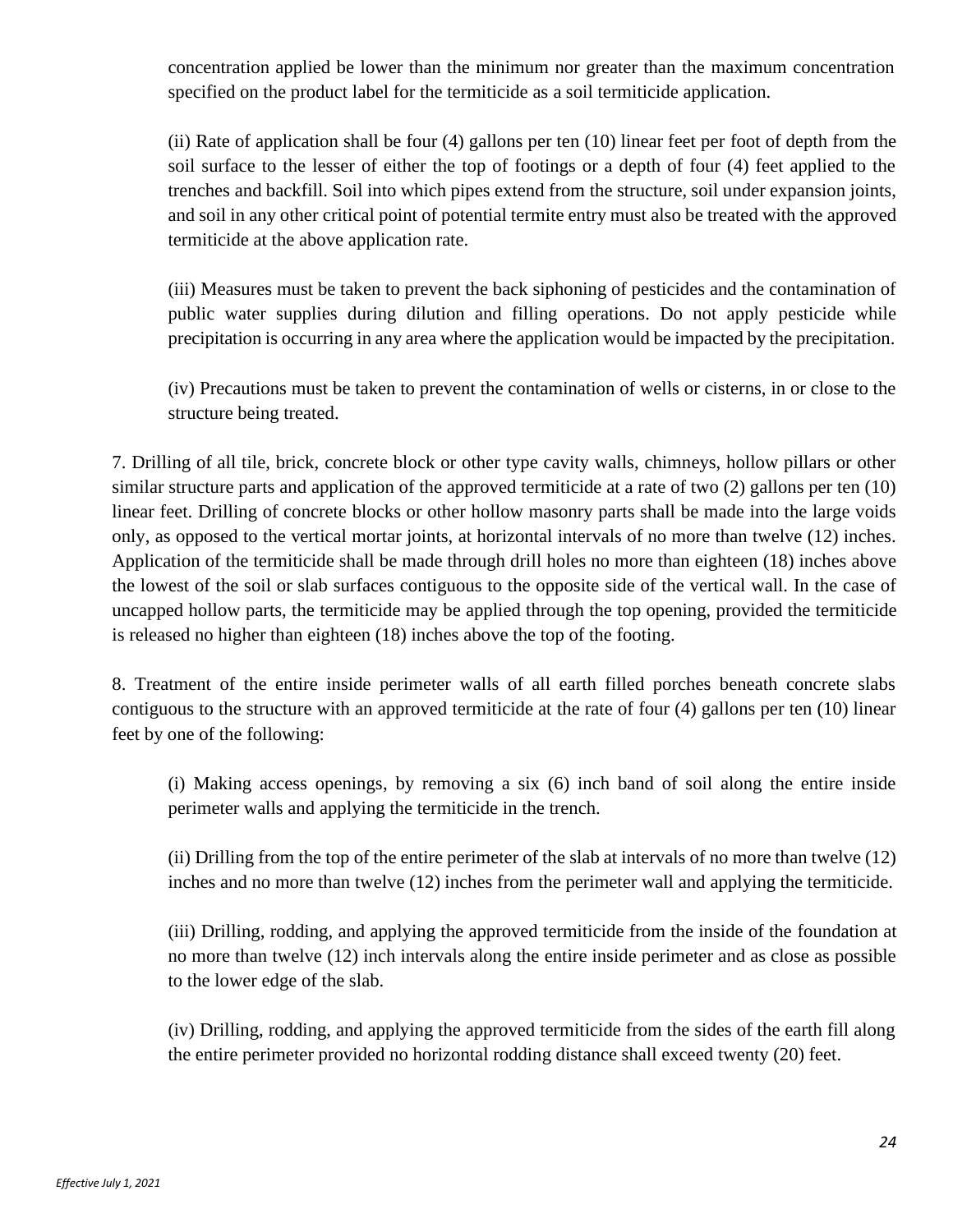9. Treatment of all grade level slabs contiguous to the structure with an approved termiticide at the rate of four (4) gallons per ten (10) linear feet by drilling and applying along the entire distance where slab joins any part of structure at intervals of no more than twelve (12) inches and no more than twelve (12) inches from the structure wall.

10. Treatment of all structures with concrete slabs at or above grade level with an approved termiticide at the rate of four (4) gallons per ten (10) linear feet by one of the following:

(i) Treating from the inside by drilling through from the top of the slab and applying the approved termiticide at intervals of no more than twelve (12) inches and no more than twelve (12) inches from the outside edge of slab along the entire perimeter and at all other points of potential termite entry through the slab. After such application all holes shall be securely sealed to prevent any upward movement of the termiticide.

(ii) Treating from the outside by rodding and applying termiticide along and under the entire perimeter of the slab by inserting the rod as close as possible to the lower edge of the slab.

11. Treatment of monolithic slabs by trenching and application of the approved termiticide to the soil along the entire perimeter of the slab at the rate of four (4) gallons per ten (10) linear feet and to any openings through the slab.

(b) For pesticide products allowing a defined soil treatment consistent with individual product registered label directions:

1. Removal of all cellulosic material from underneath the building and removal of any other debris which would interfere with inspection or treatment in such area.

2. Removal of all wooden contacts between buildings and outside soil other than those wooden supports which have been treated with preservatives to a minimum preservative retention designed for ground contact. The top of all supports for untreated wooden members shall be no closer than six (6) inches to the soil. In no case shall the minimum clearance between untreated wood and soil be less than six (6) inches. This requirement shall apply only to those situations where wood is exposed and by design is not separated from the outside soil line by anything other than air space. Such clearance shall not apply to sill plates or other wooden members of a structure which may be physically closer to the earth than the required clearance but are by design enclosed by and insulated from the earth by brick, stucco or other construction material.

3. Removal of all wooden contacts between buildings and inside crawl space soil, other than those wooden supports which have been treated with preservatives to a minimum preservative retention designed for ground contact. In no case shall the minimum clearance between wood and soil in a crawl space be less than eighteen (18) inches.

4. Removal of visible accessible termite tunnels unless specified on the product label.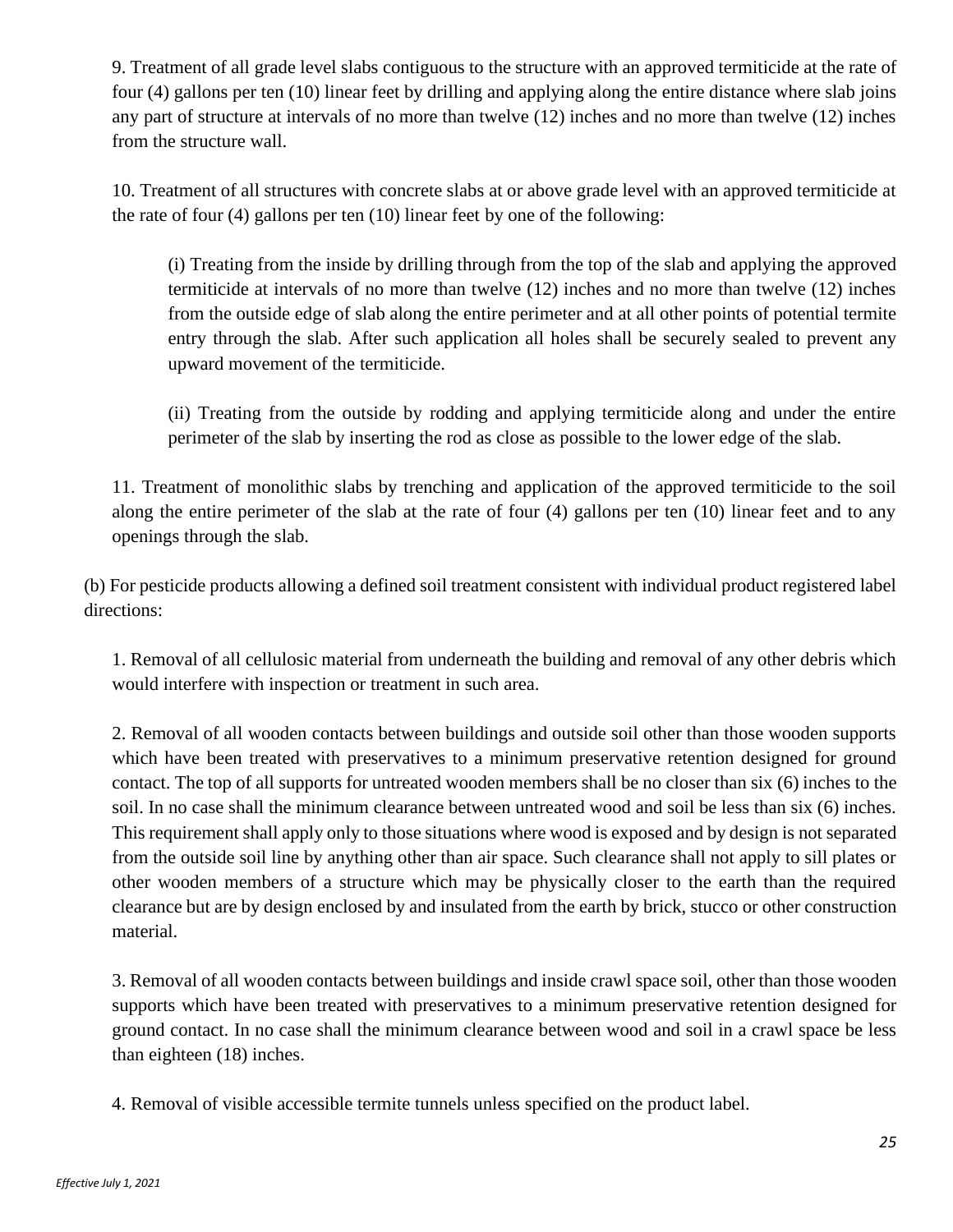5. Application of approved termiticide.

(i) Approved termiticides shall be those registered by the United States Environmental Protection Agency (EPA) and the Georgia Department of Agriculture.

(ii) Trenching of soil along the outside foundation walls to a minimum depth of six (6) inches, but not lower than the bottom of the footing in contact with the soil. Rodding may be performed from the bottom of the trench to lower depths as required.

(iii) Treatment of all grade level slabs and earth filled porches beneath concrete slabs that are contiguous to the exterior of the structure, including any garage or carport slabs, with an approved termiticide by drilling and applying along the entire distance where slab joins any part of structure at intervals of no more than twelve (12) inches and no more than twelve (12) inches from the structure wall.

(iv) Measures must be taken to prevent the back siphoning of pesticides and the contamination of public water supplies during dilution and filling operations. Do not apply pesticide while precipitation is occurring in any area where the application would be impacted by the precipitation.

(v) Precautions must be taken to prevent the contamination of wells or cisterns, in or close to the structure being treated.

(c) For pesticide products, other than baits designed for the control of termites, applied for purposes other than as a soil termiticide application and when applied consistent with individual product registered label directions:

1. Removal of all cellulosic material from underneath the building and removal of any other debris which would interfere with inspection or treatment in such area.

2. Removal of all wooden contacts between buildings and outside soil other than those wooden supports which have been treated with preservatives to a minimum preservative retention designed for ground contact. The top of all supports for untreated wooden members shall be no closer than six (6) inches to the soil. In no case shall the minimum clearance between untreated wood and soil be less than six (6) inches. This requirement shall apply only to those situations where wood is exposed and by design is not separated from the outside soil line by anything other than air space. Such clearance shall not apply to sill plates or other wooden members of a structure which may be physically closer to the earth than the required clearance but are by design enclosed by and insulated from the earth by brick, stucco or other construction material.

3. Removal of all wooden contacts between buildings and inside crawl space soil, other than those wooden supports which have been treated with preservatives to a minimum preservative retention designed for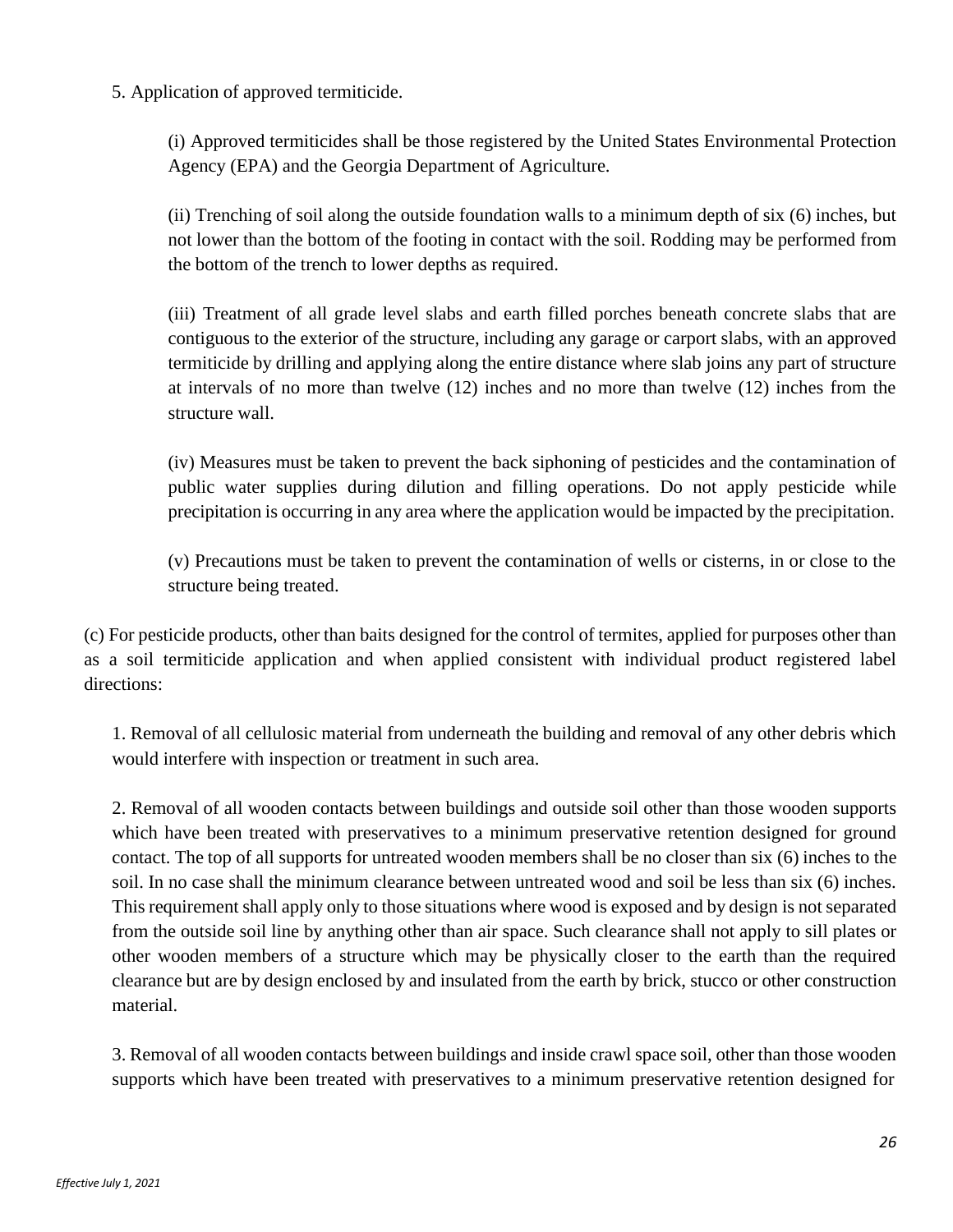ground contact. In no case shall the minimum clearance between wood and soil in a crawl space be less than eighteen (18) inches.

4. Removal of visible accessible termite tunnels unless specified on the product label.

5. Application of approved termiticide, taking all precautions necessary to prevent the contamination of wells or cisterns, in or close to the structure being treated. Unless prohibited by the product's label directions, all applications of liquid pesticide applied to the surface of non-decorative or non-finished wood and/or sheathing shall include a sufficient amount of a dye or marker to readily indicate the areas that have been treated.

(d) For pesticide bait products applied for the purpose of controlling termites:

1. Removal of all cellulosic material from underneath the building and removal of any other debris which would interfere with inspection or treatment in such area.

2. Removal of all wooden contacts between buildings and outside soil, other than those wooden supports which have been treated with preservatives to a minimum preservative retention designed for ground contact. The top of all supports for untreated wooden members shall be no closer than six (6) inches to the soil. In no case shall the minimum clearance between untreated wood and soil be less than six (6) inches. This requirement shall apply only to those situations where wood is exposed and by design is not separated from the outside soil line by anything other than air space. Such clearance shall not apply to sill plates or other wooden members of a structure which may be physically closer to the earth than the required clearance but are by design enclosed by and insulated from the earth by brick, stucco or other construction material.

3. Removal of all wooden contacts between buildings and inside crawl space soil, other than those wooden supports which have been treated with preservatives to a minimum preservative retention designed for ground contact. In no case shall the minimum clearance between wood and soil in a crawl space be less than eighteen (18) inches.

4. Removal of visible accessible termite tunnels unless specified on the product label.

5. All termite baits and baiting systems shall be monitored, consistent with the products label and labeling directions, for a minimum period of one year at no additional cost to the property owner when installed for pre-construction treatments or for treatments to control an infestation found during the coverage period of an Official Georgia Wood Infestation Inspection Report.

6. The initial installation of a baiting system shall include a reasonable depiction of the structure noting the approximate locations of all bait or monitoring stations. This diagram shall be maintained for two (2) years past the expiration date of the contract.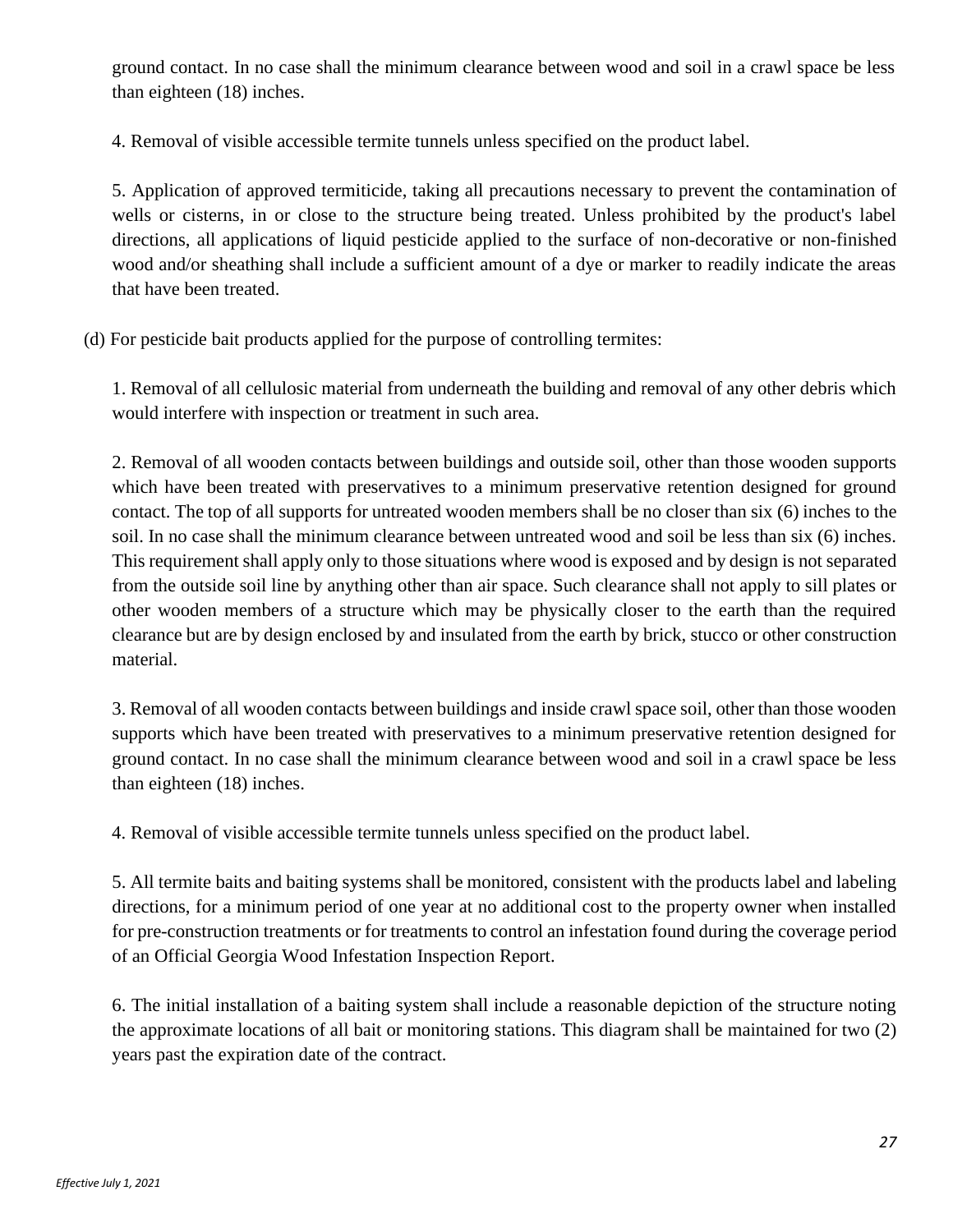7. In addition to all other record keeping requirements, each time there is an inspection or monitoring of a baiting system, the licensee shall record the following:

- (a) date of the inspection
- (b) results of the inspection for each station
- (c) notation of any stations that were not able to be monitored
- (d) notation of any additional stations that have been added

8. Application of an approved termiticide bait consistent with all product label directions.

(i) Approved termiticide bait shall be those registered by the United States Environmental Protection Agency (EPA) and the Georgia Department of Agriculture.

(2) Minimum adequate subterranean termite control treatments for pre-construction treatments shall include the following:

(a) For pesticide products applied as a soil termiticide application consistent with registered label and labeling directions:

1. Removal of all cellulosic material from underneath the building and removal of any other debris which would interfere with inspection or treatment in such area.

2. Removal of all wooden contacts between buildings and outside soil, other than those wooden supports which are known to have been treated with preservatives to a minimum preservative retention designed for ground contact. The top of all supports for untreated wooden members shall be no closer than six (6) inches to the soil. In no case shall the minimum clearance between untreated wood and soil be less than six (6) inches. This requirement shall apply only to those situations where wood is exposed and by design is not separated from the outside soil line by anything other than air space. Such clearance shall not apply to sill plates or other wooden members of a structure which may be physically closer to the earth than the required clearance but are by design enclosed by and insulated from the earth by brick, stucco or other construction material.

3. Removal of all wooden contacts between buildings and inside crawl space soil, other than those wooden supports which have been treated with preservatives to a minimum preservative retention designed for ground contact. In no case shall the minimum clearance between wood and soil in a crawl space be less than eighteen (18) inches.

4. Application of approved termiticide.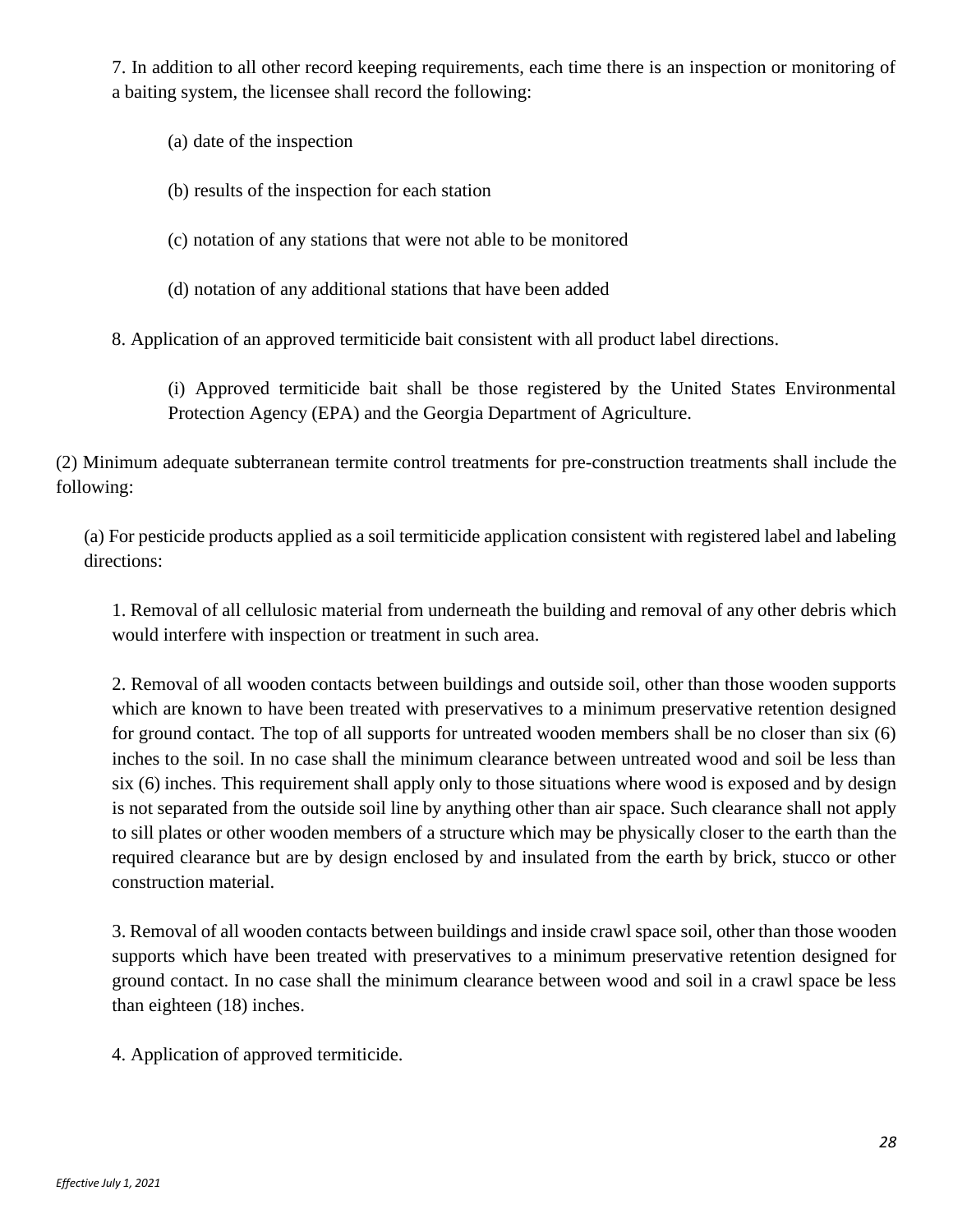(i) Approved termiticides shall be those registered by the United States Environmental Protection Agency (EPA) and the Georgia Department of Agriculture. Under no circumstances shall the concentration applied be lower than the minimum nor greater than the maximum concentration specified on the product label for the termiticide used as a soil termiticide application. For each application a separate graph of the structure showing the specific areas treated, including any utility areas, shall be prepared. Such graph shall indicate the linear footage of the structure, total square footage of the structure and the volume applied to each area.

(ii) Rate of application shall be four (4) gallons per ten (10) linear feet per foot of depth from the soil surface to the lesser of either the top of footings or a depth of four (4) feet applied to the trenches and backfill. Soil into which pipes extend from the structure, soil under expansion joints, and soil in any other critical point of potential termite entry must also be treated with an approved termiticide at the above application rate. In all treatments, the final termiticide application must be completed within ninety (90) days after the earlier of:

(1) the granting of a local "certificate of occupancy" or other like certification that the structure is approved for occupancy;

(2) the actual occupancy of the structure by owner, tenant, or otherwise;

- (3) the closing of a permanent loan on the structure; or
- (4) the completion of backfilling by the building contractor or owner.

(iii) Rate of application shall be two (2) gallons per ten (10) linear feet to all tile, brick, concrete block or other type cavity walls, chimneys, hollow pillars or other similar structure parts.

(iv) Rate of application to the fill under residential slab structures not exceeding two (2) units shall be at the minimum rate of one (1) gallon per ten (10) square feet.

(v) Measures must be taken to prevent the back siphoning of pesticides and the contamination of public water supplies during dilution and filling operations. Do not apply pesticide while precipitation is occurring in any area where the application would be impacted by the precipitation.

(vi) Precautions must be taken to prevent the contamination of wells or cisterns in or close to the structure being treated.

(b) For pesticide products or devices applied for the purpose of controlling termites other than as a soil termiticide application:

1. Removal of all cellulosic material from underneath the building and removal of any other debris which would interfere with inspection or treatment in such area.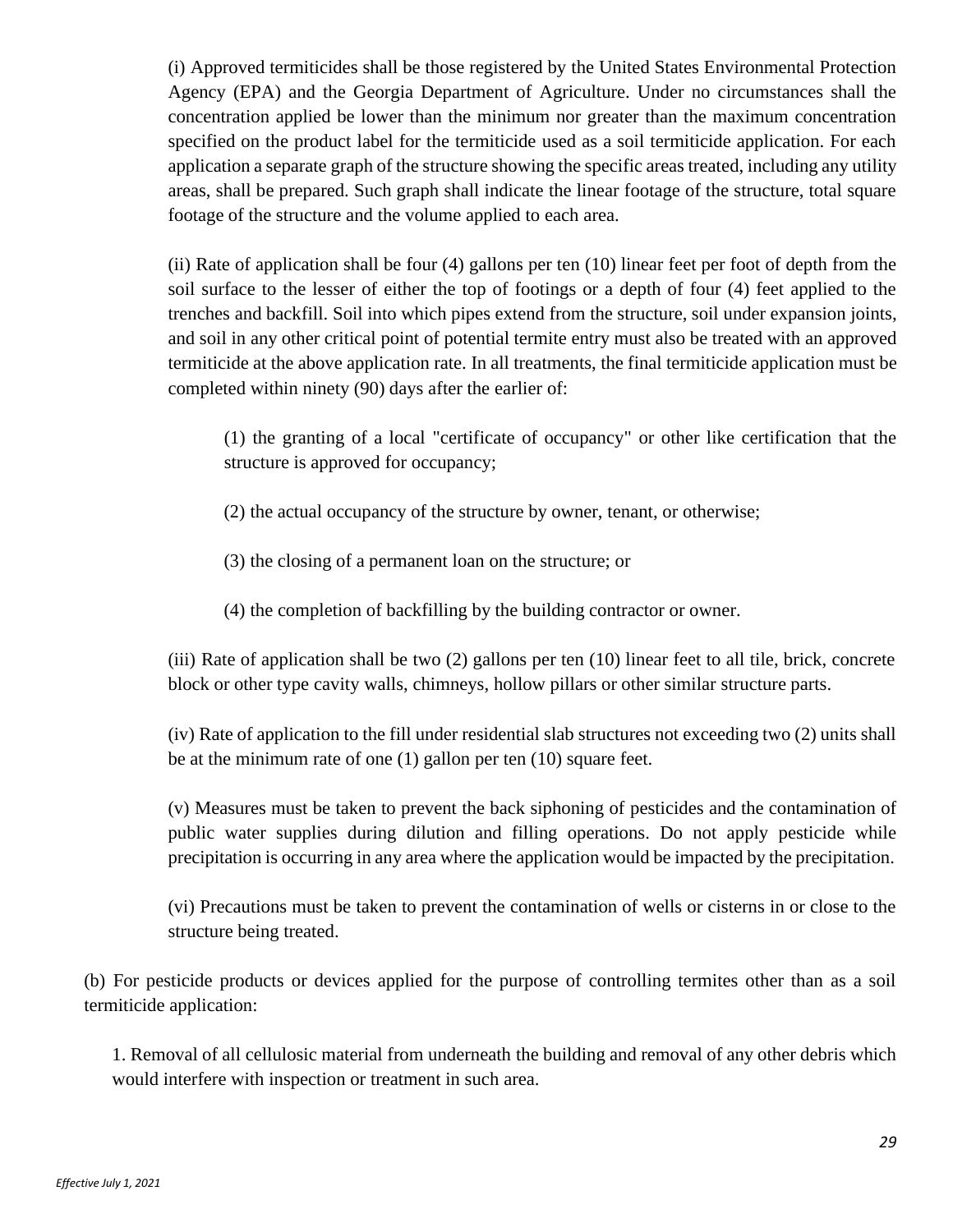2. Removal of all wooden contacts between buildings and outside soil, other than those wooden supports which have been treated with preservatives to a minimum preservative retention rate designed for ground contact. The top of all supports for untreated wooden members shall be no closer than six (6) inches to the soil. In no case shall the minimum clearance between untreated wood and soil be less than six (6) inches. This requirement shall apply only to those situations where wood is exposed and by design is not separated from the outside soil line by anything other than air space. Such clearance shall not apply to sill plates or other wooden members of a structure which may be physically closer to the earth than the required clearance but are by design enclosed by and insulated from the earth by brick, stucco or other construction material.

3. Removal of all wooden contacts between buildings and inside soil, other than those wooden supports which have been treated with preservatives to a minimum preservative retention designed for ground contact. In no case shall the minimum clearance between wood and soil in a crawl space be less than eighteen (18) inches.

4. Removal of visible accessible termite tunnels unless specified on the product label.

5. Application of the approved termiticide or device consistent with all product label directions. Unless prohibited by the product's label directions, all applications of liquid pesticide applied to the surface of non-decorative or non-finished wood and/or sheathing shall include a sufficient amount of a dye or marker to readily indicate the areas that have been treated.

(3) Minimum adequate treatment for pesticide product applied as an alternate application technique, as defined in Rule 620-2-.01(d), for subterranean termite control treatments made consistent with label directions shall include the following:

(a) Removal of all cellulosic material from underneath the building and removal of any other debris which would interfere with inspection or treatment in such area.

(b) Removal of all wooden contacts between buildings and outside soil other than those wooden supports which have been treated with preservatives to a minimum preservative retention designed for ground contact. The top of all supports for untreated wooden members shall be no closer than six (6) inches to the soil. In no case shall the minimum clearance between untreated wood and soil be less than six (6) inches. This requirement shall apply only to those situations where wood is exposed and by design is not separated from the outside soil line by anything other than air space. Such clearance shall not apply to sill plates or other wooden members of a structure which may be physically closer to the earth than the required clearance but are by design enclosed by and insulated from the earth by brick, stucco, or other construction material.

(c) Removal of all wooden contacts between buildings and inside crawl space soil, other than those wooden supports which have been treated with preservatives to a minimum preservative retention designed for ground contact. In no case shall the minimum clearance between wood and soil in a crawl space be less than eighteen (18) inches.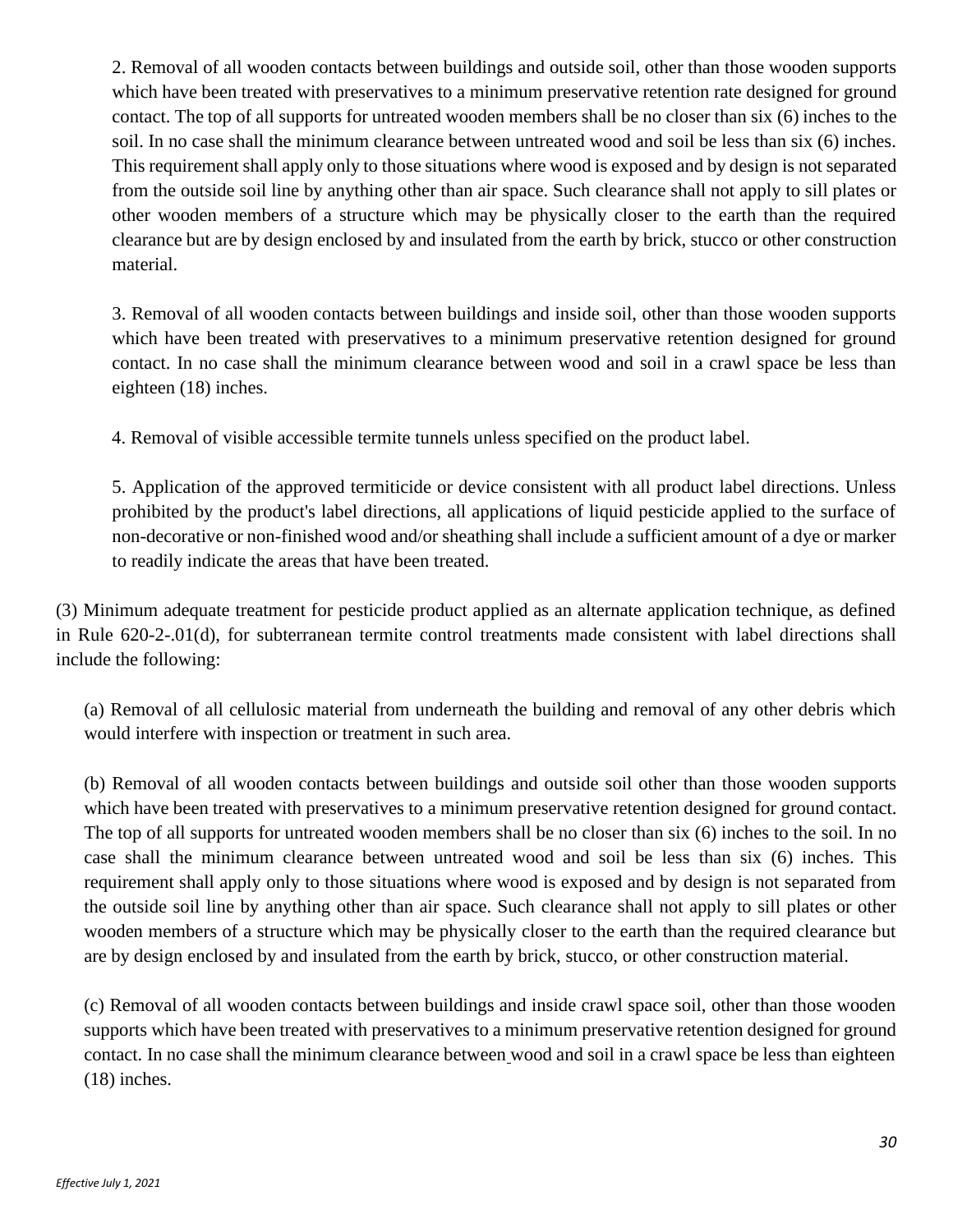(d) Removal of visible accessible termite tunnels unless specified on the product label.

(e) Application of approved termiticide, taking all precautions necessary to prevent the contamination of wells or cisterns in or close to the structure being treated.

(f) Treatment applications must include all areas as specified in Rule  $620-6-04(1)(a)$ ,  $620-6-04(1)(b)$ , or  $620-$ 6-.04(2)(a) except the area beneath concrete slabs of earth filled porches as specified in 620-6-.04(1)(b)5(iii).

(4) Minimum adequate treatment for control or prevention of wood boring beetles, including powder post beetles, wood borers, and old house borers, shall include the application of a pesticide registered by EPA and the Georgia Department of Agriculture, in strict accordance with the product's registered directions for use. When infestation is located in a crawl space, treatment shall include the installation of a polyethylene or other water impervious vapor barrier to at least seventy (70) percent of the exposed soil surface in the enclosed space and ensure that ventilation meets the current requirements of the International Residential Building Code, the latest edition as adopted and amended by the Georgia Department of Community Affairs.

(5) Minimum adequate treatment for control or prevention of wood destroying fungi shall include the following:

(a) When infestation is located in a crawl space, treatment shall include the installation of a polyethylene or other water impervious vapor barrier to at least seventy (70) percent of the exposed soil surface in the enclosed space and ensure that ventilation meets the current requirements of the International Residential Building Code, the latest edition as adopted and amended by the Georgia Department of Community Affairs.

(b) In addition to the above requirements, when an infestation of water conducting fungi is located in a crawl space, control measures shall include the following:

1. Cut the visible rhizomorphs and scrape visible fungal growth from the foundation walls.

2. Removal of all wooden contacts between buildings and inside crawl space soil, other than those wooden supports which have been treated with preservatives to a minimum preservative retention designed for ground contact.

(6) Minimum adequate treatment for control of dry wood termites shall include the application of an approved pesticide in strict accordance with the product's registered directions for use, or other such methods or techniques which, to the satisfaction of the Commission, have been demonstrated to be effective in controlling this pest.

Statutory Authority: O.C.G.A. Secs. 43-45-8, 45-45-16.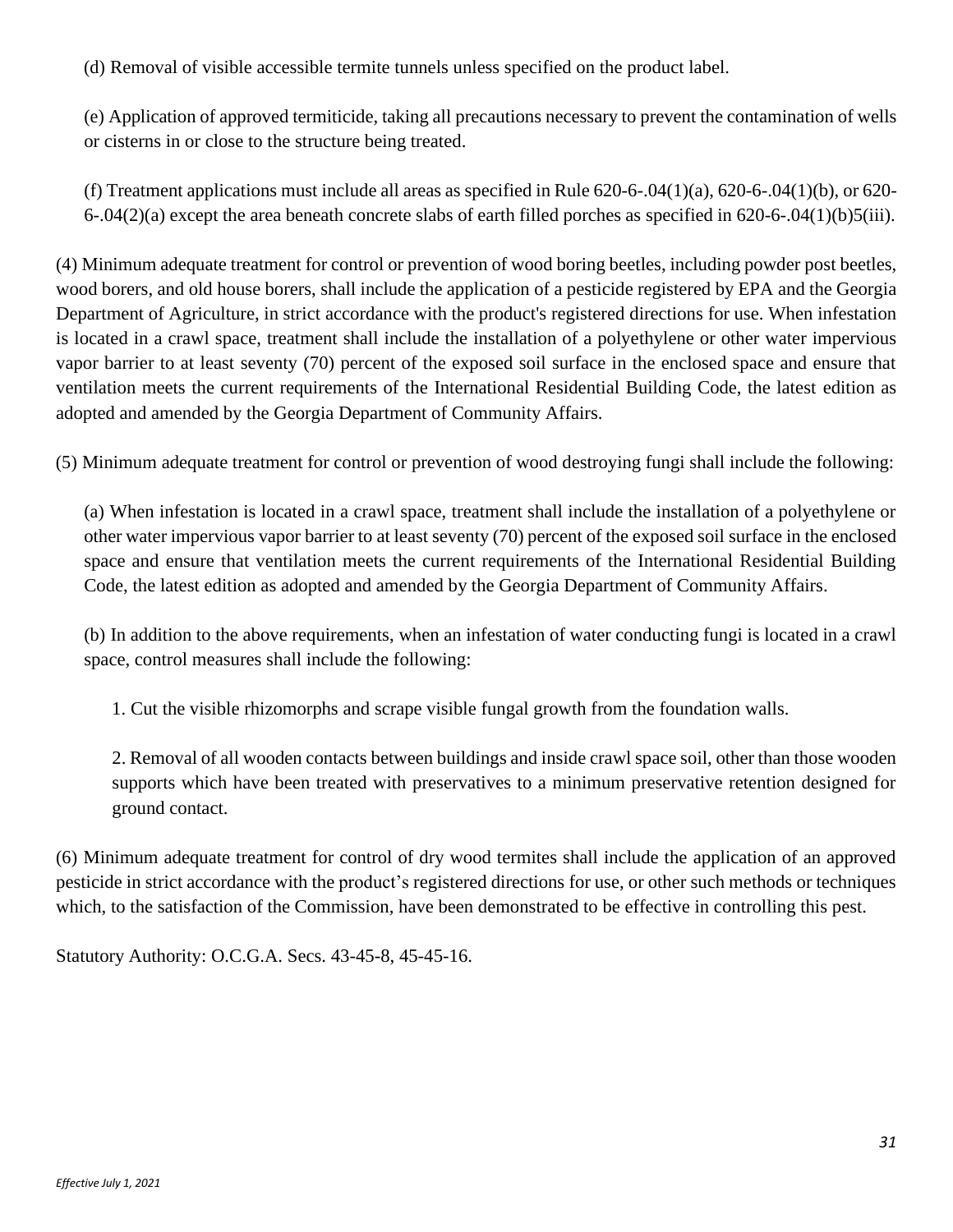# **Rule 620-6-.05 Inspection**

The enforcement agency may inspect any property or structure treated or being treated for the control of wood destroying organisms and may collect samples of any treated material including soil to determine if treatment conforms to the Minimum Adequate Subterranean Termite Control as specified in this Chapter. Samples shall be taken as follows and analyzed by methods approved by the Commissioner:

**(a)** A single unit of use of the pesticide as purchased or a representative sample of the pesticide shall be taken from the original container in which it was purchased.

**(b)** A minimum of four (4) ounces of the diluted solution or emulsion shall be taken from the tank or sprayer in which the diluted pesticide is stored or from which it is being applied.

**(c)** A composite sample shall be taken for assay from any soil required to be treated for the control of termites under the provisions of this Chapter to determine if treatment conforms to the minimum requirements, as follows:

1. A subsample or core shall be taken from each ten (10) linear feet of treated soil or fraction thereof, up to a maximum of thirty (30) cores, along the inside and outside of the foundation wall, along the perimeter of the slab, or from the treated areas around pillars, chimneys and the like. In cases where treated area exceeds 300 linear feet, the thirty (30) cores shall be equally spaced throughout the treated area.

2. Cores shall be taken at approximately ten (10) foot intervals and shall be taken no more than four (4) inches from the foundation wall or other structural part.

3. Approximately two (2) inches of soil shall be removed from the soil surface where each core is to be taken.

4. A vertical core approximately three quarters of an inch (3/4") in diameter and four (4) inches deep shall be taken.

5. All cores shall be composited in a polyethylene bag, sealed, labeled and sent to the Enforcement Agency for chemical analysis.

6. Any termite treatment, applied for the purpose of creating a soil barrier, shall be considered inadequate and the entire structure shall be retreated by the licensee within thirty (30) days after notification to the licensee by the Enforcement Agency, if within six (6) months from the date treatment is completed the composite sampling of the treated area is found to have a termiticide residue less than one (1) part per million for each 0.01% of the treatment solution applied. In no case shall the pesticide solution applied be less than the minimum concentration specified on the product label.

Statutory Authority: O.C.G.A. Sec. 43-45-8.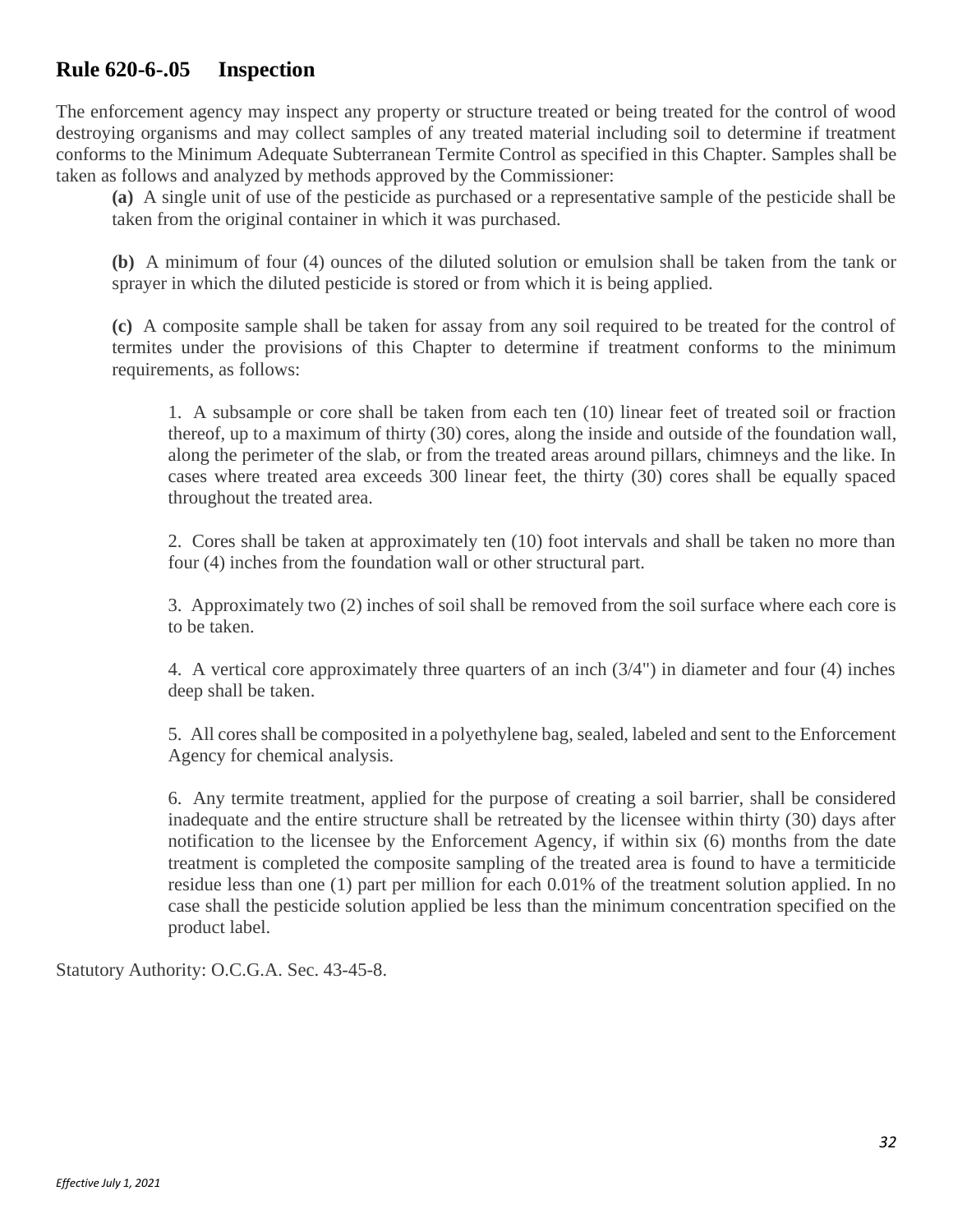# **Rule 620-6-.06 Reports**

(1) All Designated Certified Operators shall maintain by month records covering all Wood Destroying Organisms jobs completed, each Official Georgia Wood Infestation Inspection Report issued and each new contract issued on the basis of a previous treatment. Such records shall include the information listed below, shall be retained in the office of the Licensee for at least two (2) years from the date the record is created and shall be open to inspection by or furnished to the Commission or Commissioner upon request:

- (a) The name of the owner and the complete physical address of the treated structure;
- (b) The pest(s) and type of structure treated;
- (c) The date the job or inspection was completed;
- (d) Notation of any deviation from the Minimum Adequate Treatment Standards as prescribed in 620-6- .04, along with an Official Waiver form signed by the property owner or his agent.

(2) Within thirty (30) days of a request by the Commission or Commissioner, Licensee shall provide a compilation of information contained in the above records for any specific portion of the two (2) year retention period.

Statutory Authority: O.C.G.A. Sec. 43-45-8.

#### **Rule 620-6-.07 Correction of Deviations**

(1) On every Wood Destroying Organism job which it inspects, the Enforcement Agency shall provide the Designated Certified Operator with an Inspection and WDO Corrective Action Report detailing any apparent deviations from the Minimum Adequate Treatment Standards found by an inspector, and which are not covered by an Official Waiver of the Minimum Treatment Standards for the Control of Subterranean Termites. The Waiver Form shall contain all of the following information and shall be equivalent to the following format: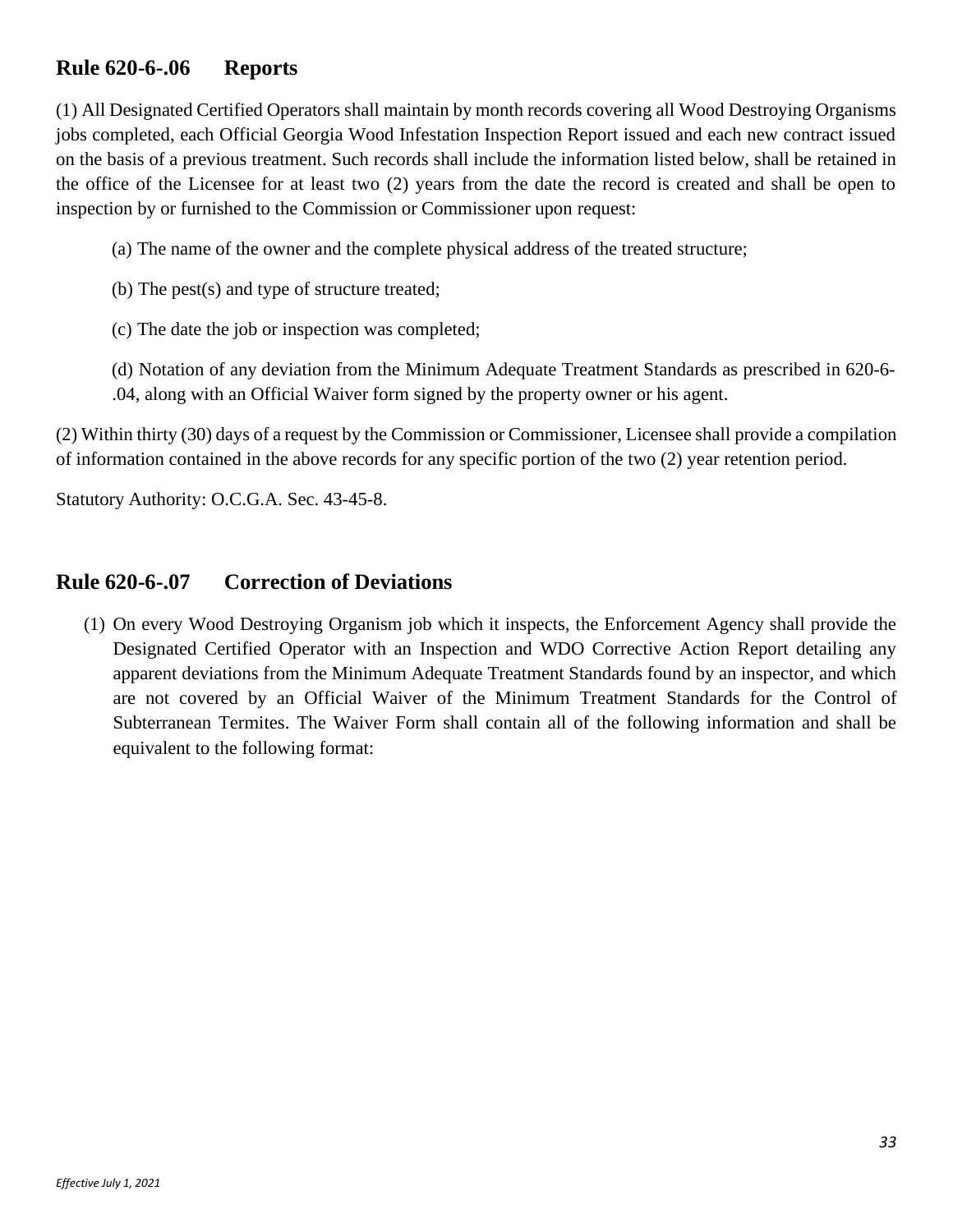#### OFFICIAL WAIVER

of the Georgia Minimum Treatment Standards for the Control of Subterranean Termites

#### **NOTICE TO PROPERTY OWNERS/AGENT**

DO NOT SIGN THIS DOCUMENT UNTIL YOU HAVE READ AND SIGNED "CONDITIONS GOVERNING THE USE OF OFFICIAL WAIVER OF THE MINIMUM **TREATMENT STANDARDS FOR THE CONTROL OF SUBTERRANEAN TERMITES" ON THE REVERSE SIDE OF THIS DOCUMENT. THESE "CONDITIONS"** MUST BE CONSIDERED PART OF THIS DOCUMENT. YOU MUST RECEIVE A COPY OF THIS REPORT AND SUPPORTING GRAPH AT TIME OF SIGNING **OR SERVICE.**

| Name of Company |                    |
|-----------------|--------------------|
|                 | Address of Company |

Inspector name and certification/registration number

Address of Structure Treated - Note: A separate Official Waiver is required for each individual structure. Reproductions of the Official Waiver for multiple structures is not acceptable.

Phone Number of Property Owner/Agent \_

Indicate with a check mark those items that do NOT meet the minimum treatment standards.

TERMITE CONTROL

Owner of Property

SOIL TREATMENTS - Note: For defined post construction soil treatments and preconstruction soil treatments, only items # 1, 2 and 3 are applicable.

| Type of treatment - Check one                         | Comprehensive post construction soil treatment<br>Defined post construction soil treatments<br>Pre-construction soil treatment            |           |
|-------------------------------------------------------|-------------------------------------------------------------------------------------------------------------------------------------------|-----------|
| Date Job Completed -                                  |                                                                                                                                           | <b>NO</b> |
| 1. All debris removed                                 |                                                                                                                                           |           |
| Wooden contacts removed or insulated<br>2.1           |                                                                                                                                           |           |
| Crawl space clearance 18 inches or greater<br>3.      |                                                                                                                                           |           |
| Termite tunnels removed                               |                                                                                                                                           |           |
| 5.                                                    | Foundation adequately trenched/rodded and treated                                                                                         |           |
| Voids adequately drilled/treated<br>6.                |                                                                                                                                           |           |
| Earth filled porches adequately drilled/treated       |                                                                                                                                           |           |
| Contiguous slabs adequately drilled/treated<br>8.     |                                                                                                                                           |           |
| Slabs at/above grade adequately drilled/treated<br>9. |                                                                                                                                           |           |
| 10. Monolithic slabs adequately treated               |                                                                                                                                           |           |
|                                                       | Non Soil Pesticide, Device, Bait or Baiting System - Note: All items pertain to both post-construction and pre-construction applications. |           |

Date Job Completed - **NO**<br>
1. All debris removed

All debris removed

2. Wooden contacts removed 3. Barrier or baiting system installed consistent with label directions

Explain *in detail* what areas of the structure do not meet treatment standards and why it is not possible to meet these treatment standards. Also, attach a graph indicating the area(s) that were not treated to minimum standards. Failure to attach a graph and provide a *detailed* written explanation will void this document. Use other side if necessary.

Signature of Property Owner/Agent Date

Revised 09/17 - Replaces all previous editions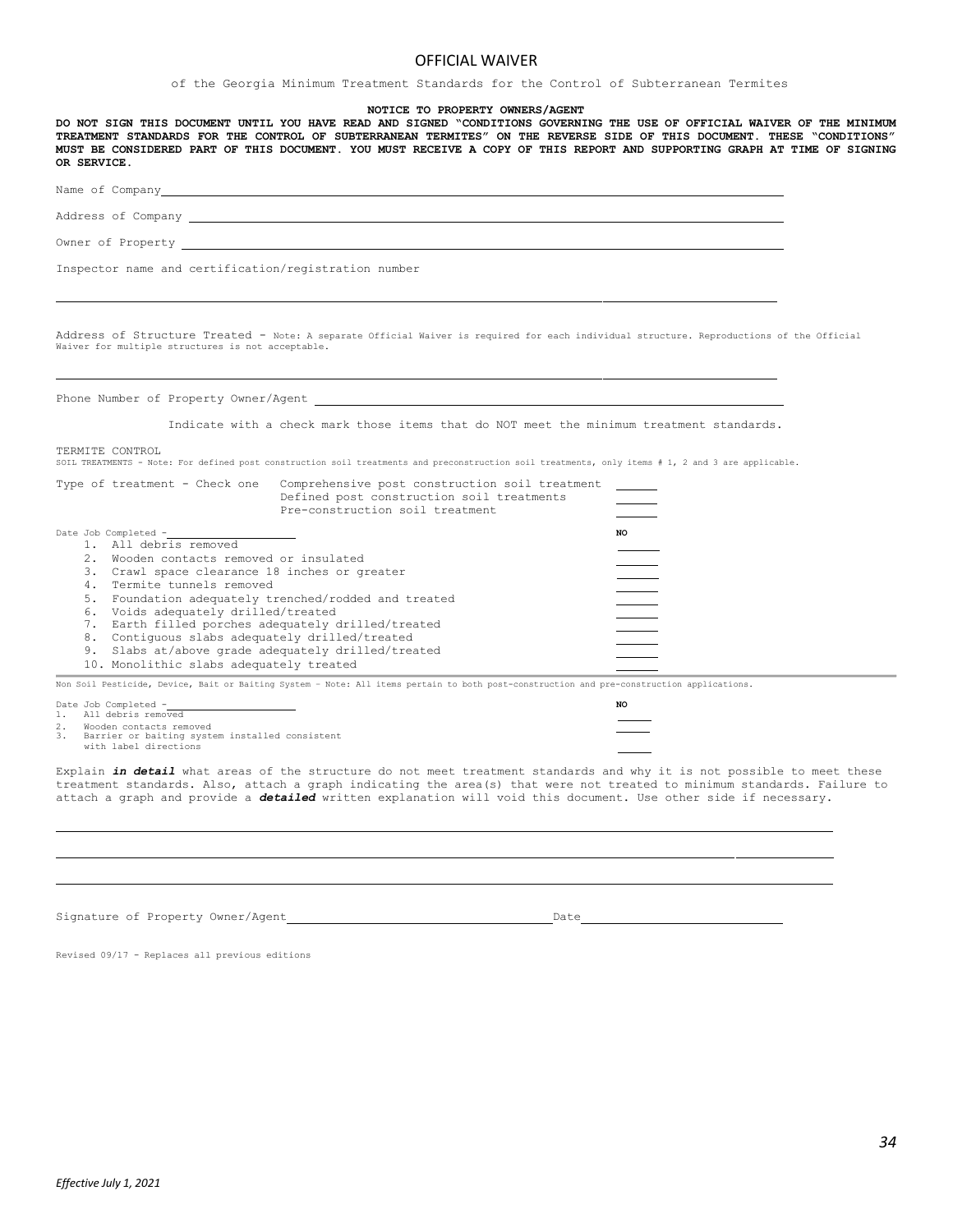CONDITIONS GOVERNING THE USE OF THE OFFICIAL WAIVER OF THE MINIMUM TREATMENT STANDARDS FOR THE CONTROL OF SUBTERRANEAN TERMITES

- 1. The Official Waiver of the Minimum Treatment Standards for the Control of Subterranean Termites is intended to be used **ONLY** in situations where it is not possible or practical to meet the minimum treatment standards established by the Georgia Structural Pest Control Commission.
- 2. The Official Waiver of the Minimum Treatment Standards for the Control of Subterranean Termites is not to be used to bypass the minimum treatment standards nor is it used to notify any agency of government that a termite treatment has been completed. For defined post construction soil treatments and preconstruction soil treatments; only items # 1, 2 and 3 are applicable.
- 3. By signing this document the property owner/agent acknowledges that the property identified will not receive a complete minimum treatment. Signing this document does not affect the terms of any guarantee between the property owner and the pest control company.
- 4. Each "no" must be explained in detail in the area provided on the front of this document as to specifically what areas of the structure do not meet the treatment standards and why it is not possible to meet these treatment standards. Additional space is provided below.
- 5. All sections of this document must be filled out completely. Failure to comply with this requirement or failure to provide the explanation required in "Condition  $#4''$  above will constitute a violation involving misuse of this form and may render it void.

Additional Explanations

Signature of Property Owner/Agent Date Date

Revised 09/17 - Replaces all previous editions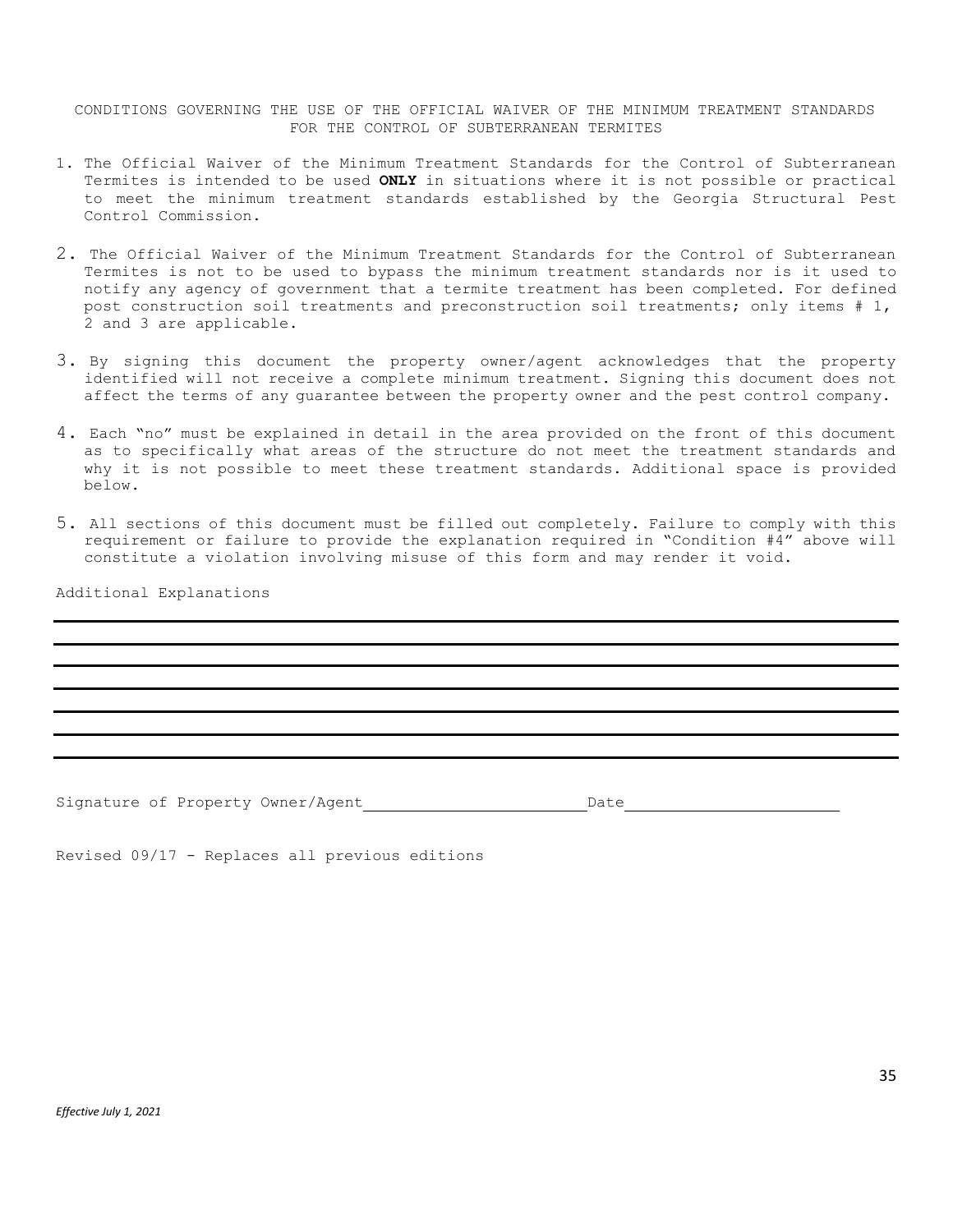The Licensee shall return the Inspection and WDO Corrective Action Report to the Enforcement Agency within thirty (30) days of its receipt confirming to the Enforcement Agency that all reported deviations from the Minimum Adequate Treatment Standards have been corrected.

(2) The Enforcement Agency may require the licensee to retreat with an approved termiticide any structure(s) initially treated with a registered pesticide as a soil termiticide application, which it finds within five (5) years after the initial treatment was not treated in accordance with the Minimum Adequate Treatment Standard, which were in effect on the date of initial treatment, whether or not such structure has been under renewal contract by the licensee beyond the original treatment contract period. If, however, a structure has been under continuous contract for more than five (5) years after initial treatment, retreatment may be required by the Enforcement Agency should inadequacies in the Minimum Adequate Treatment Standards be detected within two (2) years after the expiration date of such contract.

(3) On all termite control treatments involving monitoring with a non-pesticidal bait or a registered pesticidal bait, or with any other similar pesticide, when the pesticidal bait or other pesticide is contained in its own receptacle and is not applied directly to the structure or used as a soil termiticide application, the Enforcement Agency may require the licensee to correct any deviations from the Minimum Adequate Treatment Standards in effect on the date of initial treatment. Such requirements may be made at any time the Enforcement Agency finds such deviations within five (5) years of the initial treatment, or if the structure(s) has been under continuous contract for more than five (5) years, corrections may be required by the Enforcement Agency within two (2) years of the expiration date of the contract. It should be understood that correction of deviations apply only to the removal of cellulosic debris, wood to earth contact , and removal of accessible termite tunnels and does not apply to the reinstallation of monitoring or toxic ant baits or other pesticide treatments which may have been removed as a condition of the initial contract.

(4) The Enforcement Agency may inspect, for regulatory purposes, any structure within five (5) years of the initial verifiable treatment, or if the structure(s) has been under continuous contract for more than five (5) years, within two (2) years of the expiration date of the contract. The Enforcement Agency may inspect, for regulatory purposes, any structure having an Official Georgia Wood Infestation Inspection Report issued within two (2) years of the issuance of the Report.

(5) Any structure under contract with a licensee found by either the licensee or the Enforcement Agency to have three or more separate areas of active infestation from subterranean termites within a five (5) year period shall receive a complete retreatment in accordance with the Minimum Adequate Treatment Standards.

(6) The Enforcement Agency may require the licensee to treat, consistent with the requirements of Rule 620-6- .04, any structure which it finds was not treated consistent with the requirements of Rule 620-6-.04 or any structure which it finds an active infestation covered under a current warranty contract for Wood Destroying Organisms Control.

Statutory Authority: O.C.G.A. Sec. 43-45-8.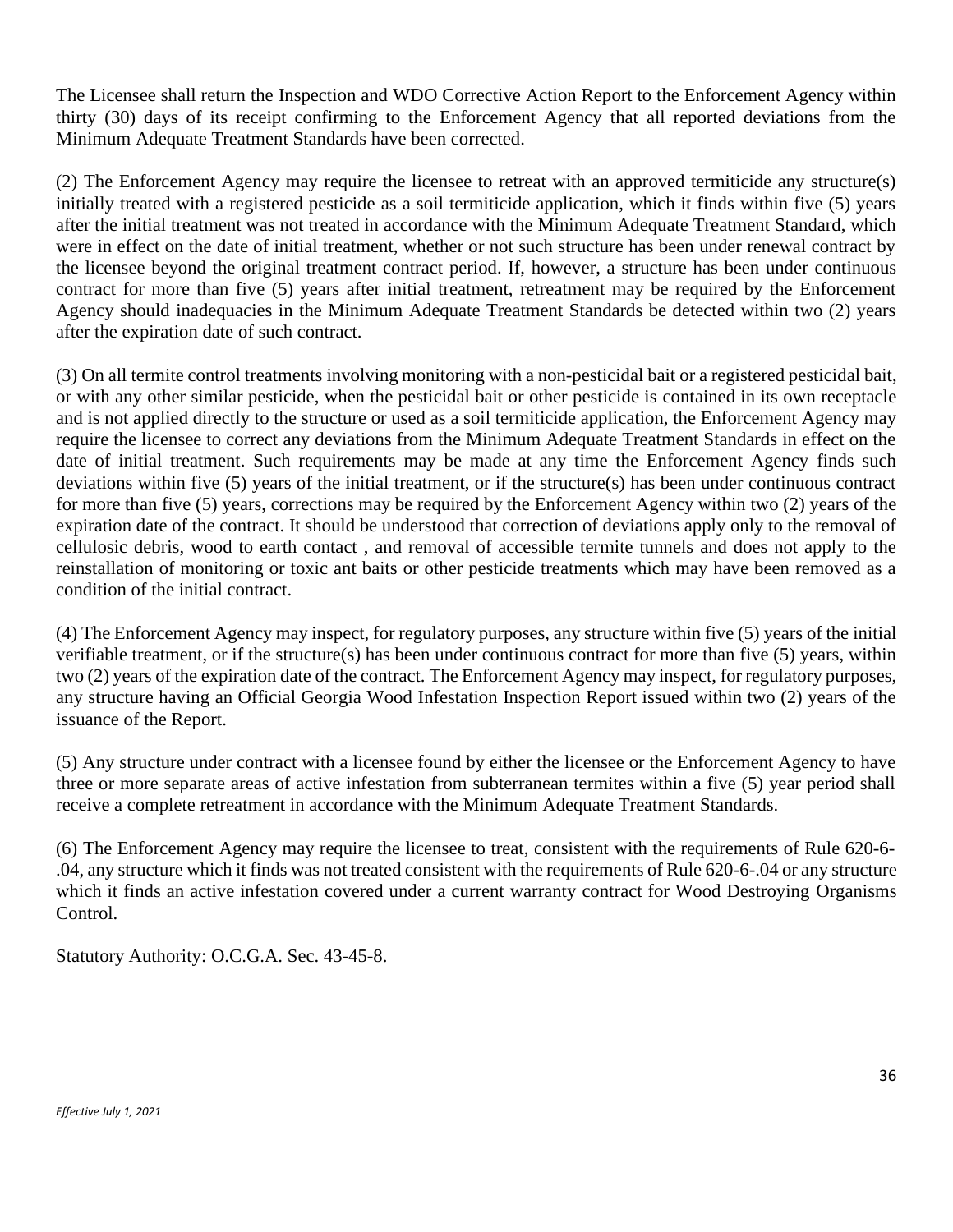# **CHAPTER 620-7 HOUSEHOLD PEST CONTROL**

### **Rule 620-7-.01 Definitions**

**(1)** Household Pest Control-means the application of any and all measures, including pesticide other than a fumigant, for the purpose of controlling pests such as ants, clothes moths, fleas, flies, roaches, rodents, ticks and any other pests other than wood destroying organisms in any structure.

**(2)** Structure-means any building, regardless of its design or the type of material used in its construction, whether public or private, vacant or occupied, and any adjacent outside area.

Statutory Authority: O.C.G.A. Secs. 43-45-8.

# **Rule 620-7-.02 General Requirements**

**(1)** Only those pesticides registered with the Environmental Protection Agency and/or the Georgia Department of Agriculture shall be permitted for use in Household Pest Control.

**(2)** All pesticides shall be used consistent with all directions, instructions and precautions on their labeling.

**(3)** A Household Pest Control contract shall be issued on all household pest control jobs in accordance with requirements of the Fair Business Practices Act of 1975, and the rules of the Federal Trade Commission, 16 C.F.R. 429, including disclosure by the licensee of the three (3) day right of cancellation. The terms of any contract extension beyond the original terms shall be indicated on the contract.

Statutory Authority: O.C.G.A. Secs. 43-45-8, 43-45-16.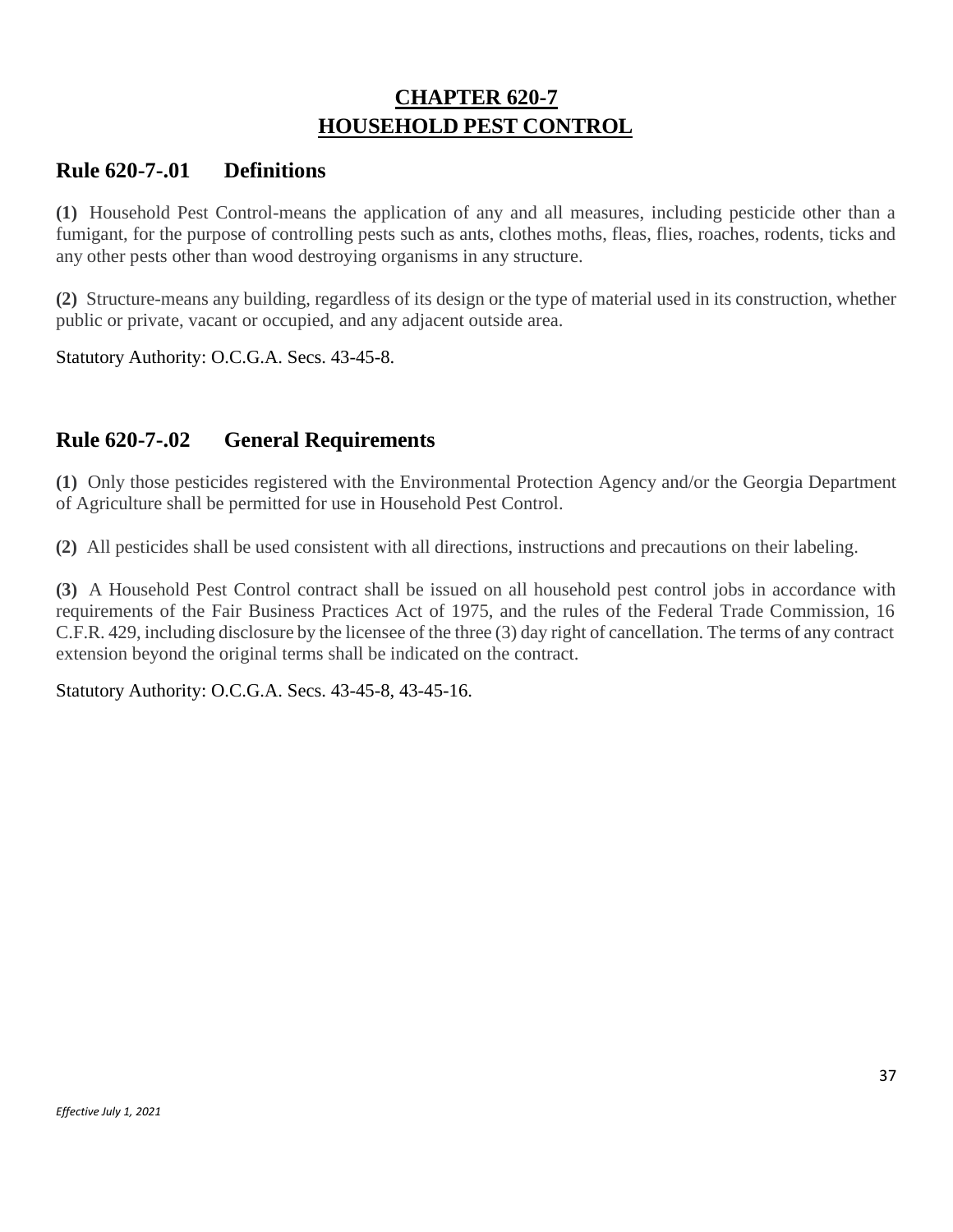# **CHAPTER 620-8 FUMIGATION**

## **Rule 620-8-.01 Definitions of Fumigation Terms**

**(1)** Fumigant-means any substance or combination of substances which emits or liberates a gas, fume, or vapor and which is applied for the purpose of destroying insects, rodents or other pests in Structural Pest Control. For the purpose of this Chapter, the term does not include paradichlorobenzene, naphthalene, aerosol dispersions not containing a gas nor any product which produces a fog, smoke or mist.

**(2)** Fumigation-means the application of a fumigant to any structure or enclosed space, or to any compartment thereof, as a specified concentration, and exposure period for the purpose of controlling insects, rodents, or other pests.

**(3)** Enclosed Space-means any structure or other confined area, including, but not limited to, homes, residential or commercial buildings, hospitals, schools, churches, warehouses, railroad cars, trucks, ships, aircraft, or other common carriers. It also includes any special room, vaults, tanks, or chambers used for a fumigation operation.

**(4)** Fumigation Operation-means all preparations for, issuance of appropriate notifications and warnings, the release of the fumigant, and all post-fumigation requirements, as specified in this Chapter.

**(5)** Operator-In-Charge-means a Certified operator, authorized to perform or supervise fumigation operations.

**(6)** Spot Fumigation-means the application of a fumigant to a localized area, item, or harborage within a structure or enclosed space.

**(7)** Structure-means any building, regardless of its design or type of material used in its construction, whether public or private, vacant or occupied.

**(8)** Unauthorized Personnel-means any person who is not a member of the crew performing a fumigation operation.

Statutory Authority: O.C.G.A. Secs. 43-45-8.

# **Rule 620-8-.02 Notification Requirements**

**(1)** The Licensee shall provide the Enforcement Agency and the local fire and police departments having jurisdiction with the information specified below, before performing fumigation of any residential or commercial building or other potentially habitable structure:

- **(a)** Location of the structure or enclosed space to be fumigated;
- **(b)** Type of structure or enclosed space and its current use;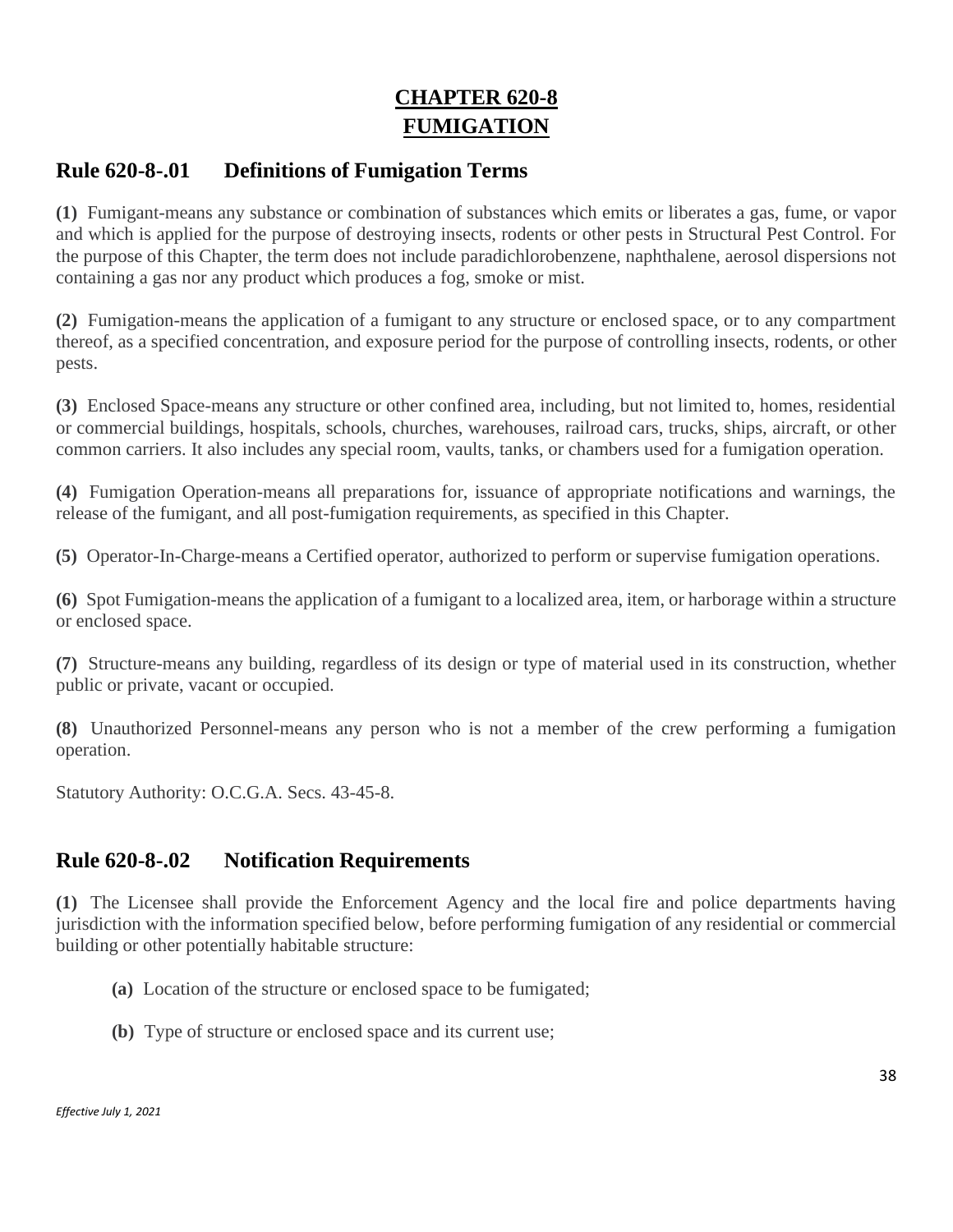- **(c)** Name of the fumigant to be used;
- **(d)** Date, time of release, and approximate exposure period;
- **(e)** Name of the Operator-In-Charge and his day and night telephone numbers.

**(2)** Notification shall be made to the Enforcement Agency as least forty-eight (48) hours prior to the scheduled time of release of the fumigant.

**(3)** Notification to other agencies shall be made at least three (3) hours prior to scheduled time of release of the fumigant.

Statutory Authority: O.C.G.A. Secs. 43-45-8.

#### **Rule 620-8-.03 Fumigation Crew**

The fumigation of any residential or commercial building or any other structure which the operator may be reasonably expected to enter at any time during the fumigation operation and exposed to toxic concentrations of the fumigant, shall require a crew of at least two (2) persons, one of whom shall be the Operator-In-Charge.

Statutory Authority: O.C.G.A. Sec. 43-45-8.

# **Rule 620-8-.04 Responsibilities of Operator-In-Charge**

**(1)** The Operator-In-Charge shall:

**(a)** Provide a written warning to a responsible occupant of any structure to be fumigated at least three (3) hours prior to release of the fumigant, or post such notice on all regular entrances to such building.

**(b)** Personally supervise all preparations of the structure, including the posting of a sign on all normal ground level entrances, with at least one (1) sign on each side of the structure to be fumigated. Such sign shall be printed in indelible and water insoluble red ink or paint on a white background. The words "DANGER" and "DEADLY POISON" shall be in black letters at least two (2) inches high and sign shall conform to the following format:

| <b>Skull and Crossbones</b> | <b>DANGER</b> Fumigation | <b>Skull and Crossbones</b> |
|-----------------------------|--------------------------|-----------------------------|
|                             | With (Name of Fumigant)  |                             |

DEADLY POISON

ALL PERSONS ARE WARNED TO KEEP AWAY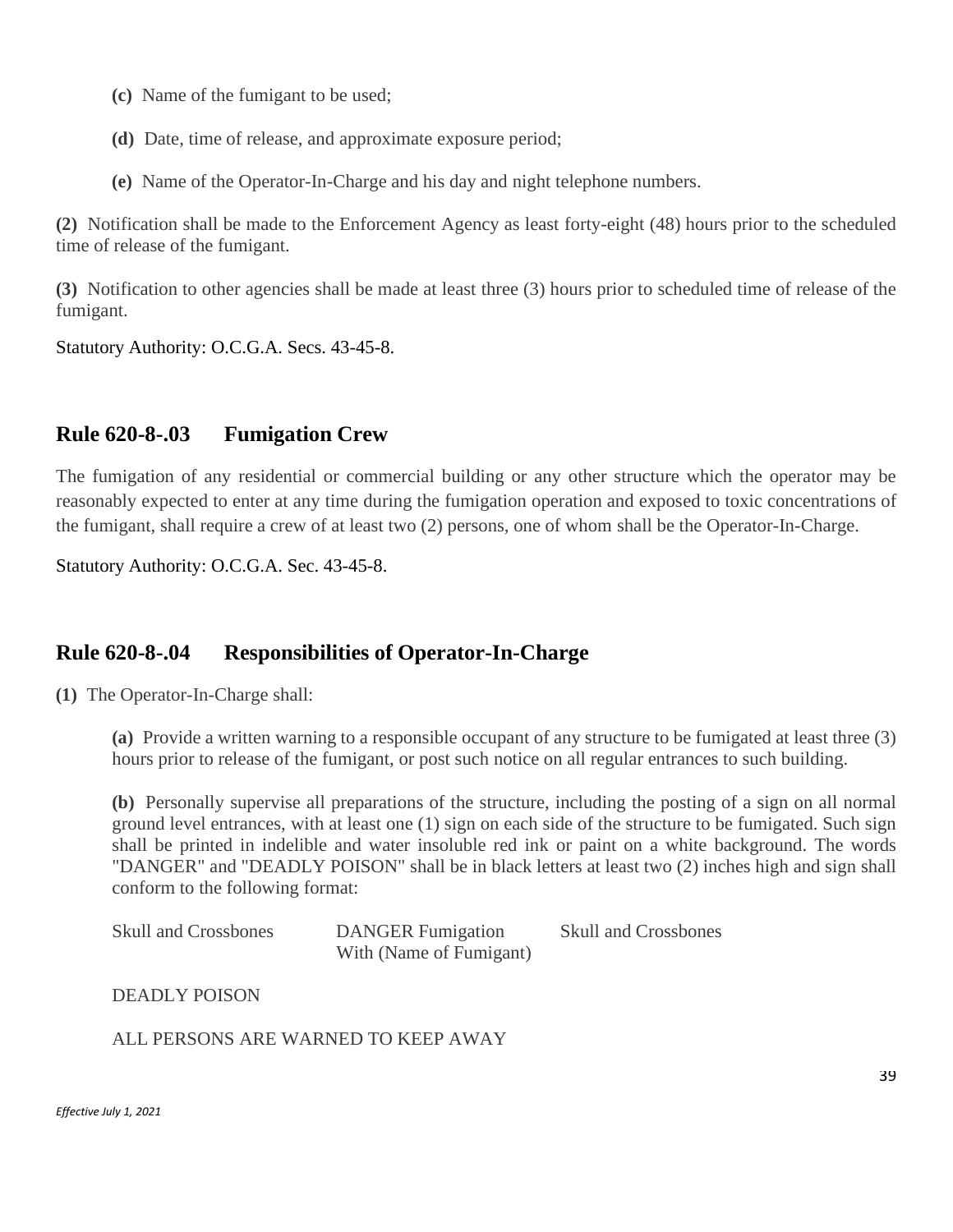| Operator-In-Charge |             |
|--------------------|-------------|
| Day Phone          | Night Phone |

**(c)** Make a final inspection before releasing the fumigant and personally confirm that all preparations have been completed, including:

**1.** That no human beings or domestic animals are present within the structure or enclosed space to be fumigated or in any other structure or enclosed space physically joined or in contact with the structure or enclosed space to be fumigated.

**2.** That all open flames, pilot lights or oil lamps have been appropriately extinguished.

**3.** That all doors, windows (unless otherwise specified on the product labeling) and other means of access are locked or barred and that all keys are in his possession.

**4.** That all foods or other materials subject to contamination by the fumigant have been removed from the structure or enclosed space, or sealed in six (6) mil polyethylene bags.

**5.** That all personnel engaged in the fumigation operation are outside the structure or enclosed space to be fumigated.

**6.** That a capable, alert watchman is present and will remain present at the fumigation site to prevent entry of any unauthorized person until the exposure period has elapsed, ventilation has been completed and the Operator-In-Charge has declared the structure or enclosed space to be safe for human occupancy.

**(d)** Be responsible for insuring that all safety precautions and appropriate application procedures are applied by any uncertified employee who performs spot fumigation under his supervision.

Statutory Authority: O.C.G.A. Sec. 43-45-8.

#### **Rule 620-8-.05 Exemptions**

Prior notification to the Enforcement Agency and local fire and police departments and the posting of a watchman shall not be required for fumigation of aircraft, railroad cars, tanks, trucks, or other common carrier, or any chamber, vault or special room specially designed for fumigation.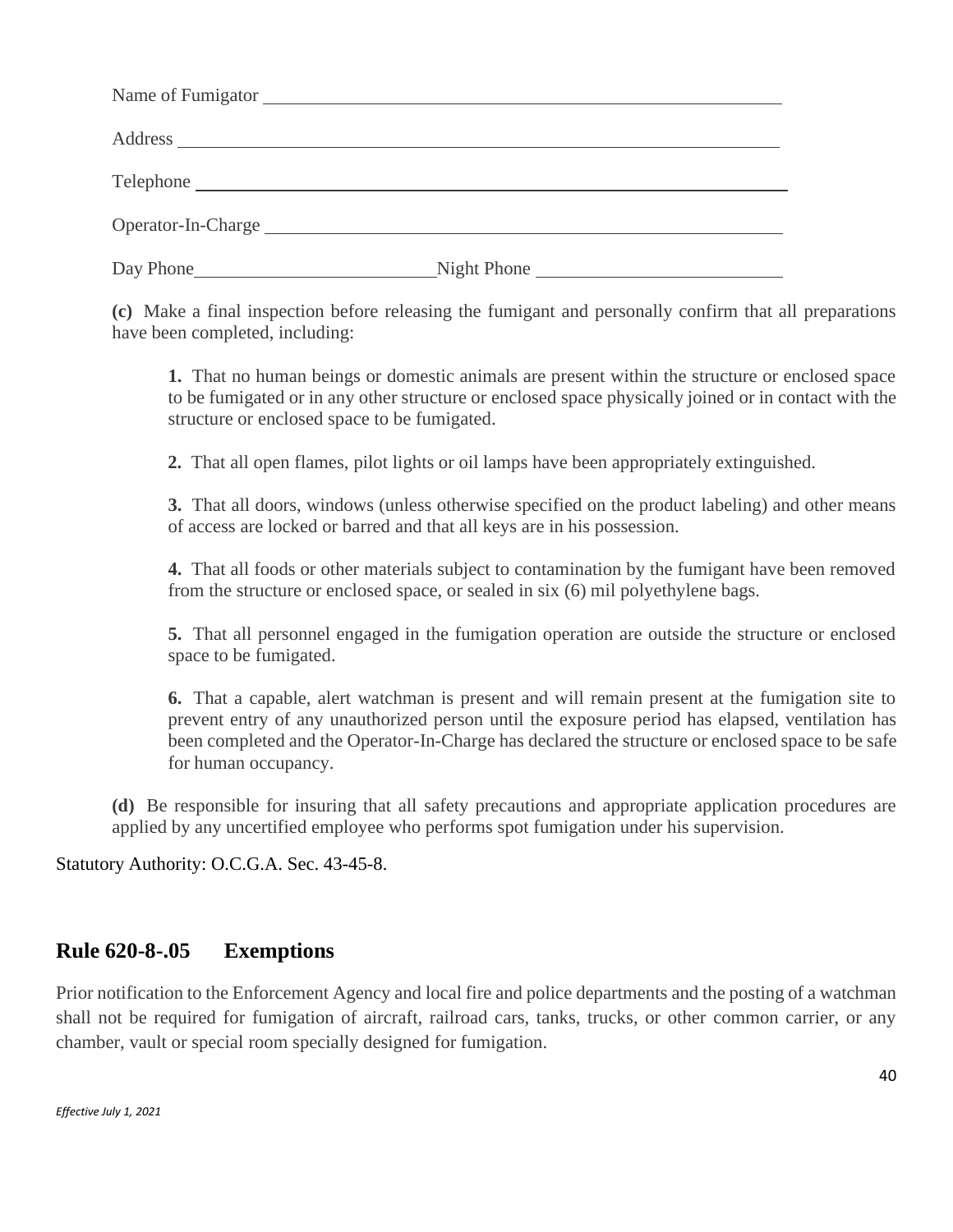Statutory Authority: O.C.G.A. Sec. 43-45-8.

# **Rule 620-8-.06 Enforcement**

If, during the term of any contract covering fumigation of a structure, an infestation is found of any pest for whose control the fumigation was performed, no liquid spot treatment shall be allowed by the licensee; and such structure shall be fumigated again by the licensee at no cost to the owner.

Statutory Authority: O.C.G.A. Sec. 43-45-8.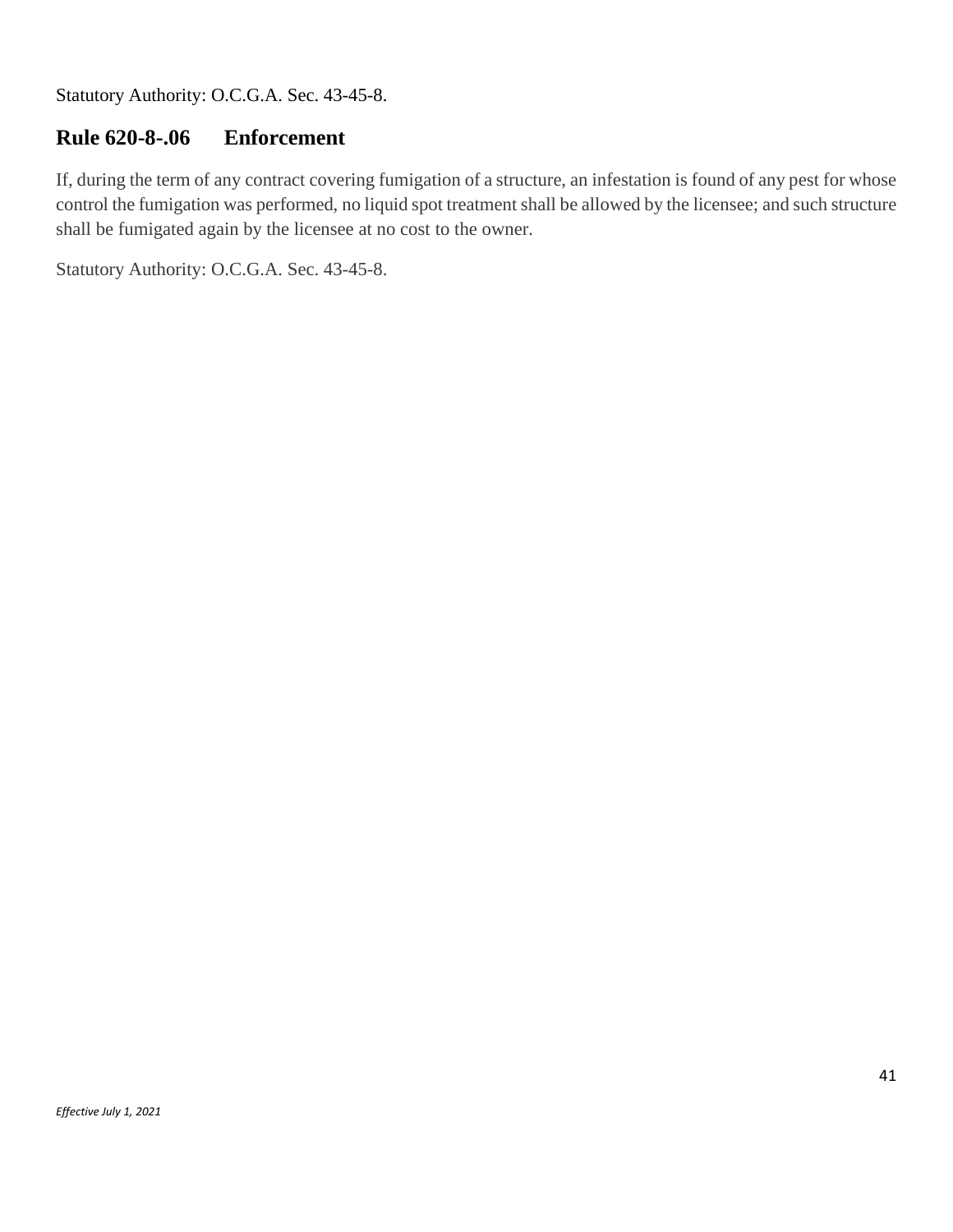#### **CHAPTER 620-9 CONTROL AND REMOVAL OF HONEYBEES FROM STRUCTURES**

#### **Rule 620-9-.01 Definitions**

- (1) Honeybee Control and Removal—meansthe control and removal of an established colony of honeybees from a structure by a Certified Honeybee Control and Removal Operator without the use of pesticides.
- (2) Certified Honeybee Control and Removal Operator—means a person who engages in the business of honeybee control and removal without the use of pesticides.
- (3) Structure–means any building, regardless of design or type of material used in its construction, whether public or private, vacant or occupied, and adjacent outside areas.
- (4) Cavity–means any area within elements of construction of a structure that provides honeybees space for residence.
- (5) Established honeybee colony–means any colony of honeybees that has established a nest in a cavity within a structure.
- (6) Free-hanging swarm–means a mass of honeybees which temporarily cluster on an object.
- (7) Open air hive–means a honeybee colony nest whose removal does not require modification or alternation of the structure.
- (8) Cut-out–means any act, process, or method of removing an established honeybee colony from within a cavity that involves alternation to the structure.
- (9) Trap-out-means any act, process, or method of removing honeybees by restricting their reentry leading them to abandon the next.
- (10) Under the Direct Supervision of-means a competent person who engages in Honeybee Control and Removal acting under the instructions and control of a Certified Honeybee Control and Removal Operator that is present on site during the removal job.

Statutory Authority: O.C.G.A. Sec. 43-45-8

#### **Rule 620-9-.02 General Requirements**

- (1) Control and removal of honeybeesfrom a structure must be made consistent with the following:
	- a. The use of any "pesticide" as defined in Rule 620-2-.01(z), to control, remove, or eliminate honeybees in, on, or under a structure shall be considered household pest control.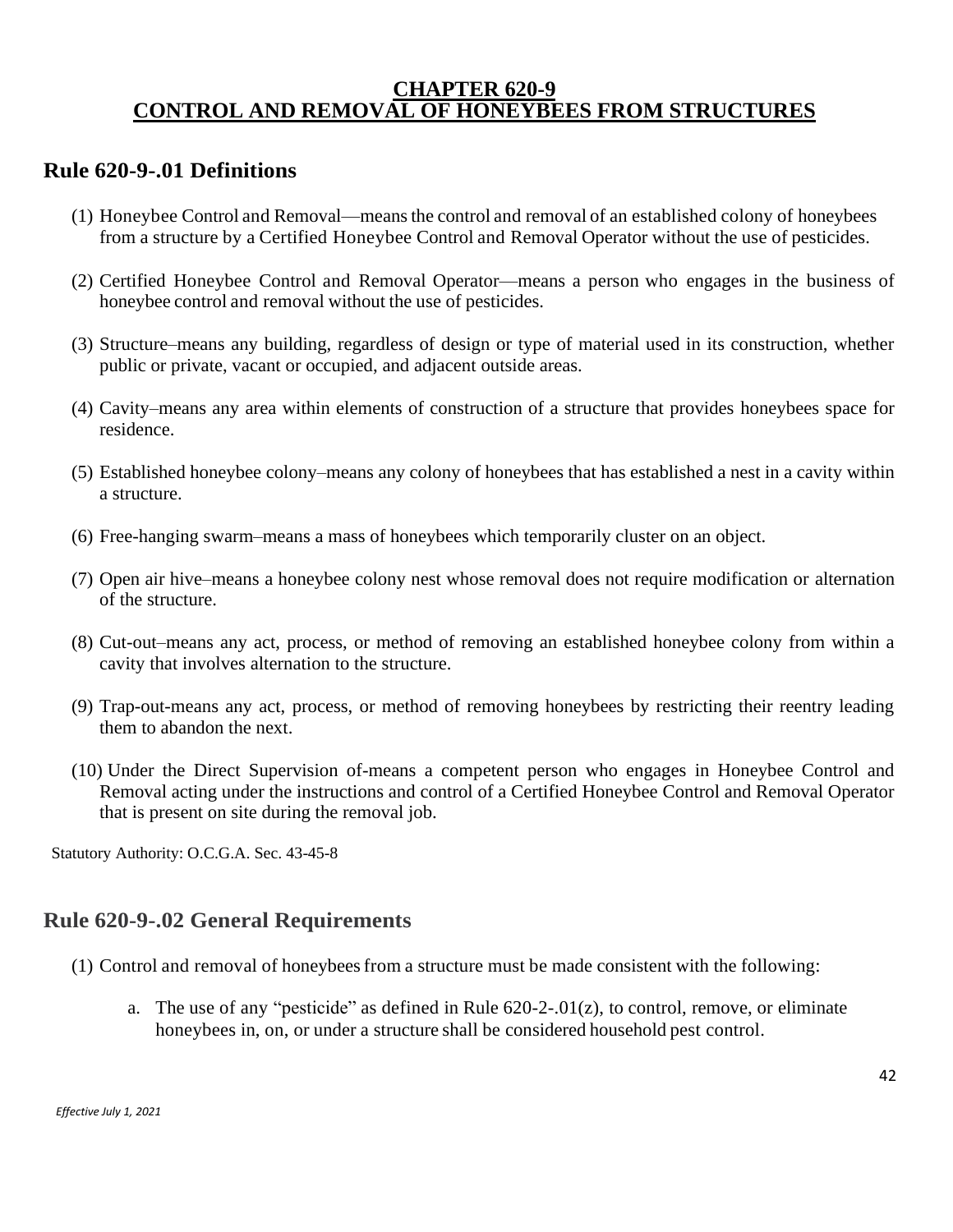- b. The use of any "pesticide" as defined in Rule 620-2-.01(z), to control, remove, or eliminate honeybees in, on, or under a structure is prohibited unless the licensee holds a Household Pest Controllicense.
- c. "Honeybee control and removal" is limited to the control and removal of honeybees. The control, removal, or elimination of other types of bees requires a Household Pest Control license as defined in Rule 620-2-.01(s).
- (2) A honeybee control and removal contract shall be issued on all honeybee control and removal jobs in accordance with requirements of the Fair Business Practices Act of 1975, and the rules of the Federal Trade Commission, 16 C.F.R. 429, including disclosure by the licensee of the three (3) day right of cancellation. The terms of any contract extension beyond the original terms shall be indicated on the contract. The contract shall include a description of scope of work including the type of honeybee removal.
- (3) A cut-out, or open-air hive in a structure, honeybee control and removal job must include the removal of the honeybees, wax comb, honey, brood and other associated material and debris from the structure in addition to sealing all possible reentry points.
- (4) Every contract for a trap-out honeybee removal job type must contain the following statement, "This job will only remove honeybees. The wax comb, honey, brood and other associated material will remain in the structure and may result in reinfestation and secondary pest issues."
- (5) Any person engaging in honeybee control and removal must be a Certified Honeybee Control and Removal Operator and must hold a Structural Pest Control Company License in the Operational Category of HoneybeeRemoval.
- (6) Before being issued a Honeybee Removal Operator certification, the applicant must provide the Commission with satisfactory evidence of his or her qualifications including the following:
	- a. Completed application form;
	- b. Eight (8) hours of classroom training approved by the Commission and presented by a currently Certified Honeybee Control and Removal Operator or other person whom the Commission has determined to be competent to deliver training in the following areas:
		- (i) State and Federal laws and regulations on Honeybee Control.
		- (ii) Honeybee identification and types of live honeybee removals (cut-out, trap-out, and swarm removal) including basic removal techniques.
		- (iii)Determining if there is an established honeybee colony, and how to locate a colony living inside of a structure.
		- (iv)Proper cut-out removal techniques including basic construction knowledge, recommended tools, finding and caging the queen, preventing future infestations, saving comb and hiving the bees.
		- (v) Trap-out techniques and negative consequences of leaving honeycomb, honey pollen and brood inside a structure.
		- (vi)Eradication vs. Relocation including common insecticides/pesticides applied to honeybees by homeowners and PCOs.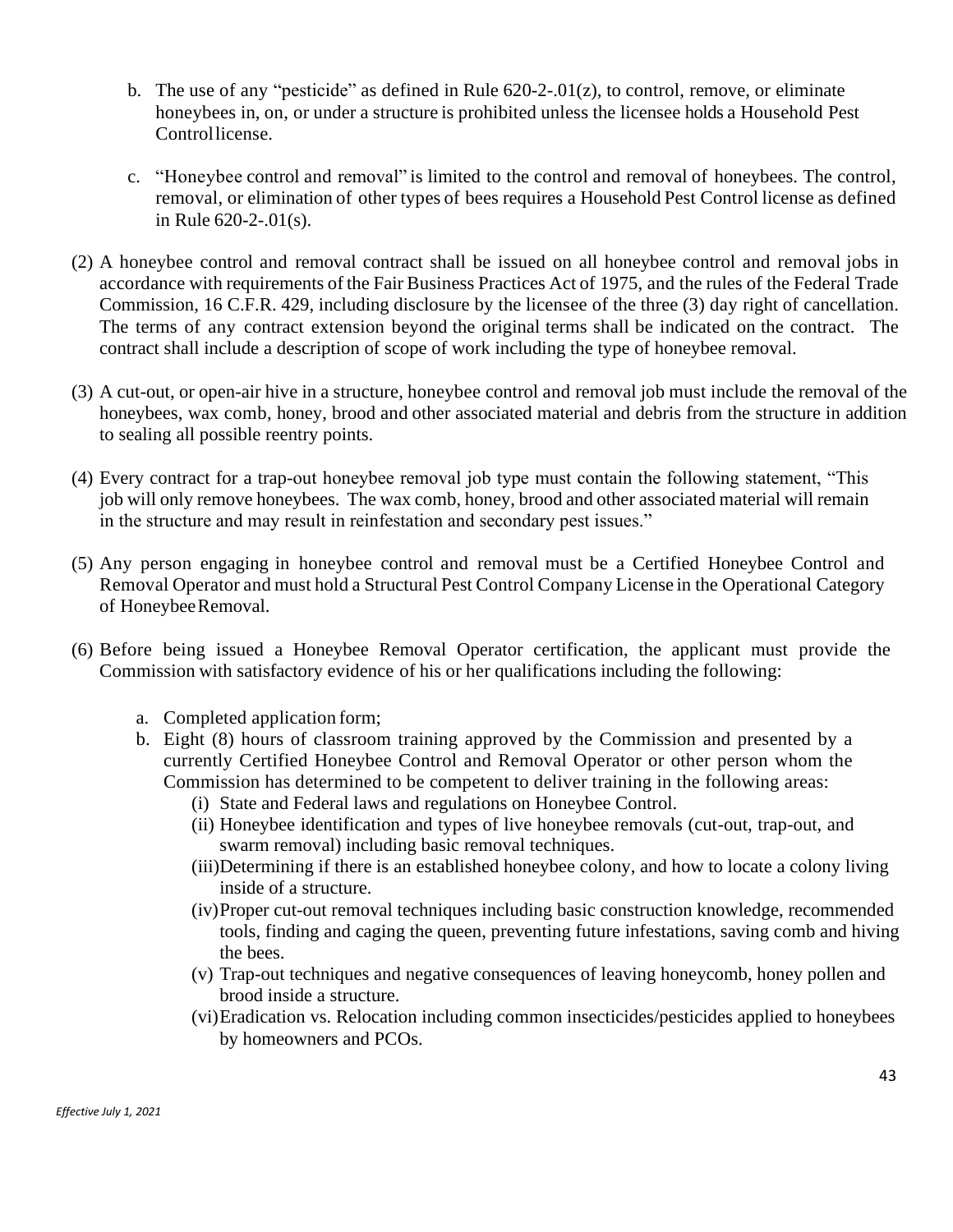- (vii) Potential safety and health hazards.
- c. Participation in a minimum of three (3) honeybee removal jobs.
- d. A score of at least (70) percent on a written examination covering the training; and
- e. Payment of an Operator Certification Fee.
- (7) Recertification: Certified Honeybee Control and Removal Operators shall complete one of the following requirements prior to expiration of the five (5) year certification period:
	- a. Complete a Commission approved five (5) hours of training such as a workshop, seminar, short course or training program that cover new information and subject matter necessary to insure continued competence on Honeybee Removal; or
	- b. Complete the eight (8) hours of initial training required under Rule 620-9.02(6)b and pass a written examination.

Statutory Authority: O.C.G.A. Sec. 43-45-8

### **Rule 620-9-.03 Exceptions**

- (1) Persons working under the direct supervision of a Certified Honeybee Control and Removal Operator.
- (2) Removal of free-hanging swarms.

Statutory Authority: O.C.G.A. Sec. 43-45-8